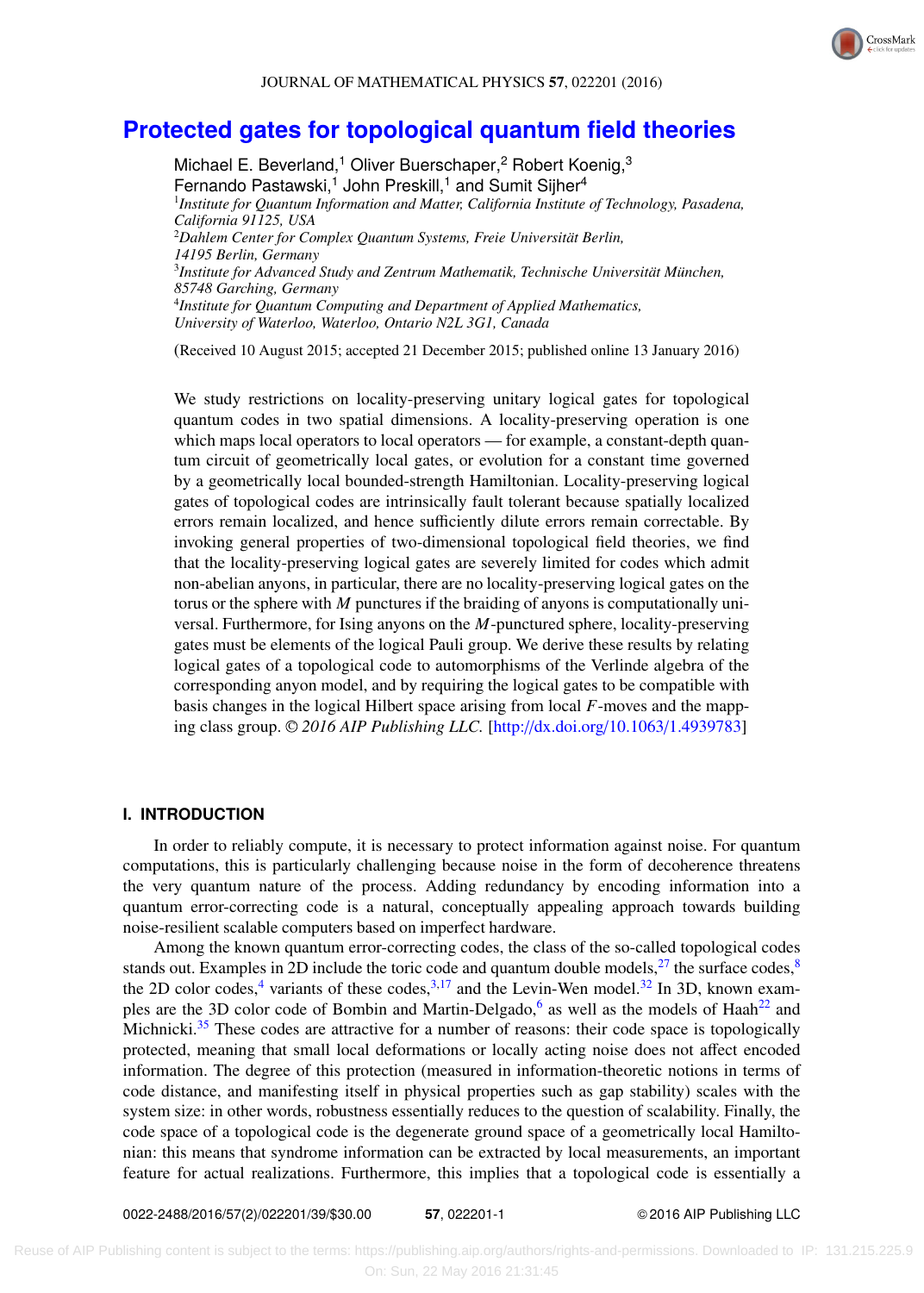phase of a many-body system and can be characterized in terms of its particle content, their statistics, and the quantum field theory emerging in the continuum limit. In particular, the quantum field theory provides a description of such systems which captures all universal features, independently of microscopic details.

While quantum error-correcting codes can provide the necessary protection of information against noise, a further requirement for quantum computation is the ability to execute gates in a robust manner. Again, topological codes stand out: they usually provide certain intrinsic mechanisms for executing gates in a robust way. More precisely, there are sequences of local code deformations, under which the information stays encoded in a code with macroscopic distance, but undergoes some unitary transformation. In principle, this provides a robust implementation of computations by sequences of local, and hence, potentially experimentally realizable actions. In the case of 2*D*-topological codes described by topological quantum field theories (TQFTs), this corresponds to adiabatic movement (braiding) of quasi-particle excitations (also called anyons).

Unfortunately, as is well known, braiding (by which we mean the movement either around each other or more generally around non-trivial loops) of anyons does not always give rise to a universal gate set. Rather, the set of gates is model-dependent: braiding of  $D(\mathbb{Z}_2)$ -anyons generates only global phases on the sphere, and elements of the Pauli group on non-zero genus surfaces. Braiding of Ising anyons gives Clifford gates, whereas braiding of Fibonacci anyons generates a dense subgroup of the set of unitaries (and is, therefore, universal within suitable subspaces of the code space). In other words, braiding alone, without additional tricks such as magic state distillation<sup>[9](#page-37-9)</sup> (which has a large overhead<sup>[16](#page-37-10)</sup>), is not, in general, sufficient to provide universal fault-tolerant computation; unfortunately, the known systems with universal braiding behavior are of a rather complex nature, requiring, e.g., 12-body interactions among spins.<sup>[32](#page-37-5)</sup> Even ignoring the question of universality, the use of braiding has some potential significant drawbacks: in general (for non-abelian anyons), it requires an amount of time which scales with the system size (or code distance) to execute a single logical gate. (Mathematically, this is reflected by the fact that string-operators cannot be implemented in constant depth for general non-abelian anyon models — in contrast to, e.g., the toric code.<sup>[44](#page-38-0)</sup>) This implies that error-correction steps will be necessary even during the execution of such a gate (see, e.g., Refs.  $38$ ,  $24$ ,  $12$ , and  $11$  for a recent discussion of the robustness of braiding). This may pose an additional technological challenge, for example, if the intermediate topologies are different.

Given the limitations of braiding, it is natural to look for other mechanisms for implementing robust gates in topological codes. For stabilizer quantum codes, the notion of transversal gates has traditionally been used almost synonymously with fault-tolerant gates: their key feature is the fact that they do not propagate physical errors. More generally, for topological stabilizer codes, we can consider logical gates implementable by constant-depth quantum circuits as a proxy for robust gates: they can increase the weight of a physical error only by a constant and are thus sufficiently robust when combined with suitable error-correction gadgets. Note that finite-depth local circuits represent a much broader class than transversal gates.

Gate restrictions on transversal as well as constant-depth local circuits have been obtained for stabilizer and more general codes. Eastin and Knill<sup>[14](#page-37-15)</sup> argued that for any code protected against local errors, transversal gates can only generate a finite group and, therefore, do not provide univer-sality. Bravyi and König<sup>[10](#page-37-16)</sup> consider the group of logical gates that may be implemented by such constant-depth local circuits on geometrically local topological stabilizer codes. They found that such gates are contained in  $\mathcal{P}_D$ , the *D*th level of the Clifford hierarchy, where *D* is the spatial dimension in which the stabilizer code is geometrically local.

In this work, we characterize the set of gates implementable by a locality-preserving unitary in a system described by a 2D TQFT. By doing so, we both specialize and generalize the results of Ref. [10:](#page-37-16) we restrict our attention to dimension 2, but go beyond the set of local stabilizer codes in two significant ways.

First, we obtain statements which are independent of the particular realization (e.g., the toric code model) but are instead phrased in terms of the TQFT (i.e., the anyon model describing the system). In this way, we obtain a characterization which holds for a gapped phase of matter, rather than just for a particular code representing that phase. On a conceptual level, this is similar in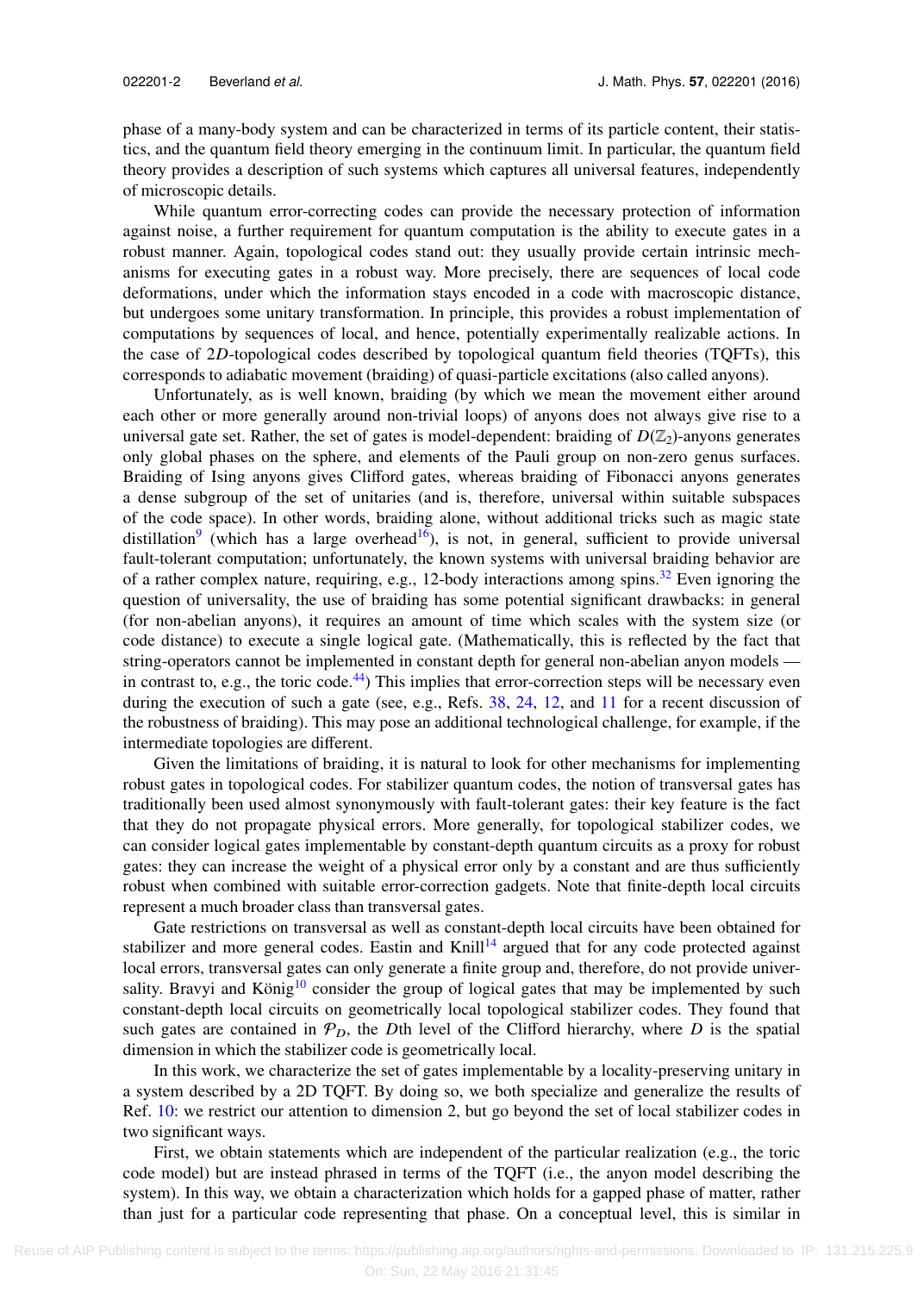spirit to the work of Ref. [15,](#page-37-17) where statements on the computational power for measurement-based quantum computation were obtained that hold throughout a certain phase. Here, we use the term phase loosely — we say that two systems are in the same phase if they have the same particle content. To avoid having to make any direct reference to an underlying lattice model, we replace the notion of a constant-depth local circuit by the more general notion of a locality-preserving unitary: this is a unitary operation which maps local operators to local ones.

Second, our results and techniques also apply to non-abelian anyon models (whereas stabilizer codes only realize certain abelian models, unless, e.g., domain walls or "twists" are added<sup>[3](#page-37-3)</sup> that break homogeneity). In particular, we obtain statements that can be applied, e.g., to the Levin-Wen models,<sup>[32](#page-37-5)</sup> as well as chiral phases. For such systems, restrictions on protected gates were previously not known. Again, knowledge of the underlying microscopic model is unnecessary to apply our results, which only depend on the type of anyons present in the system. Our approach relates locality-preserving unitaries to certain symmetries of the underlying anyon model; this imposes constraints on the allowed operations. We consider the Fibonacci and Ising models as paradigmatic examples and find that there are no non-trivial gates in the former, and only Pauli operations in the latter case. Our focus on these anyons models is for concreteness only, but our methods and conclusions apply more generally. Some of our more general conclusions are that

- (i) protected gates generically (see Section [IV E](#page-21-0) discussing the necessity of certain technical assumptions) form only a finite group and
- (ii) when the representation of the mapping class group is computationally universal (i.e., forms a dense subgroup), then there are no non-trivial protected gates.

Our observations are summarized in Table [I.](#page-2-0) According to our results, the class of localitypreserving unitaries (which is distinguished from the point of view of error correction) is too restricted and needs to be supplemented with alternative mechanisms to achieve universality.

Finally, let us comment on limitations, as well as open problems arising from our work. The first and most obvious one is the dimensionality of the systems under consideration: our methods apply only to 2*D* TQFTs. The mathematics of higher-dimensional TQFTs is less developed, and currently an active research area (see, e.g., Ref. [30\)](#page-37-18). While the techniques of Ref. [10,](#page-37-16) which have recently been significantly strengthened by Pastawski and Yoshida,<sup>[37](#page-37-19)</sup> also apply to higher-dimensional codes (such as Haah's), they are restricted to the stabilizer formalism (but importantly, Ref. [37](#page-37-19) also obtain statements for subsystem codes). Obtaining non-abelian analogues of our results in higher dimensions appears to be a challenging research problem. A full characterization of the case  $D = 3$  is particularly desirable from a technological viewpoint.

Even in 2*D*, there are obvious limitations of our results: the systems we consider are essentially "homogeneous" lattices with anyonic excitations in the bulk. We are not considering defect lines, or condensation of anyons at boundaries, for example, our discussion excludes the quantum double models constructed in Ref. [2,](#page-37-20) which have domain walls constructed from condensation at boundaries using the folding trick. Again, we expect that obtaining statements on protected gates for these

<span id="page-2-0"></span>TABLE I. We study different anyon models (first column). The second column describes the properties of the unitary group generated by the (projective) representation of the mapping class group (see Section [II F\)](#page-13-0) — this corresponds to braiding for punctured spheres. The third column characterizes the set of protected gates. Our results suggest a trade-off between the computational power of the mapping class group representation and that of gates implementable by locality-preserving unitaries.

| Model               | Mapping class group contained in | Locality-preserving unitaries contained in |
|---------------------|----------------------------------|--------------------------------------------|
| $D(\mathbb{Z}_2)$   | Pauli group                      | Restricted Clifford group                  |
| Abelian anyon model | Generalized Pauli group          | Generalized Clifford group                 |
| Fibonacci model     | Universal                        | Global phase (trivial)                     |
| General anyon model | Universal                        | Global phase (trivial)                     |
| Ising model         | Clifford group                   | Pauli group                                |
| Generic anyon model | Model-dependent                  | Finite group                               |

 Reuse of AIP Publishing content is subject to the terms: https://publishing.aip.org/authors/rights-and-permissions. Downloaded to IP: 131.215.225.9 On: Sun, 22 May 2016 21:31:45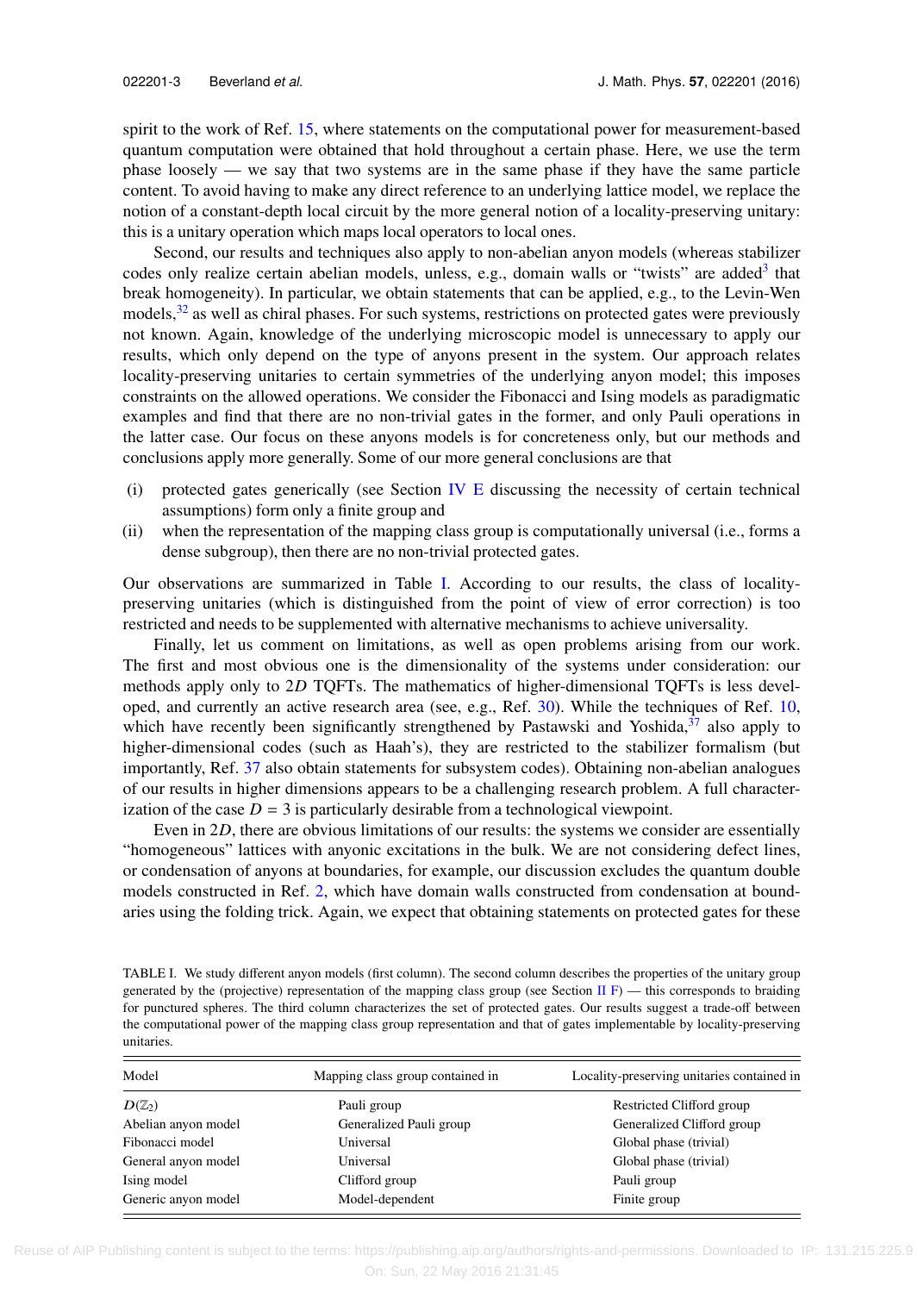models requires additional technology in the form of more refined categorical notions, as discussed by Kitaev and Kong.<sup>[29](#page-37-21)</sup> Also, although we identify possible locality preserving logical unitaries, our arguments do not show that these can necessarily be realized, either in general TQFTs or in specific models that realize TQFTs. Finally, our work is based on the (physically motivated) assumption that a TQFT description is possible and the underlying data are given. For a concrete lattice model of interacting spins, the problem of identifying this description (or associated invariants $26,33,23$  $26,33,23$  $26,33,23$ ), as well as constructing the relevant string-operators (as has been done for quantum double models $27,5$  $27,5$  as well as the Levin-Wen models $^{32}$  $^{32}$  $^{32}$ ), is a problem in its own right.

# **A. Rough statement of problem**

Our results concern families of systems defined on any 2-dimensional orientable manifold (surface)  $\Sigma$ , which we will take to be closed unless otherwise stated. Typically, such a family is defined in terms of some local physical degrees of freedom (spins) associated with sites of a lattice embedded in Σ. We refer to the joint Hilbert space  $\mathcal{H}_{\text{phys},\Sigma}$  of these spins as the "physical" Hilbert space. The Hamiltonian  $H_{\Sigma}$  on  $\mathcal{H}_{phys,\Sigma}$  is local, i.e., it consists only of interactions between "neighbors" within constant-diameter regions on the lattice. More generally, assuming a suitable metric on  $\Sigma$  is chosen, we may define locality in terms of the distance measure on  $\Sigma$ .

We are interested in the ground space  $H<sub>Σ</sub>$  of  $H<sub>Σ</sub>$ . For a topologically ordered system, this ground space is degenerate with dimension growing exponentially with the genus of  $\Sigma$  and is, therefore, suitable for storing and manipulating quantum information. We will give a detailed description of this space below (see Section [II\)](#page-4-0); it has a preferred basis consisting of labelings associated with some set A. This is a finite set characterizing all distinct types of anyonic quasiparticle excitations of  $H_{\Sigma}$  in the relevant low energy sector of  $\mathcal{H}_{\text{phys},\Sigma}$ .

Importantly, the form of  $H_{\Sigma}$  is independent of the microscopic details (in the definition of  $H_{\Sigma}$ ): it is fully determined by the associated TQFT. In mathematical terms, it can be described in terms of the data of a modular tensor category, which also describes fusion, braiding, and twists of the anyons. We will refer to  $H_{\Sigma}$  as the TQFT Hilbert space.

The significance of  $H_{\Sigma}$  is that it is protected: local observables cannot distinguish between states belonging to  $H_{\Sigma}$ . This implies that  $H_{\Sigma}$  is an error-correcting code with the property that local regions are correctable: any operator supported in a small region which preserves the code space must act trivially on it (otherwise it could be used to distinguish between ground states).

To compute fault-tolerantly, one would like to operate on information encoded in the code space  $H_{\Sigma}$  by acting with a unitary  $U : H_{\text{phys},\Sigma} \to H_{\text{phys},\Sigma}$  on the physical degrees of freedom.<sup>[45](#page-38-1)</sup> There are a number of features that are desirable for such a unitary to be useful — physical realizability being an obvious one. For fault-tolerance, two conditions are particularly natural:

- (i) The unitary *U* should preserve the code space,  $U\mathcal{H}_{\Sigma} = \mathcal{H}_{\Sigma}$ , so that the information stays encoded. We call a unitary *U* with this property an automorphism of the code and denote its restriction to  $H_{\Sigma}$  by  $[U]: H_{\Sigma} \to H_{\Sigma}$ . The action [*U*] defines the logical operation or gate that *U* realizes.
- (ii) Typical errors should remain correctable under the application of the unitary *U*. In the context of topological codes, which correct sufficiently local errors, and where a local error model is usually assumed, this condition is satisfied if *U* does not significantly change the locality properties of an operator: if an operator *X* has support on a region  $\mathcal{R} \subset \Sigma$ , then the support of  $UXU^{\dagger}$  is contained within a constant-size neighborhood of  $R$ . We call such a unitary a locality-preserving unitary.

We call a unitary *U* satisfying (i) and (ii) a locality-preserving unitary automorphism of the code (or simply a topologically protected gate). Our goal is to characterize the set of logical operations that have the form [*U*] for some locality-preserving<sup>[46](#page-38-2)</sup> unitary automorphism *U*. For example, if  $H_{\Sigma}$  is a topologically ordered subspace of  $H_{phys,\Sigma}$ , the Hilbert space of a spin lattice, then (ii) is satisfied if *U* is a constant-depth local circuit. Another important example is the constant-time evolution  $U = \mathcal{T}$  exp[-*i*  $\int dt H(t)$ ] of a system through a bounded-strength geometrically local Hamiltonian  $H(t)$ . Here, Lieb-Robinson bounds<sup>[34](#page-37-26)[,7](#page-37-27)</sup> provide quantitative statements on how the resulting unitary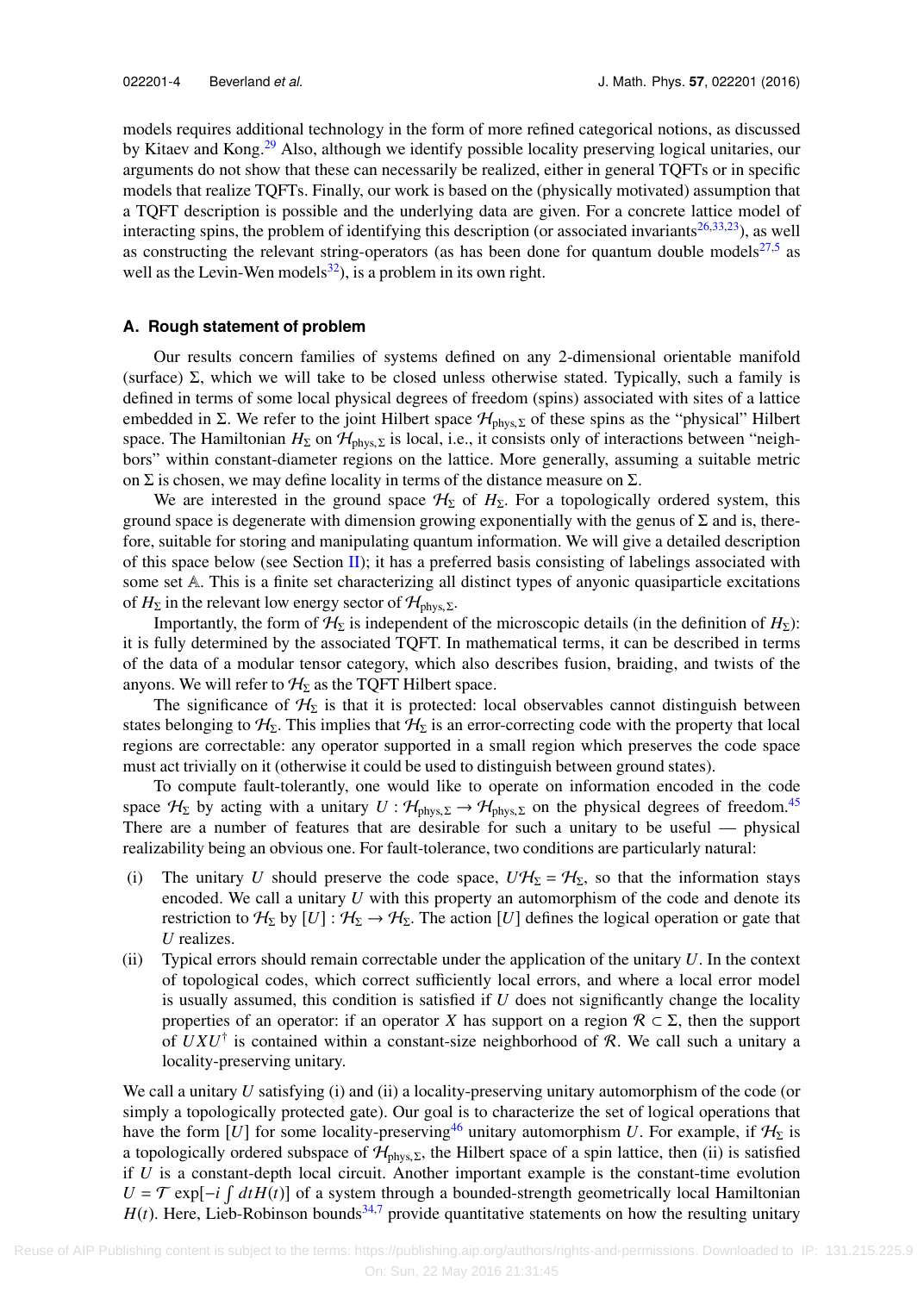may be exponentially well approximated by a locality-preserving unitary. This is relevant since it describes the time evolution of a physical system and can also be used to model adiabatic transformations of the Hamiltonian.<sup>[13](#page-37-28)</sup>

From a computational point of view, the group

⟨{[*U*] | *U* locality-preserving unitary automorphism}⟩

generated by such gates is of particular interest: it determines the computational power of gates that are implementable fault-tolerantly with locality preserving automorphisms.

# **B. Outline**

In Section [II,](#page-4-0) we provide a brief introduction to the relevant concepts of  $TQFTs$ . We then derive our main results on the characterization of protected gates in Section [III.](#page-14-0) Further restrictions on the allowed protected gates are provided in Sections [IV](#page-17-0) and [V.](#page-22-0) In Section [VI,](#page-26-0) we apply our results to particular models, deriving, in particular, our characterizations for Ising and Fibonacci anyons. Finally, in Section [VII,](#page-32-0) we use additional properties of abelian models to show that their protected gates must be contained within a proper subgroup of the generalized Clifford group, which is similar to the result of Ref. [10,](#page-37-16) but goes further.

# <span id="page-4-0"></span>**II. TQFTs: BACKGROUND**

In this section, we provide the necessary background on TQFTs. Our discussion will be rather brief; for a more detailed discussion of topological quantum computation and anyons, we refer to Ref. [39.](#page-38-3) Following Witten's work, $43$  TQFTs have been axiomatized by Atiyah<sup>[1](#page-37-29)</sup> based on Segal's work $40$  on conformal field theories. Moore and Seiberg $36$  derived the relations satisfied by the basic algebraic data of such theories (or more precisely, a modular functor). Here, we borrow some of the terminologies developed in full generality by Walker<sup>[25](#page-37-31)</sup> (see also Ref. [19\)](#page-37-32). For a thorough treatment of the category-theoretic concepts, we recommend the Appendix of Ref. [28.](#page-37-33)

Our focus is on the Hilbert space  $H_{\Sigma}$  spanned by the vacuum states of a TQFT defined on the orientable surface Σ. Recall that this is generally a subspace  $H_{\Sigma} \subset H_{\text{phys},\Sigma}$  of a Hilbert space of physical degrees of freedom. The TQFT is specified by a finite set of anyon labels  $\overline{A} = \{1, a, b, c, \ldots\}$ , their *fusion rules* (described using a non-negative integer  $N_{ab}^c$  for each tri-<br>ple of anyons *a* b *c* called fusion multiplicities) along with *S F R* and *T* matrices (complex ple of anyons *<sup>a</sup>*, *<sup>b</sup>*, *<sup>c</sup>*, called fusion multiplicities), along with *<sup>S</sup>*, *<sup>F</sup>*, *<sup>R</sup>*, and *<sup>T</sup>* matrices (complex valued matrices with columns and rows indexed by anyon labels). If the TQFT arises from taking continuous limits of a local Hamiltonian model such as the toric code, the anyons are simply the elementary excitations of the model, and the fusion rules and matrices can be understood in terms of creating, combining, moving, and annihilating anyons in the surface. The anyon set must contain a trivial particle 1  $\in$  A such that when combined with any particle, the latter remains unchanged  $N_{a1}^c = N_{1a}^c = \delta_a^c$ , and each particle *a* ∈ A must have an antiparticle  $\overline{a} \in$  A such that  $N_{a\overline{a}}^1 \neq 0$ . We will restrict our attention to models where  $N_c^c \in I_0$  1 \ for all *a* b *c* ∈ A for simplicity ( will restrict our attention to models where  $N_{ab}^c \in \{0,1\}$  for all  $a, b, c \in \mathbb{A}$  for simplicity (our results generalize with only minor modifications) generalize with only minor modifications).

## **A. String-like operators and relations**

We are interested in the algebra  $\mathcal{A}_{\Sigma}$  of operators  $X : \mathcal{H}_{\text{phys},\Sigma} \to \mathcal{H}_{\text{phys},\Sigma}$  which preserve the subspace  $H_{\Sigma}$ . We call such an element  $X \in \mathcal{A}_{\Sigma}$  an automorphism and denote by  $[X]: \mathcal{H}_{\Sigma} \to \mathcal{H}_{\Sigma}$ the restriction to  $\mathcal{H}_{\Sigma}$ . We call *X* a representative (or realization) of [*X*]. Operators of the form [*X*], where  $X \in \mathcal{A}_{\Sigma}$ , define an associative \*-algebra  $[\mathcal{A}_{\Sigma}]$  with unit and multiplication  $[X][Y] = [XY]$ . The unit element in  $[\mathcal{A}_{\Sigma}]$  is represented by the identity operator id on the whole space  $\mathcal{H}_{phys,\Sigma}$ .

Our constraints on protected gates are derived by studying how they transform certain operators acting on  $\mathcal{H}_{phys,\Sigma}$  (see Fig. [1\)](#page-5-0). To define the latter, fix a simple closed curve  $C : [0,1] \to \Sigma$  on the surface and an "anyon label"  $a \in A$ . (The set of labels A is determined by the underlying model.) Then, there is a "string-operator"  $F_a(C)$  acting on  $\mathcal{H}_{\text{phys},\Sigma}$ , supported in a constant-diameter neighborhood of *C*. It corresponds to the process of creating a particle-antiparticle-pair  $(a,\overline{a})$ , moving *a*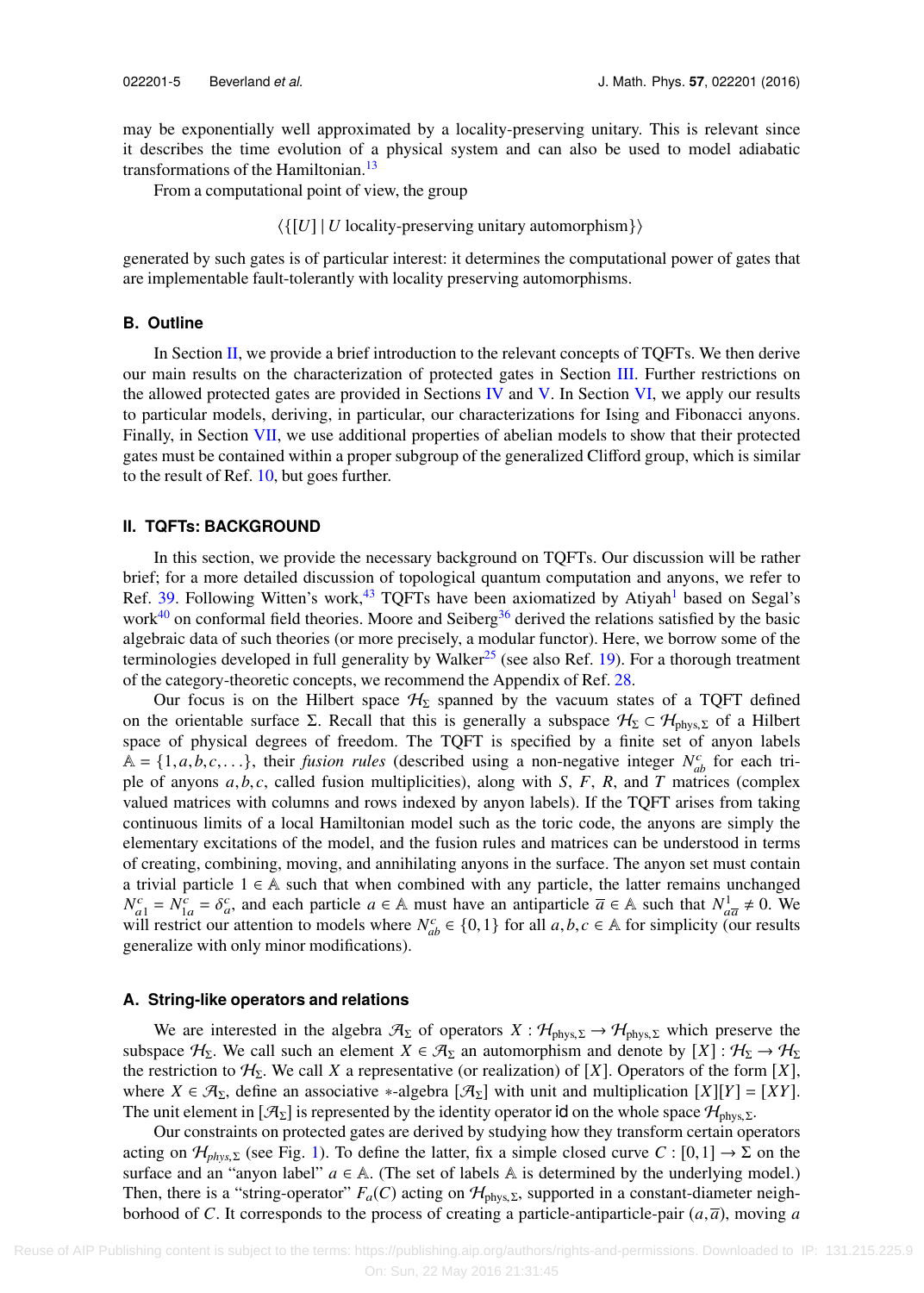<span id="page-5-0"></span>

FIG. 1. Closed 2-manifolds are characterized by their genus g. The figure illustrates the 3-handled torus  $\Sigma_g$  corresponding to g = 3. A canonical set of 3g −1 generators of the mapping class group of the surface  $\Sigma_g$  can be specified in terms of a set  $G = \{C_j\}_{j=1}^{3g-1}$  of loops (each associated with a Dehn twist). Dragging an anyon a around such loop  $C : [0,1] \rightarrow \Sigma_g$  and<br>fusing to the vocuum implements an undetectable operator  $F$ .  $(C)$  bomologically non-trivial l fusing to the vacuum implements an undetectable operator  $F_a(C)$ ; homologically non-trivial loops realize logical operations. The full algebra of logical operators is generated by the set of operators  ${F_a(C)}_{a \in A, C \in \mathcal{G}}$ . However, these operators are generally not independent.

along *C*, and subsequently fusing to the vacuum. The last step in this process involves projection onto the ground space, which is not trivial in general: the operator  $F_a(C)$  can involve post-selection, in which case it is a non-unitary element of  $\mathcal{A}_{\Sigma}$ .

The operators  $\{F_a(C)\}_{a\in A}$  form a closed subalgebra  $\mathcal{A}(C) \subset \mathcal{A}_{\Sigma}$ : they preserve the ground space and satisfy

$$
F_a(C)F_b(C) = \sum_n N_{ab}^n F_n(C), \qquad F_a(C)^{\dagger} = F_{\overline{a}}(C), \qquad \text{and} \qquad F_1(C) = \text{id}_{\mathcal{H}_{\text{phys}}} \qquad (1)
$$

for the fusion multiplicities  $N_{ab}^n$  (see Section [II B\)](#page-7-0). In addition, reversing the direction of *C*, i.e., considering  $C^{-1}(t) \equiv C(1-t)$ , is equivalent to exchanging the particle with its antiparticle, i.e.,

<span id="page-5-2"></span><span id="page-5-1"></span>
$$
F_a(C^{-1}) = F_{\overline{a}}(C) \,. \tag{2}
$$

Here,  $a \mapsto \overline{a}$  is an involution on the set of particle labels A, again defined by the underlying model. Properties [\(1\)](#page-5-1) and [\(2\)](#page-5-2) of the string-operators can be shown in the diagrammatic formalism mentioned below (but this is not needed here; we will use them as axioms).

We denote the restriction of  $F_a(C)$  to the code space  $H_{\Sigma}$  by  $[F_a(C)]$ . Note that, while  $[F_a(C)]$  is unitary in abelian anyon models, this is not the case in general.

*Example 2.1 (D*(*G*) *and Kitaev's toric code). As an example, consider a model described by the quantum double D*(*G*) *of a finite group G, for which Kitaev has constructed a lattice model.[27](#page-37-0) In the case where G is abelian, we have*  $D(G) \cong G \times G$ *, i.e., the particles and fusion rules are simply given by the product group*  $\mathbb{A} = G \times G$ .

*Specializing to G* =  $\mathbb{Z}_2$  *gives the particles commonly denoted by* 1 = (0,0) *(vacuum), m* = (1,0)*,*  $e = (0,1)$ *, and*  $\epsilon = m \times e = (1,1)$ *. For the toric code model, the associated ribbon operators are* 

$$
F_1(C) = id
$$
,  $F_e(C) = \overline{X}(C)$ ,  $F_m(C) = \overline{Z}(C)$ ,  $F_e(C) = \overline{X}(C)\overline{Z}(C)$ ,

*where*  $\bar{X}(C) = \otimes_{j \in \partial_{+}C} X_j$  *and*  $\bar{Z}(C) = \otimes_{j \in \partial_{-}C} Z_j$  *are appropriate tensor products of Pauli-X and Pauli-Z-operators along C (as specified in Ref. [27\)](#page-37-0).*

*Specializing to*  $G = \mathbb{Z}_N$ , with  $\omega_N = \exp(2\pi i/N)$  and generalized N-dit Pauli operators X and *Z (and their inverses), defined by their action*

$$
X|j\rangle = |j+1 \mod N\rangle \qquad Z|j\rangle = \omega_N^j|j\rangle
$$

*on computational basis states*  $\{|j\rangle\}_{j=0,\ldots,N-1}$ , we can consider such a model (the  $\mathbb{Z}_N$ -toric code) *with generalized ribbon operators. Here,*

$$
F_{(a,a')}(C) = \overline{X}(C)^{a}\overline{Z}(C)^{a'},
$$

*where*  $\bar{X}(C)$  *is a tensor product of Pauli-X and its inverse depending on the orientation of the underlying lattice, and similarly for*  $Z(C)$ *.*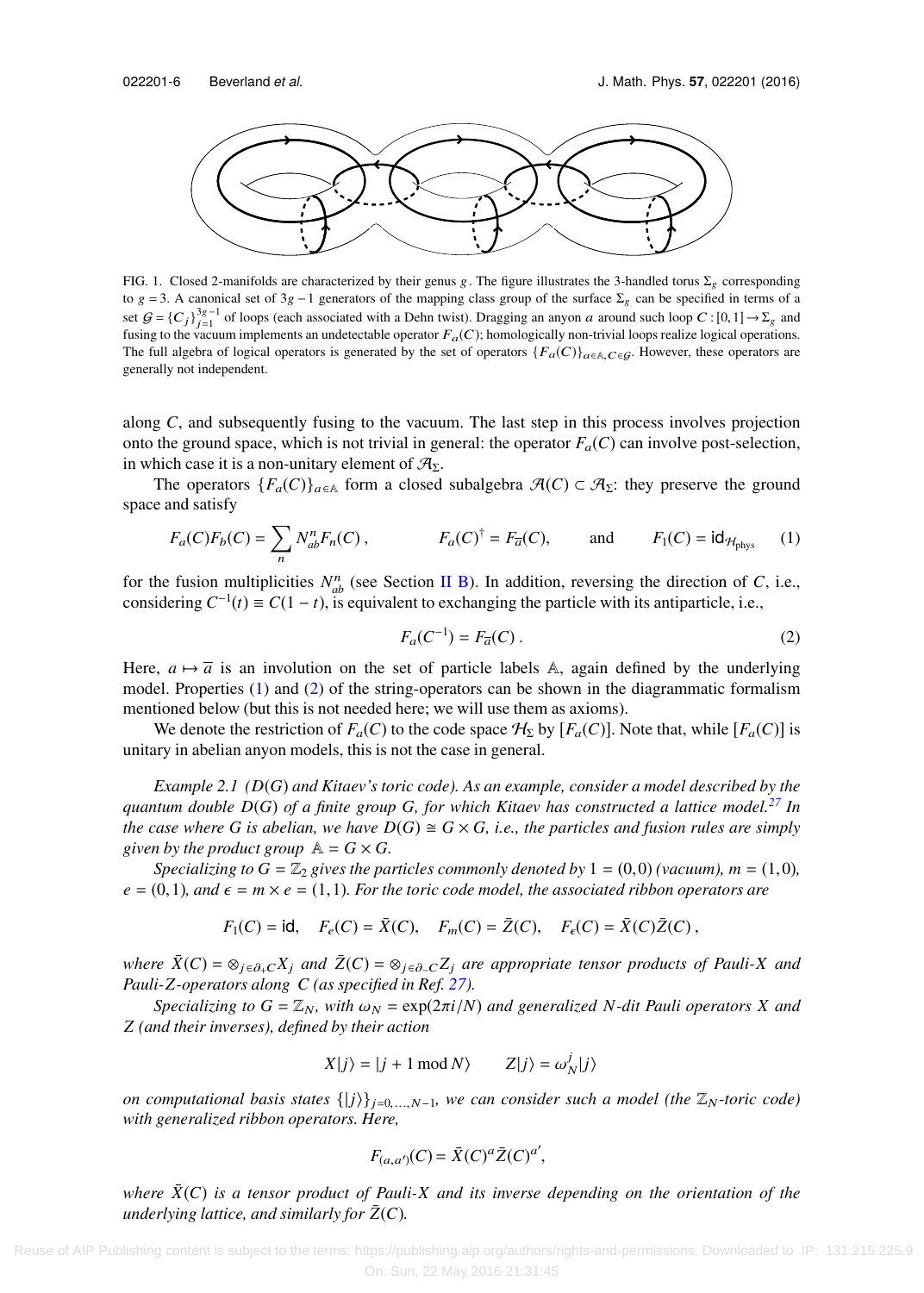*It is easy to check that operators associated with the same loop commute, i.e.,*

<span id="page-6-1"></span><span id="page-6-0"></span>
$$
[F_{(a,a')}(C), F_{(b,b')}(C)] = 0, \qquad (3)
$$

and since  $Z^a X^b = \omega_N^{ab} X^b Z^a$ , we get the commutation relation

$$
F_{(a,a')}(C_1)F_{(b,b')}(C_2) = \omega_N^{ab'-a'b}F_{(b,b')}(C_2)F_{(a,a')}(C_1)
$$
\n(4)

*for any two strings*  $C_1$ ,  $C_2$  *intersecting once.* 

Returning to the general case, the algebra of string operators does not necessarily satisfy relations as simple as [\(3\)](#page-6-0) and [\(4\).](#page-6-1) Nevertheless, some essential features hold under very general assumptions. We express these as postulates; they can be seen as a subset of the isotopy-invariant calculus of labeled ribbon graphs associated with the underlying category (see, e.g., Ref. [18](#page-37-34) for a discussion of the latter). That is, the properties expressed by our postulates are a subset of the axioms formalizing TQFTs and serve to capture the essential features in an algebraic manner. For particular systems (such as the toric code or the quantum double models), these postulates can be rigorously established (see Refs. [27](#page-37-0) and [5\)](#page-37-25), whereas in other cases, only partial results are known (see, e.g., the discussion in Ref. [42](#page-38-6) (p. 107)) but they are conjectured to hold. We sidestep the independent important and challenging problem of rigorously establishing these postulates, and instead derive some consequences. Throughout our work, we hence assume that the models under consideration satisfy our postulates.

*Postulate 2.2 (Completeness of string-operators). Consider an operator U with support in some region* R which preserves the code space  $H_{\Sigma}$ . Then, its action on the code space is equivalent *to that of a linear combination of products of operators of the form*  $F_a(C)$ *, for a closed loop*  $C : [0,1] \rightarrow \mathcal{R}$  *which is supported in*  $\mathcal{R}$ *. That is, we have* 

$$
[U] = \sum_j \beta_j \prod_k [F_{a_{j,k}}(C_{j,k})].
$$

This postulate essentially means that, as far as the logical action is concerned, we may think of [*U*] as a linear combination of products of closed-loop string operators. Such products  $F_{a_m}(C_m) \cdots F_{a_1}(C_1)$  can conveniently be thought of as "labeled" loop gases embedded in the three-manifold  $\Sigma \times [0,1]$ , where, for some  $0 < t_1 < \cdots < t_m < 1$ , the operator  $F_{a_j}(C_j)$  is applied<br>at "time" t. (and hence a labeled loop is embedded in the slice  $\Sigma \times [t, \lambda)$ ) Diagrammatically one at "time"  $t_j$  (and hence a labeled loop is embedded in the slice  $\Sigma \times \{t_j\}$ ). Diagrammatically, one represents such a product by the projection onto Σ with crossings representing temporal order, as in

<span id="page-6-2"></span>
$$
F_{a_2}(C_2)F_{a_1}(C_1) = \bigodot_{F_{a_2}(C_2)} F_{a_1}(C_1) \qquad (5)
$$

One may manipulate every term in a linear combination representing *U* without changing the logical action according to certain local "moves," in particular, the order of application of these moves is irrelevant (a fact formalized by MacLane's theorem<sup>[31](#page-37-35)</sup>).

For our purposes, we only require the following "local" moves, which relate two products *U* and *U'* of string-operators given by diagrams such as [\(5\).](#page-6-2) More generally, they may be applied term-by-term to any linear combination if each term contains the same local sub-diagram.

*Postulate 2.3 (String deformation (see Fig. [2\)](#page-7-1)). Suppose operators*  $U, U' \in \mathcal{A}_{\Sigma}$  *are identical*<br>he complement of some region  $\mathcal{R}$  Assume further that inside  $\mathcal{R}$  both *U* and *U'* contain a *on the complement of some region* R*. Assume further that inside* R*, both U and U*′ *contain a single string describing the dragging of the same anyon type along a path C and C*′ *, respectively, where C*′ *can be locally deformed into C. Then the logical action of U and U*′ *must be equivalent:*  $[U] = e^{i\theta} [U']$  for some unimportant phase  $e^{i\theta}$ .

In particular, this postulate implies that if *C* and *C'* are two closed homologically equivalent loops and *a* is an arbitrary anyon label, then the operators  $F_{a(C)}$  and  $F_a(C')$  realized by "dragging"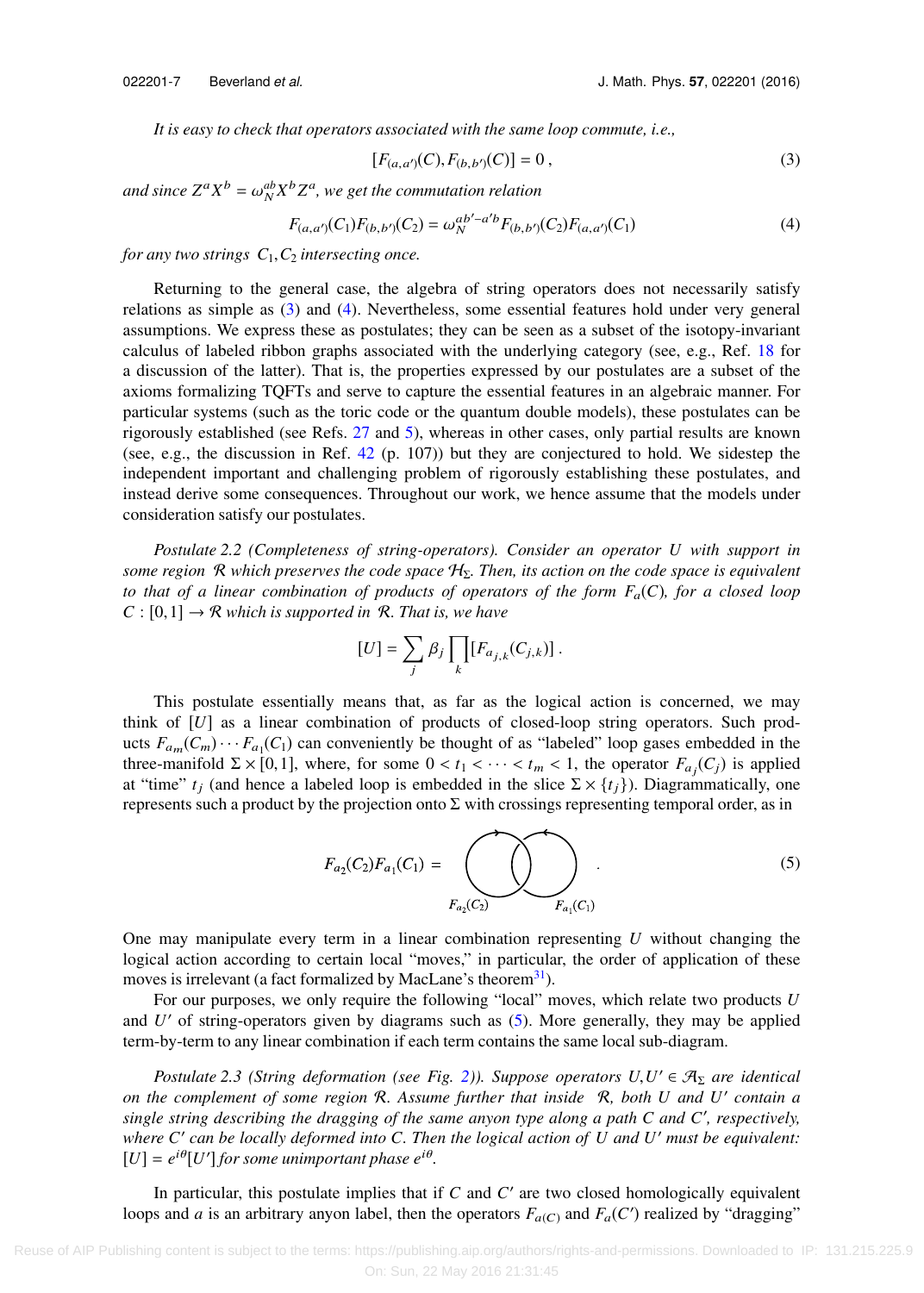<span id="page-7-1"></span>

FIG. 2. The content of Postulate 2.3: We can deform a line without changing the logical action of the string-operator.

the specified anyon along *C* and *C* ′ , respectively, have equivalent logical action on the code space,  $[F_a(C)] = e^{i\theta} [F_a(C')]$ .

The next postulate involves local operators, and essentially states that the space  $\mathcal{H}_{\Sigma}$  is a quantum error-correcting code protecting against local errors. While we may state it in a form only referring to local operators, we will find it more intuitive to combine it with the deformation postulate: this extends correctability from small regions to contractible loops (i.e., loops that are homotopic to a point).

*Postulate 2.4 (Error correction postulate). If C is a contractible loop, then for each*  $a \in \mathbb{A}$ *, the operator*  $F_a(C)$  *has trivial action on the space*  $H_{\Sigma}$  *up to a global constant*  $d_a$ *, that is,* 

$$
[F_a(C)] = d_a \mathsf{id}_{\mathcal{H}_\Sigma} \,. \tag{6}
$$

This postulate essentially means that we may remove certain closed loops from diagrams such as  $(5)$ .

An immediate consequence of these postulates is the following statement.

*Proposition 2.1 (Local completeness of string operators). Consider an operator*  $O \in \mathcal{A}_{\Sigma}$ *whose support is contained within a constant-diameter neighborhood of a simple loop C. Then*  $[O] = [\tilde{X}]$  *for some*  $\tilde{X} \in \mathcal{A}(C)$ *. In other words, the logical action of O is identical to that of a linear combination of string-operators*  $F_a(C)$ *.* 

This proposition can be seen as a consequence of the completeness condition for strings (Postulate 2.2), the string deformation Postulate 2.3 and [\(1\).](#page-5-1) A similar argument leads us to the following conclusion.

*Proposition 2.2 (Global completeness of few homology classes). The full logical algebra* [AΣ] is generated by the logical algebras  $[\mathcal{A}(C)]$  associated with a finite number of inequivalent non*contractible simple loops C.*

*Proof.* That the algebra  $[\mathcal{A}_{\Sigma}]$  is finite-dimensional can be seen from the finite dimensionality of the code space  $\mathcal{H}_{\Sigma}$ . By Postulate 2.2, the algebra  $[\mathcal{A}_{\Sigma}]$  is generated by  $\{\mathcal{A}(C)\}_C$ . Let us start from a trivial algebra and build up  $[\mathcal{A}_{\Sigma}]$  from a finite number of loops. As long as the algebra is not complete, we may include additional loops *C* such that  $[\mathcal{A}(C)]$  is not included in the partially generated algebra. Such a loop *C* must be inequivalent to the previously included loops due to Postulate 2.3. After a number of steps no greater than the square of the ground space dimension, we will have constructed the complete algebra.

<span id="page-7-0"></span>Therefore, there exists a finite, *minimal* set of loops which is sufficient to span  $[\mathcal{A}_{\Sigma}]$ .

# **B. The Verlinde algebra**

It is convenient to formally introduce some algebraic data defined by the underlying anyon model. We will return to the discussion of string-operators in Sec. [II C](#page-9-0) and relate them to this algebraic language.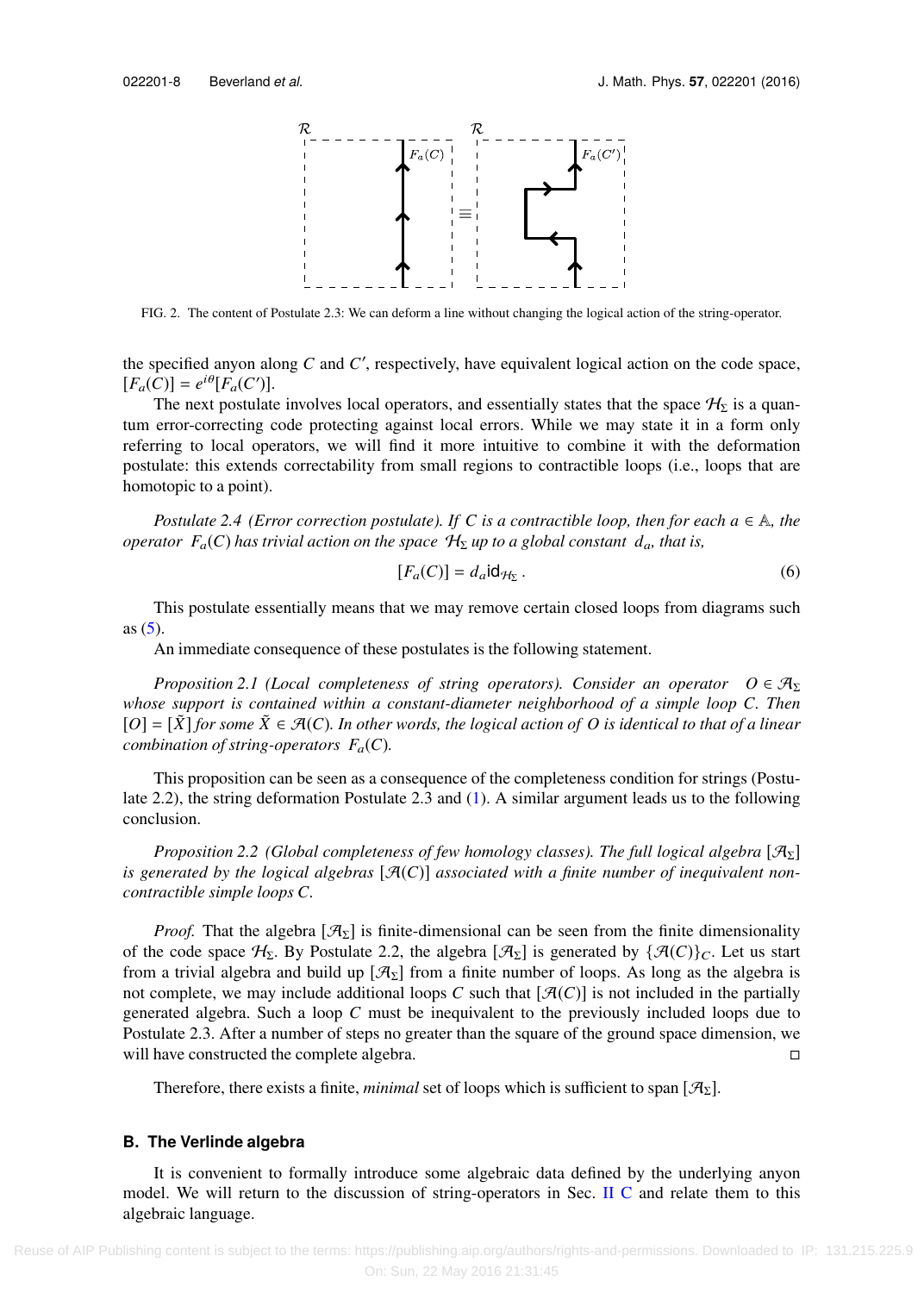As before, let A be the set of particle labels (generally a finite set), and let  $a \mapsto \overline{a}$  be the involution giving the antiparticle associated with particle *a*. The *fusion rules* of the model are encoded in integers  $N_{ab}^c$ , which are called fusion multiplicities. We will restrict our attention to models where  $N_{ab}^c \in \{0,1\}$  for all *a*, *b*, *c* ∈ A for simplicity (our results generalize with only minor modifications).<br>The Verlinde algebra **Ver** is the commutative associative \*-algebra spanned by elements f **f** 

The *Verlinde algebra* Ver is the commutative associative \*-algebra spanned by elements  $\{f_a\}_{a \in A}$ satisfying the relations

$$
\mathbf{f}_a \mathbf{f}_b = \sum_c N_{ab}^c \mathbf{f}_c \quad \text{and} \quad \mathbf{f}_a^\dagger = \mathbf{f}_{\overline{a}} \,. \tag{7}
$$

Note that  $f_1 = id$  is the identity element because the numbers  $\{N_{ab}^c\}$  satisfy  $N_{a1}^c = N_{a1}^c = \delta_{ac}$ .<br>Since every appen model is braided by definition, one indeed has  $N_c^c = N_c^c$  and the algebra

Since every anyon model is braided by definition, one indeed has  $N_{ab}^c = N_{ba}^c$  and the algebra Ver is a finite-dimensional commutative C<sup>\*</sup>-algebra. Therefore, Ver  $\cong \mathbb{C}^{\oplus (\dim \text{Ver})}$  is a direct sum of copies of  $\mathbb{C}$ . The fusion multiplicity  $N_{ab}^c$  may also be written in terms of the modular *S*-matrix, whose matrix elements are, in the diagrammatic calculus, given by the Hopf link and the total quantum dimension  $\mathcal D$  by

<span id="page-8-3"></span>
$$
S_{ab} = \frac{1}{\mathcal{D}} \, a \bigodot b \, .
$$

We consider (and restrict our attention to) the case where the *S*-matrix is unitary: here the isomorphism Ver  $\cong \mathbb{C}^{\oplus (\dim \text{Ver})}$  can be made explicit, thanks to the *Verlinde formula*<sup>[41](#page-38-7)</sup>

<span id="page-8-2"></span><span id="page-8-1"></span>
$$
N_{ab}^c = \sum_x \frac{S_{ax} S_{bx} S_{\overline{c}x}}{S_{1x}},
$$
\n(8)

as the proof of the following Proposition 2.3 shows. (Note that  $S_{1x} = d_x/\mathcal{D}$  where  $\mathcal{D} = \sqrt{\sum_a d_a^2}$ .) For this purpose, we define the elements

$$
\mathbf{p}_a = S_{1a} \sum_b \overline{S_{ba}} \mathbf{f}_b \qquad \text{for all } a \in \mathbb{A} \,. \tag{9}
$$

This relation can be inverted by making use of unitarity of the *S*-matrix,

$$
\mathbf{f}_b = \sum_a \frac{S_{ba}}{S_{1a}} \mathbf{p}_a \qquad \text{for all } a \in \mathbb{A} \,. \tag{10}
$$

The main statement we use is the following:

*Proposition 2.3 (Primitive idempotents). The elements*  $\{p_a\}_{a \in A}$  *are the unique complete set of orthogonal minimal idempotents spanning the Verlinde algebra,*

<span id="page-8-0"></span>
$$
\mathsf{Ver} = \bigoplus_{a} \mathbb{C} \mathbf{p}_a \,. \tag{11}
$$

*Furthermore, they satisfy*

$$
\sum_{a} \mathbf{p}_a = \mathbf{f}_1 = \mathbf{id} \tag{12}
$$

*Proof.* That  $\{p_a\}_{a \in A}$  span the algebra Ver is evident from the fact that  $\{f_a\}_{a \in A}$  span the algebra, and each  $f_a$  can be written in terms of  $\{p_a\}_{a \in A}$  via Eq. [\(10\).](#page-8-0) To show they are orthogonal idempotents  $\mathbf{p}_a \mathbf{p}_b = \delta_{a,b} \mathbf{p}_a$ , first note that

$$
\mathbf{p}_a \mathbf{p}_b = S_{1a} S_{1b} \sum_{g,h} \overline{S_{ga} S_{hb}} \mathbf{f}_g \mathbf{f}_h
$$
  
=  $S_{1a} S_{1b} \sum_{g,h,j} \overline{S_{ga} S_{hb}} N_{gh}^j \mathbf{f}_j$   
=  $S_{1a} S_{1b} \sum_{g,h,j,x} \overline{S_{ga} S_{hb}} \frac{S_{g,x} S_{hx} S_{\overline{J}x}}{S_{1x}} \mathbf{f}_j$ ,

 Reuse of AIP Publishing content is subject to the terms: https://publishing.aip.org/authors/rights-and-permissions. Downloaded to IP: 131.215.225.9 On: Sun, 22 May 2016 21:31:45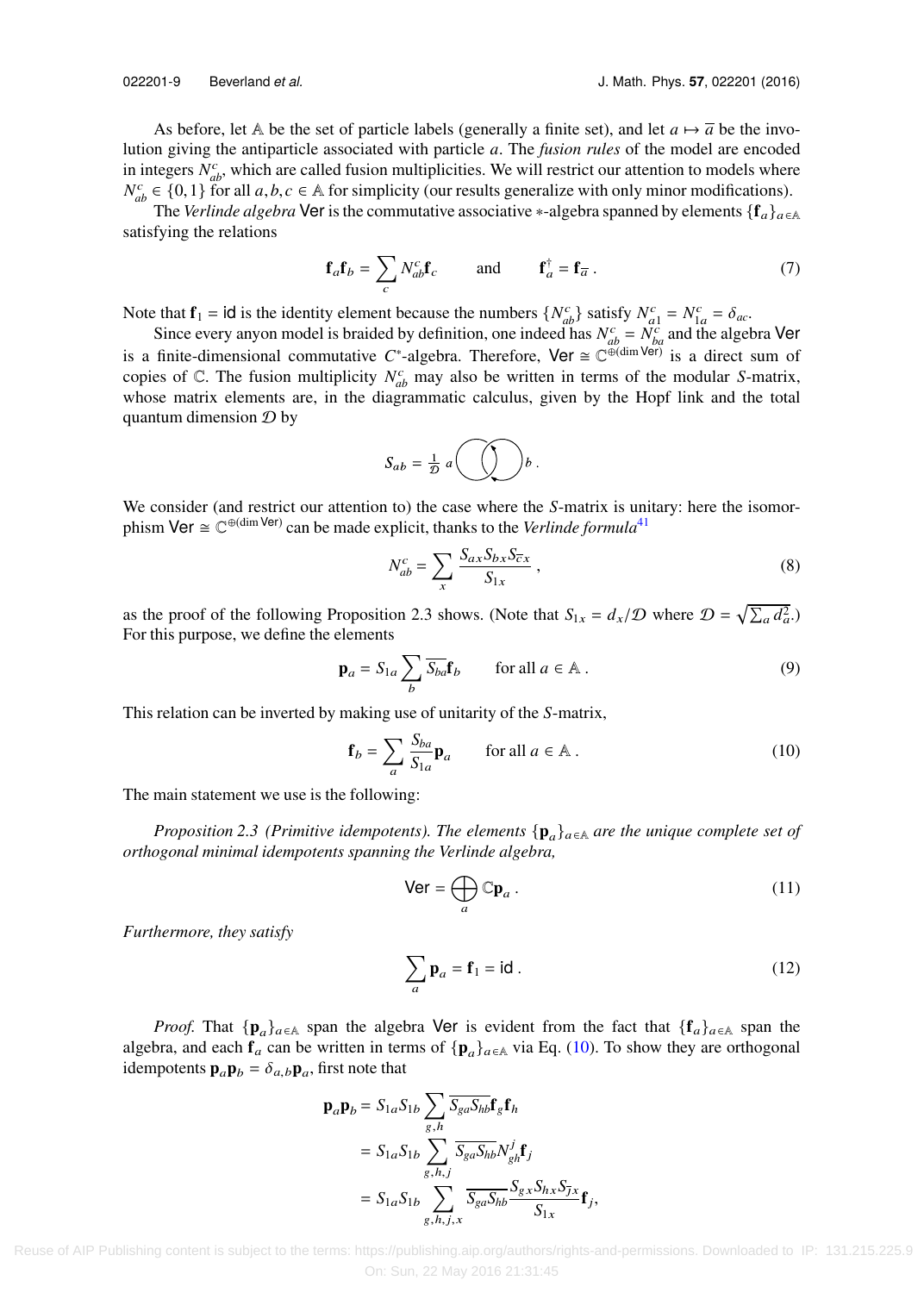where we used Verlinde formula [\(8\)](#page-8-1) in the second step. With the unitarity of the *S*-matrix, we then obtain

$$
\mathbf{p}_a \mathbf{p}_b = S_{1a} S_{1b} \sum_{j,x} \delta_{a,x} \delta_{b,x} \frac{S_{\overline{j},x}}{S_{1x}} \mathbf{f}_j
$$
  
=  $\delta_{a,b} S_{1a}^2 \sum_j \frac{S_{\overline{j}a}}{S_{1a}} \mathbf{f}_j$   
=  $\delta_{a,b} S_{1a} \sum_j S_{\overline{j}a} \mathbf{f}_j$ .

It follows that  $\mathbf{p}_a \mathbf{p}_b = \delta_{a,b} \mathbf{p}_a$  from the symmetry property  $S_{\overline{a}} = S_{ja}$ , see, e.g., Ref. [28](#page-37-33) [Eq. (224)]. It remains to verify that the set of projectors is unique. Consider  $\mathbf{q}_b = \sum_a \alpha_{ba} \mathbf{p}_a$  for some constants  $\alpha_b \in \mathbb{C}$  such that  $\mathbf{q}_b = \delta_a \cdot \mathbf{q}_a$ . This implies  $\alpha_{ba} \in \mathbb{C}$ , such that  $\mathbf{q}_a \mathbf{q}_b = \delta_{a,b} \mathbf{q}_a$ . This implies

$$
\mathbf{q}_a \mathbf{q}_b = \sum_{dc} \alpha_{ac} \alpha_{bd} \mathbf{p}_c \mathbf{p}_d
$$
  
= 
$$
\sum_c \alpha_{ac} \alpha_{bc} \mathbf{p}_c = \delta_{a,b} \sum_c \alpha_{ac} \mathbf{p}_c,
$$

which implies  $\alpha_{ac}\alpha_{bc} = \delta_{a,b}\alpha_{ac}$  for all  $a, c \in A$  by linear independence of the  $\mathbf{p}_a$ 's. This implies  $\alpha = 0, 1, 2$  and can only form a complete basis for the algebra  $\Delta$ **or** if  $\alpha$ , is a permutation matrix  $\alpha_{ac} = 0, 1$ , and can only form a complete basis for the algebra Ver if  $\alpha_{ac}$  is a permutation matrix, implying  $\{\mathbf{q}_a\}_{a \in A} \equiv \{\mathbf{p}_a\}_{a \in A}$ . implying  $\{q_a\}_{a \in A} \equiv \{p_a\}$  $\}$ a∈A.

As explained in Sec. [II C,](#page-9-0) the string operators of anyons around a loop *C* give rise to a representation of the Verlinde algebra. While the projections (introduced in Eq. [\(14\)\)](#page-9-1) associated with the idempotents are not a basis for the logical algebra  $[\mathcal{A}_{\Sigma}]$ , they are a basis of a subalgebra  $[\mathcal{A}_{\Sigma}(C)]$ isomorphic to the Verlinde algebra. This algebra must be respected by the locality-preserving unitaries, and this is best understood in terms of the idempotents. This is the origin of the non-trivial constraints we obtain on the realizable logical operators.

## <span id="page-9-0"></span>**C. Bases of the Hilbert space**  $H_{\Sigma}$

Eq. [\(1\)](#page-5-1) shows that the collection of operators  $\{[F_a(C)]\}_{a\in A}$  form a representation of the Verlinde (fusion) algebra Ver. By linear independence of operators  $\{[F_a(C)]\}_{a \in A}$ , we see that the representation is faithful, such that the logical loop algebra is isomorphic to the Verlinde algebra

<span id="page-9-1"></span>
$$
[\mathcal{A}(C)] \cong \text{Ver.}
$$
 (13)

This will be central in the following development. Considering primitive idempotents [\(9\),](#page-8-2) it is natural to consider the corresponding operators in this representation, that is, we set

$$
[P_a(C)] = S_{1a} \sum_b \overline{S_{ba}} [F_b(C)]. \qquad (14)
$$

Since the set  $\{[F_a(C)]\}_{a \in \mathbb{A}}$  forms a representation of the Verlinde algebra, the  $\{[P_a(C)]\}_{a \in \mathbb{A}}$  are orthogonal projectors as a consequence of Proposition 2.3. The inverse relation to [\(14\)](#page-9-1) is given by

<span id="page-9-2"></span>
$$
[F_b(C)] = \sum_{a} \frac{S_{ba}}{S_{1a}} [P_a(C)].
$$
\n(15)

While the projectors  $[P_a(C)]$  associated with a loop do not span the full logical algebra, they do span the local logical algebra of operators supported along *C* which must be respected by locality preserving unitaries. Intuitively,  $\{P_a(C)\}_{a \in \mathbb{A}}$  are projectors onto the smallest possible sectors of the Hilbert space which can be distinguished by a measurement supported on *C*.

A state in the image of *P*a(*C*) has the interpretation of carrying flux *a* through the loop *C*. In particular, since the code space  $H<sub>\Sigma</sub>$  corresponds to the vacua of a TQFT, there are no anyons present on  $\Sigma$ ; however, there can be flux associated to non-contractible loops. We can use the operators  ${P_a(C)}_{a,C}$  to define bases of the Hilbert space  $\mathcal{H}_{\Sigma}$ .

Let us first define the Hilbert space  $\mathcal{H}_{\Sigma}$  in more detail.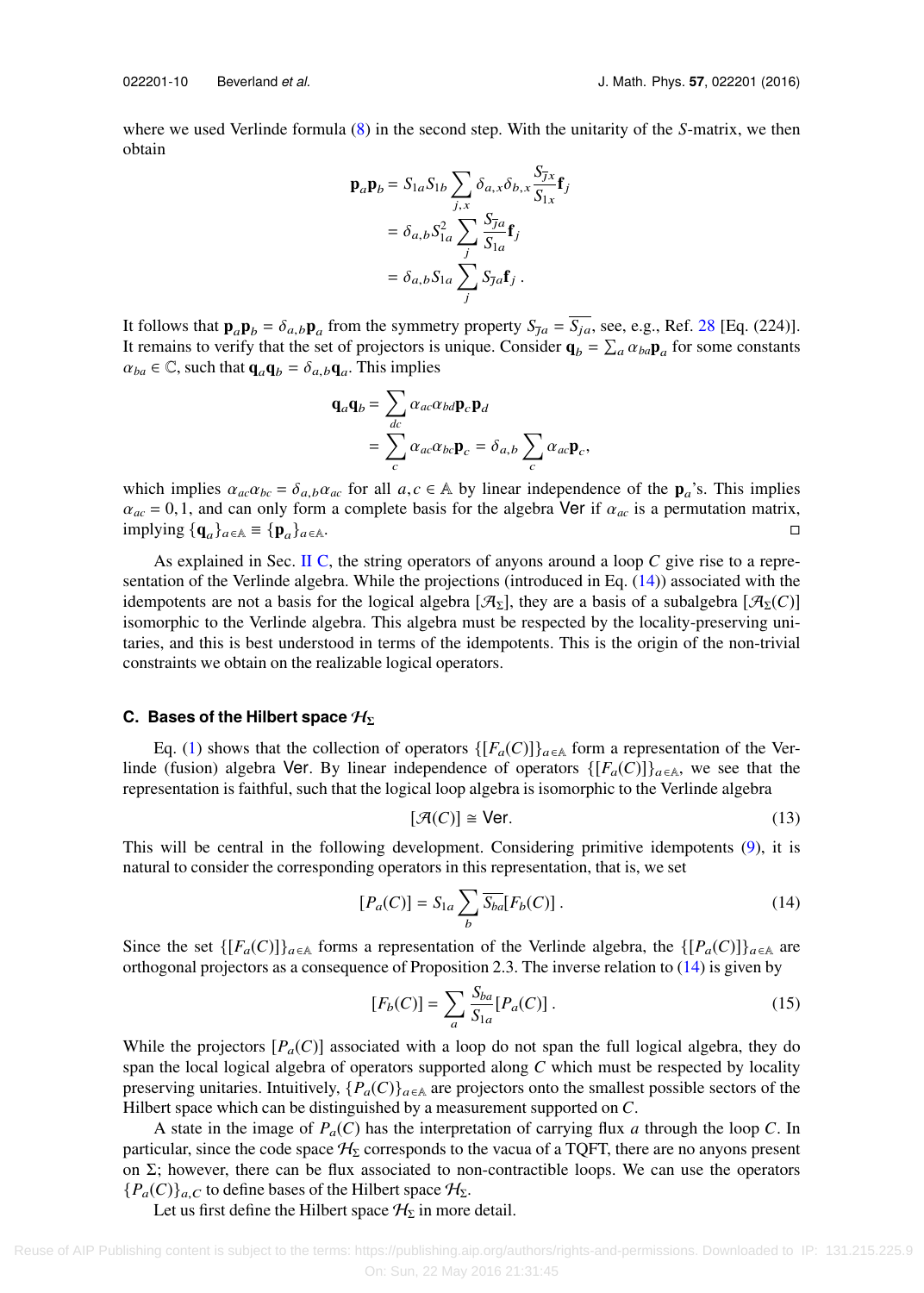<span id="page-10-0"></span>

FIG. 3. A simple DAP decomposition of a torus utilizing a disc enclosed by  $C_1$ , an annulus enclosed by  $\{C_2, C_3\}$ , and a pair of pants enclosed by  $\{C_1, C_2, C_3\}$ . This decomposition is not minimal in that the same manifold could have been decomposed using a single loop.

*Definition 2.5 (DAP-decomposition). Consider a minimal collection*  $C = \{C_j \mid C_j : [0,1] \rightarrow$ <br>of pairwise non-intersecting non-contractible loops, which cut the surface  $\overline{\Sigma}$  into a collection of Σ}<sup>j</sup> *of pairwise non-intersecting non-contractible loops, which cut the surface* Σ *into a collection of surfaces homeomorphic to discs, annuli, and pants. We call* C *a DAP-decomposition (see e.g., Fig. [3\)](#page-10-0).*

A *labeling*  $\ell: C \mapsto A$  is an assignment of an anyon label  $\ell(C)$  to every loop  $C \in C$  of a DAP decomposition. We call  $\ell$  fusion-consistent if it satisfies the following conditions:

- (i) For every loop  $C \in \mathcal{C}$  enclosing a disc on  $\Sigma$ ,  $\ell(C) = 1$ , the vacuum label of the anyon model.
- (ii) For every pair of loops  $\{C_2, C_3\} \subset C$  defining an annulus in  $\Sigma$ ,  $\ell(C_2) = \ell(C_3)$  assuming the loops are oriented such that the annulus is found to the left.
- (iii) For every triple  $\{C_1, C_2, C_3\} \subset C$  defining a pair of pants in  $\Sigma$ , the labeling  $\ell$  satisfies the fusion rule

$$
N_{\ell(C_1),\ell(C_2)}^{\overline{\ell(C_3)}}\neq 0,
$$

where the loops are oriented such that the pair of pants is found to the left.

Here, we may assume  $\ell(C^{-1}) = \overline{\ell(C)}$ , where  $C^{-1}$  denotes the loop coinciding with *C* but with connecte crientation opposite orientation.

Now fix any DAP-decomposition C of  $\Sigma$  and let  $L(C) \subset \mathbb{A}^{|C|}$  be the set of fusion-consistent labelings. The Hilbert space  $\mathcal{H}_{\Sigma}$  is the formal span of elements of  $\mathsf{L}(C)$ ,

$$
\mathcal{H}_{\Sigma} := \sum_{\ell \in \mathsf{L}(C)} \mathbb{C} \ell = \sum_{\ell \in \mathsf{L}(C)} \mathbb{C} | \ell \rangle.
$$

Any fusion-consistent labeling  $\ell \in L(C)$  defines an element  $|\ell\rangle \in \mathcal{H}_{\Sigma}$  such that the vectors  $\{|\ell\rangle\}_{\ell \in L(C)}$ are an orthonormal basis (which we call  $\mathcal{B}_C$ ) of  $\mathcal{H}_{\Sigma}$ , and this defines the inner product.

It is important to remark that this construction of  $H<sub>\Sigma</sub>$  is independent of the DAP-decomposition C of  $\Sigma$  in the following sense: if C and C' are two distinct DAP-decompositions, then there is a unitary basis change between the bases  $\mathcal{B}_C$  and  $\mathcal{B}_{C'}$ . In most cases under consideration, this basis change can be obtained as a product of unitaries associated with local "moves" connecting two DAP decompositions  $C$  and  $C'$ . One such basis change is associated with a four-punctured sphere (the

<span id="page-10-1"></span>

FIG. 4. Two DAP-decompositions  $C = \{C\}$  and  $C' = \{C'\}$  of either the 4-punctured sphere (left), or the torus (right), are related by an  $F$ -move or an  $S$ -move, respectively.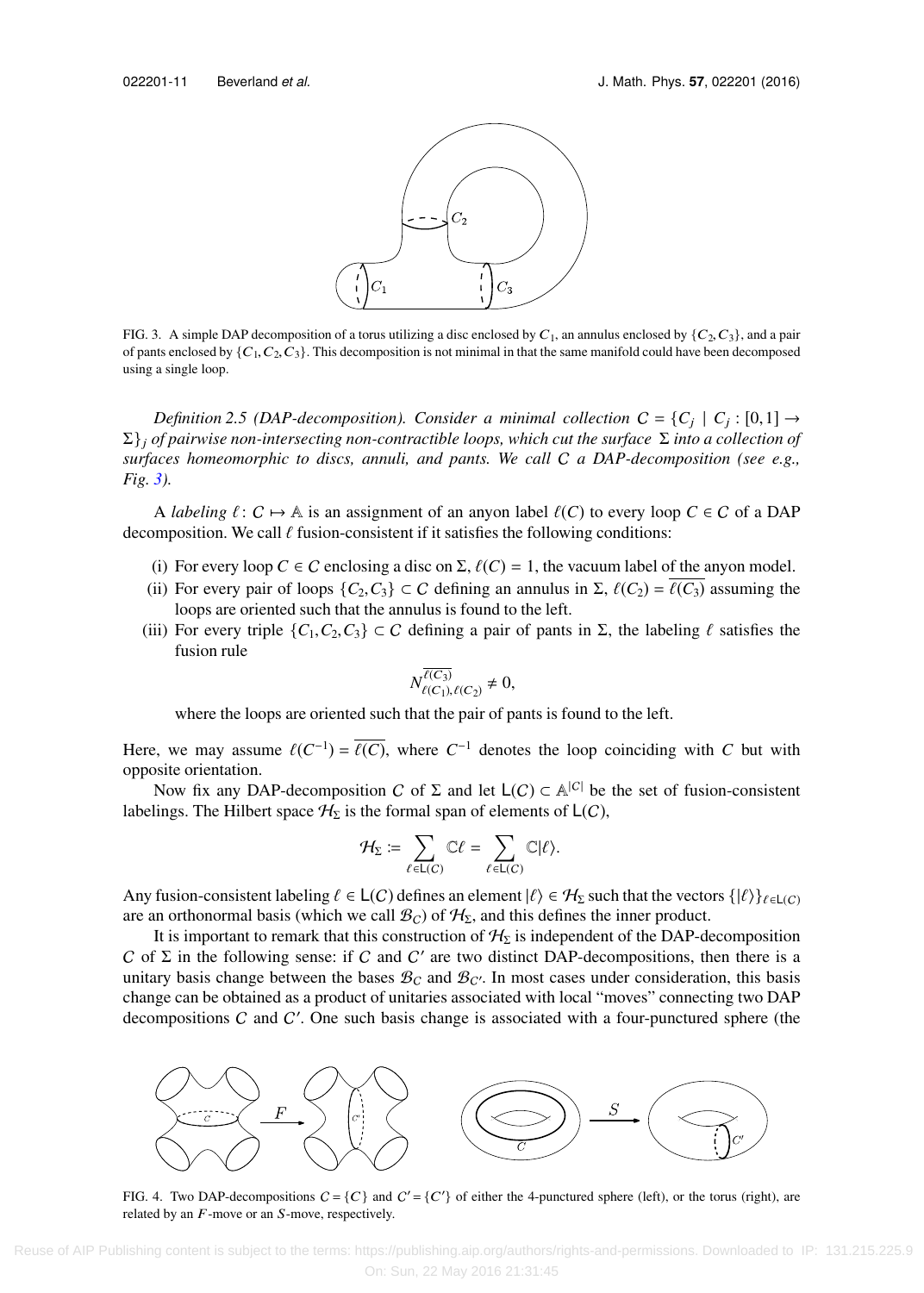*F*-move), and specified by the unitary *F*-matrix in Fig. [4.](#page-10-1) Another matrix of this kind, the *S*-matrix (which also arose in our discussion of the Verlinde algebra), connects the two bases  $\mathcal{B}_C$  and  $\mathcal{B}_{C'}$ of  $H_{\text{torus}}$  associated with the first and second non-trivial cycles on the torus (Fig. [4\)](#page-10-1). In this case, writing  $\mathcal{B}_C = \{ |a\rangle_C \}_a$  and  $\mathcal{B}_{C'} = \{ |a\rangle_C \}_a$  since each basis element  $|l\rangle$  is specified by a single label  $l(C)$ ,  $l(C') \in \mathbb{A}$ , we have the relation  $\ell(C), \ell(C') \in \mathbb{A}$ , we have the relation

$$
|a\rangle_{C'} = \sum_{b} S_{ba} |b\rangle_{C} . \qquad (16)
$$

Other unitary basis changes arise from the representation of the mapping class group, as dis-cussed in Section [II F.](#page-13-0) All these basis changes constitute the second ingredient for the non-trivial constraints we obtain on the realizable logical operators.

A basis element  $|\ell\rangle \in \mathcal{B}_C$  associates the anyon label  $\ell(C)$  with each curve  $C \in C$ . The vector  $|\ell\rangle$  is the (up to a phase) unique simultaneous +1-eigenvector of all the projections  $\{P_\ell(C)\}_{C \in \mathcal{C}}$ . It is also a simultaneous eigenvector with respect to Dehn-twists along each curve  $C \in C$  with eigenvalue  $e^{i\theta_{\ell(C)}}$ . The action of Dehn-twists along curves *C'* not belonging to *C* can be obtained by applying the local moves to change into a basis  $\mathcal{B}_{C'}$  associated with a DAP-decomposition C' containing *C* ′ .

#### **D. Open surfaces: Labeled boundaries**

So far, we have been discussing the Hilbert space  $H<sub>\Sigma</sub>$  associated with closed surfaces; this does not cover the physically important case of pinned localized excitations (which correspond to punctures/holes in the surface). Here, we describe the modifications necessary to deal with surfaces with boundaries. We assume that the boundary  $\partial \Sigma = \bigcup_{\alpha=1}^M \hat{C}_\alpha$  is the disjoint union of *M* simple closed curves and assume that an orientation  $\hat{C}$  if  $0, 1]$  and  $\partial \Sigma$  has been chosen for each boundclosed curves, and assume that an orientation  $\hat{C}_{\alpha}$ :  $[0,1] \rightarrow \partial \Sigma$  has been chosen for each bound-<br>ary component  $\hat{C}$ , such that  $\Sigma$  is found to the left. In addition, we fix a label  $a \in \mathbb{A}$  for every ary component  $\hat{C}_{\alpha}$  such that  $\Sigma$  is found to the left. In addition, we fix a label  $a_{\alpha} \in A$  for every boundary component  $\hat{C}_\alpha$ . We call this a labeling of the boundary. Let us write  $\Sigma(a_1, \ldots, a_M)$  for the resulting object (i.e., the surfaces its oriented boundary components and the associated labels) the resulting object (i.e., the surfaces, its oriented boundary components, and the associated labels). We call  $\Sigma(a_1, \ldots, a_M)$  a surface with labeled boundary components; slightly abusing notation, we sometimes write  $\Sigma = \Sigma(a_1, \ldots, a_M)$  when the presence of boundaries is understood/immaterial.

A TQFT associates to every surface  $\Sigma(a_1, \ldots, a_M)$  with labeled boundary components a Hilbert space  $\mathcal{H}_{\Sigma(a_1,...,a_M)}$ . The construction is analogous to the case of closed surfaces and based<br>on DAR decompositions. The only modification compared to the case of closed surfaces is that on DAP-decompositions. The only modification compared to the case of closed surfaces is that only DAP-decompositions including the curves  $\{\hat{C}_\alpha\}_{\alpha=1}^{\tilde{M}}$  are allowed; furthermore, the labeling on these houndary components is fixed by  $\{c_n\}_{\tilde{M}}^{\tilde{M}}$ . That is "valid" DAR decompositions are of the these boundary components is fixed by  $\{a_{\alpha}\}_{\alpha=1}^{M}$ . That is, "valid" DAP-decompositions are of the form  $C = \{C_1, \ldots, C_N, \hat{C}_1, \ldots, \hat{C}_M\}$  with curves  $\{C_j\}_{j=1}^N$  "complementing" the boundary compo-<br>nexts and valid labelings are fusion consistent i.e.  $\ell \in L(C)$  with the additional condition that they nents, and valid labelings are fusion-consistent, i.e.,  $\ell \in L(C)$  with the additional condition that they agree with the boundary labels,  $\ell(\hat{C}_\alpha) = a_\alpha$  for  $\alpha = 1, \ldots, M$ . To simplify the discussion, we will often omit the boundary components  $\{\hat{C}_\alpha\}$  and focus on the remaining degrees of freedom assooften omit the boundary components  $\{\hat{C}_\alpha\}_\alpha$  and focus on the remaining degrees of freedom associated with the curve  $[C]$ . It is understood that houndary labelings have to be freedom consistent ciated with the curves  $\{C_j\}_j$ . It is understood that boundary labelings have to be fusion-consistent with the labeling  ${a_{\alpha}}_{\alpha}$  of the boundary under consideration.

As a final remark, note that boundary components labeled with the trivial particle  $1 \in A$  correspond to contractible loops in a surface without this boundary (i.e., obtained by "gluing in a disc"). This means that they can be omitted: we have the isomorphism

$$
\mathcal{H}_{\Sigma(1)}\cong\mathcal{H}_{\Sigma'},
$$

where  $\Sigma'$  is the surface with one boundary component less that of  $\Sigma$ .

#### *1. Example: The M-anyon Hilbert space*

A typical example we are interested in is the labeled surface

$$
S^2(z^M) = S^2(\underbrace{z,\ldots,z}_{M \text{ times}}),
$$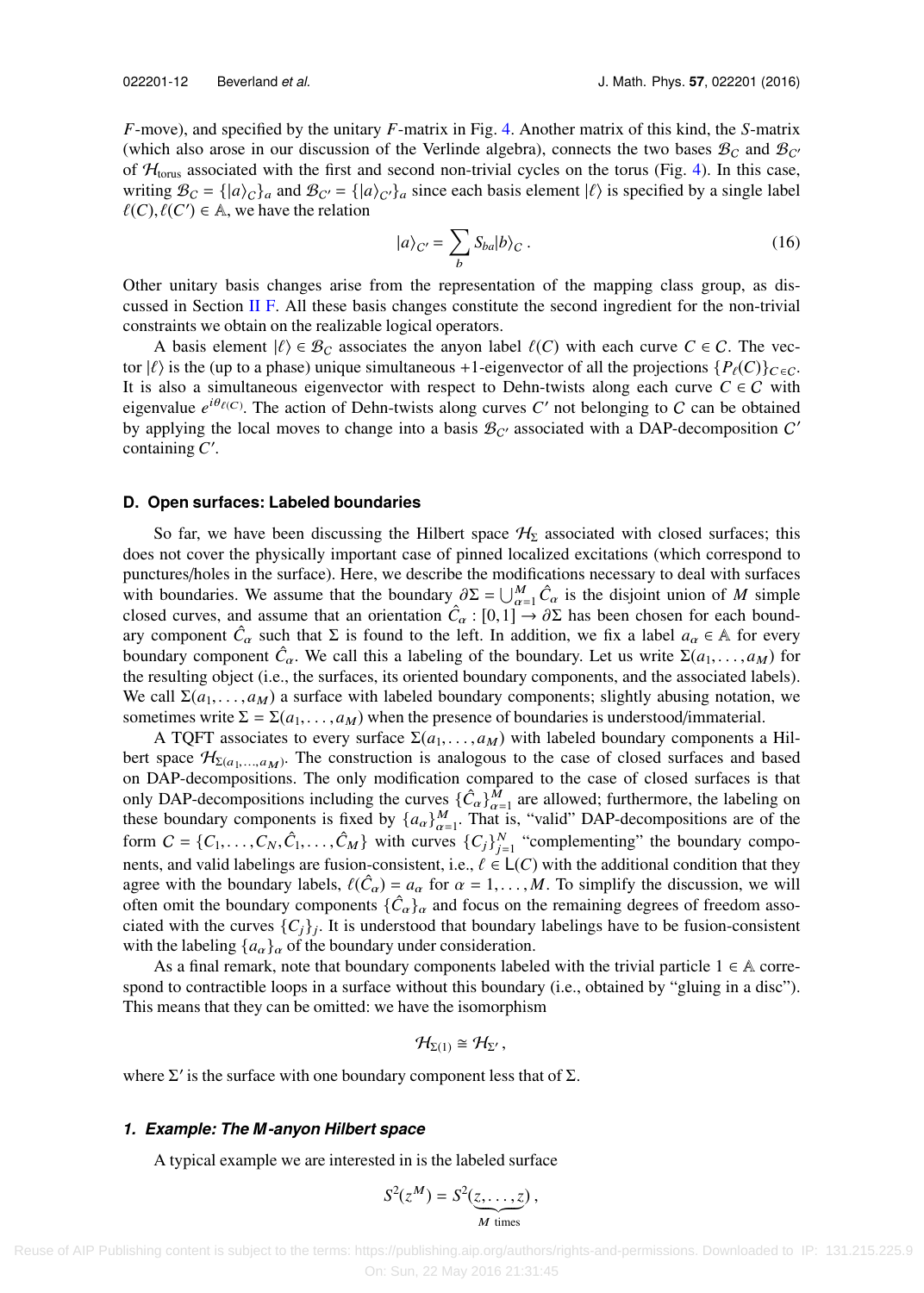<span id="page-12-0"></span>

FIG. 5. The "standard" DAP-decomposition of the 6-punctured sphere, and the corresponding fusion-tree notation representing the labeling which assigns  $\ell(C_i) = x_i$ .

where  $S^2$ , , ..., , ) is the punctured sphere, and  $z \in A$  is some fixed anyon type (we as-<br>sume that each boundary component has the same orientation). The Hilbert space  $H_{A_1}$  is the sume that each boundary component has the same orientation). The Hilbert space  $\mathcal{H}_{S^2(z^M)}$  is the space of *M* anyons of type *z*. When  $M = N + 3$  for some  $N \in \mathbb{N}$ , we can choose a "standard" DAP-decomposition  $C = \{C_j\}_{j=1}^N$  as shown in Fig. [5.](#page-12-0) A fusion-consistent labeling  $\ell$  of the standard DAP-decomposition C corresponds to a sequence  $(x_1, \ldots, x_N) = (\ell(C_1), \ldots, \ell(C_N))$  such that

$$
N_{zz}^{x_1} = N_{x_Nz}^{\overline{z}} = 1 \quad \text{and} \quad N_{x_jz}^{x_{j+1}} = 1 \quad \text{for all } j = 1, ..., N-1,
$$
 (17)

<span id="page-12-4"></span>as illustrated by Fig. [5.](#page-12-0)

# **E. The gluing postulate**

Throughout our work, we restrict our attention to models satisfying an additional property we refer to as the gluing postulate (which is often called the "gluing axiom" in the literature). Consider a closed curve C embedded in  $\Sigma$ . We will assume that C is an element of a DAP-decomposition C; although this is not strictly necessary, it will simplify our discussion. Now consider the surface  $\Sigma'$ obtained by cutting  $\Sigma$  along *C*. Compared to  $\Sigma$ , this is a surface with two boundary components  $C'_1, C'_2$  (both isotopic to *C*) added. We will assume that these have opposite orientation. A familiar example is the case where cutting Σ along *C* results in two disconnected surfaces  $\Sigma' = \Sigma_1 \cup \Sigma_2$ , as depicted in Fig. [6](#page-12-1) in the case where  $\Sigma$  is the 4-punctured sphere.

Let *a* be a particle label. We will denote by  $\mathcal{H}_{\Sigma'(a,\overline{a})}$  the Hilbert space associated with the open surface  $\Sigma'$ , where boundary  $C'_1$  is labeled by *a* and boundary  $C'_2$  by  $\overline{a}$ . The gluing postulate states that the Hilbert space of the surface  $\Sigma$  has the form

<span id="page-12-3"></span><span id="page-12-2"></span>
$$
\mathcal{H}_{\Sigma} \cong \bigoplus_{a} \mathcal{H}_{\Sigma'(a,\overline{a})},\tag{18}
$$

<span id="page-12-1"></span>where the direct sum is over all particle labels *a* that occur in different fusion-consistent labelings of *C*. In the special case where cutting along *C* gives two components  $\Sigma_1$ ,  $\Sigma_2$ , we have  $\mathcal{H}_{\Sigma} \cong \mathcal{L}_{\Sigma}$ ,  $\mathcal{H}_{\Sigma}$ ,  $\otimes \mathcal{H}_{\Sigma}$ ,  $\otimes \mathcal{H}_{\Sigma}$ ,  $\otimes \mathcal{H}_{\Sigma}$ ,  $\otimes \mathcal{H}_{\Sigma}$ ,  $\otimes \mathcal{H}_{\Sigma}$ ,  $\bigoplus_a \mathcal{H}_{\Sigma_1(a)} \otimes \mathcal{H}_{\Sigma_2(\overline{a})}.$ 



FIG. 6. Cutting a surface Σ along some closed curve C of a DAP-decomposition yields a disconnected surface  $\Sigma' = \Sigma_1 \cup \Sigma_2$ having additional boundary components  $C'_1$  and  $C'_2$ .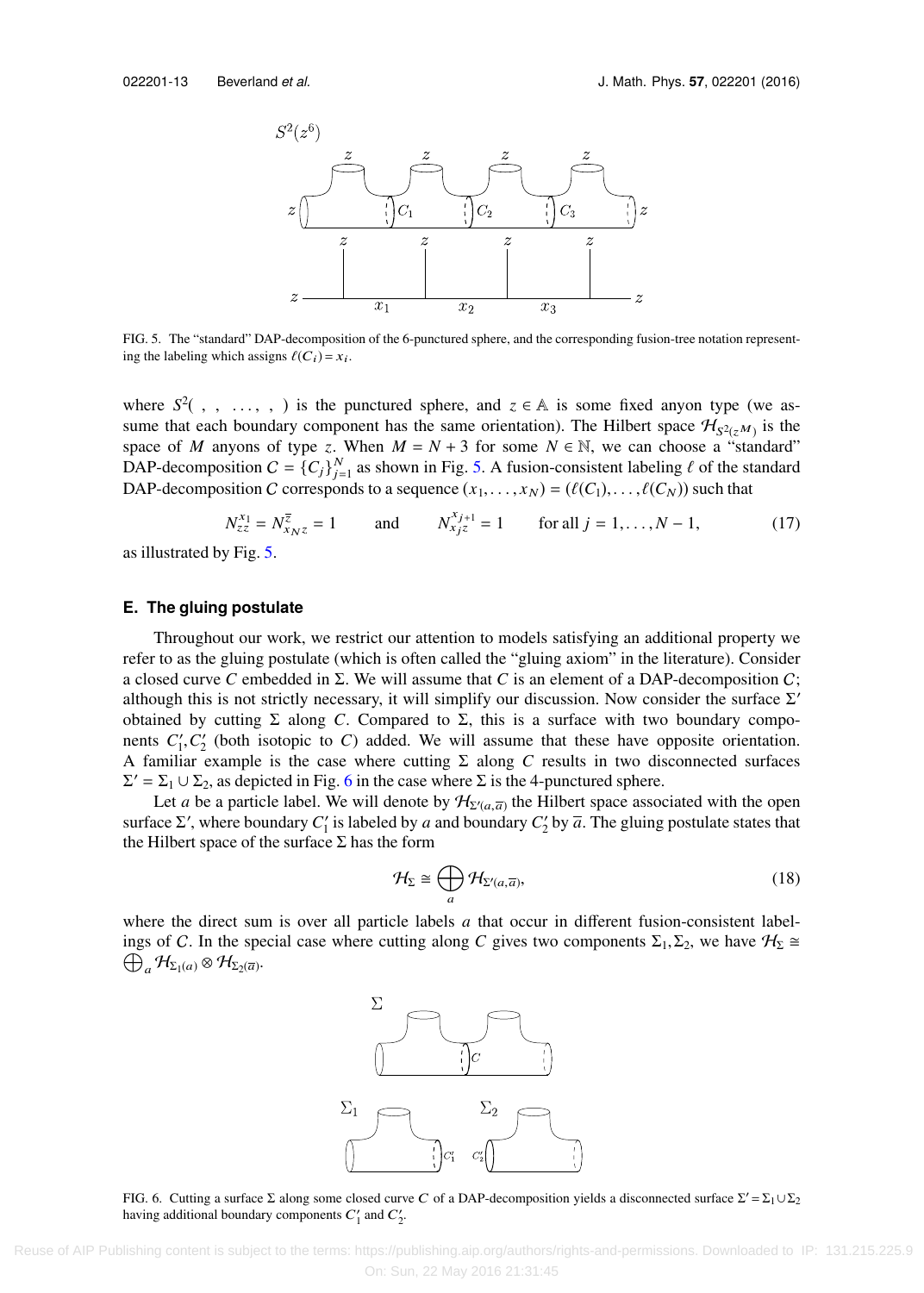Isomorphism [\(18\)](#page-12-2) can easily be made explicit. A first observation is that  $H<sub>\Sigma</sub>$  decomposes as  $\mathcal{H}_{\Sigma} = \bigoplus_{a} \mathcal{H}_{a,\Sigma}(C)$ , where

$$
\mathcal{H}_{a,\Sigma}(C) := \text{span}\{|\ell\rangle \mid \ell \in \mathsf{L}(C), \ell(C) = a\}
$$
\n(19)

is the space spanned by all labelings which assign the label *a* to *C*. It, therefore, suffices to argue that

<span id="page-13-1"></span>
$$
\mathcal{H}_{a,\Sigma}(C) \cong \mathcal{H}_{\Sigma'(a,\overline{a})}. \tag{20}
$$

To do so, observe that the DAP-decomposition C of  $\Sigma$  gives rise to a DAP-decomposition  $C' =$  $C \setminus \{C\}$  of  $\Sigma'$ . Any labeling  $\ell \in L(C)$  with  $\ell(C) = a$  restricts to a labeling  $\ell' \in L(C')$  of the labeled surface  $\Sigma'(a, \overline{a})$  convergely any labeling  $\ell' \in L(C')$  of the surface  $\Sigma'(a, \overline{a})$  provides a labeling  $\ell \in L$ surface  $\Sigma'(a, \overline{a})$ . Conversely, any labeling  $\ell' \in L(C')$  of the surface  $\Sigma'(a, \overline{a})$  provides a labeling  $\ell \in L(C)$ . (by setting  $\ell(C) = a$ ). This defines isomorphism (20) in terms of basis states  $\ell(\ell)$ L(C) (by setting  $\ell(C) = a$ ). This defines isomorphism [\(20\)](#page-13-1) in terms of basis states  $\{|\ell\rangle\}_{\ell \in L(C)}$ and  $\{|\ell'\rangle\}_{\ell'\in\mathsf{L}(C')}$ .

# *1. Example: Decomposing the M-anyon Hilbert space*

Consider the *M*-punctured sphere  $\Sigma = S^2(z^M)$  with the standard DAP decomposition of Fig. [5](#page-12-0) and boundary labels *z* (corresponding to *M* anyons of type *z*). Cutting  $S^2(z^M)$  along  $C_j$  gives a surface  $\Sigma'_j$  which is the disjoint union of two punctured spheres, with  $j + 2$  and  $M - j$  punctures, respectively. The resulting surface labelings are  $S^2(z^{j+1}, a)$  and  $S^2(\overline{a}, z^{M-1-j})$ . That is, if  $\Sigma = S^2(z^M)$ <br>is the original surface and  $\Sigma'(a, \overline{a})$  is the resulting one, then is the original surface and  $\Sigma_j'(a, \overline{a})$  is the resulting one, then

<span id="page-13-3"></span>
$$
\mathcal{H}_{\Sigma'_j(a,\overline{a})} = \mathcal{H}_{S^2(z^{j+1},a)} \otimes \mathcal{H}_{S^2(\overline{a},z^{M-1-j})}.
$$
 (21)

<span id="page-13-0"></span>This is illustrated in Fig. [7](#page-13-2) for the case  $M = 6$  and  $j = 2$ .

# **F. The mapping class group**

In the following, we denote by  $MCG_{\Sigma}$  the *mapping class group* of the surface  $\Sigma$ . Physically, a mapping class group element for a surface  $\Sigma$  gradually deforms the surface, but returns to the original configuration. For the *n*-punctured sphere, the mapping class group includes braiding of the punctures. For the torus, a Dehn twist is an element of the mapping class group. More formally, elements of MCG<sub>Σ</sub> are isotopy classes of orientation-preserving diffeomorphisms of  $\Sigma$  preserving labels and commuting with boundary parametrization (see, e.g., Ref. [19\)](#page-37-32). Slightly abusing notation, we will often simply write  $\vartheta \in MCG_{\Sigma}$  for an equivalence class represented by a map  $\vartheta : \Sigma \to \Sigma$ . If Σ is the torus, then the mapping class group is generated by two elements, MCG<sub>Σ</sub> =  $\langle s,t \rangle$  where *s* and *t* are the standard generators of the modular group. For the *M*-punctured sphere  $S^2(z^M)$ , we will also need the *M* − 1 elements { $\sigma_j$ } $_{j=1}^{M-1}$ , where  $\sigma_j$  braids holes *j* and *j* + 1.

<span id="page-13-2"></span>

FIG. 7. The 6-punctured sphere  $S^2(z^6)$  shown with three curves  $C_1, C_2, C_3 \in C$  of a DAP-decomposition. Cutting along  $C_2$ <br>with labeling  $\ell(C_2) = \ell$  results in the two surfaces  $S^2(z^3, a)$  and  $S^2(\overline{z}, z^3)$ with labeling  $\ell(C_2) = a$  results in the two surfaces  $S^2(z^3, a)$  and  $S^2(\overline{a}, z^3)$ .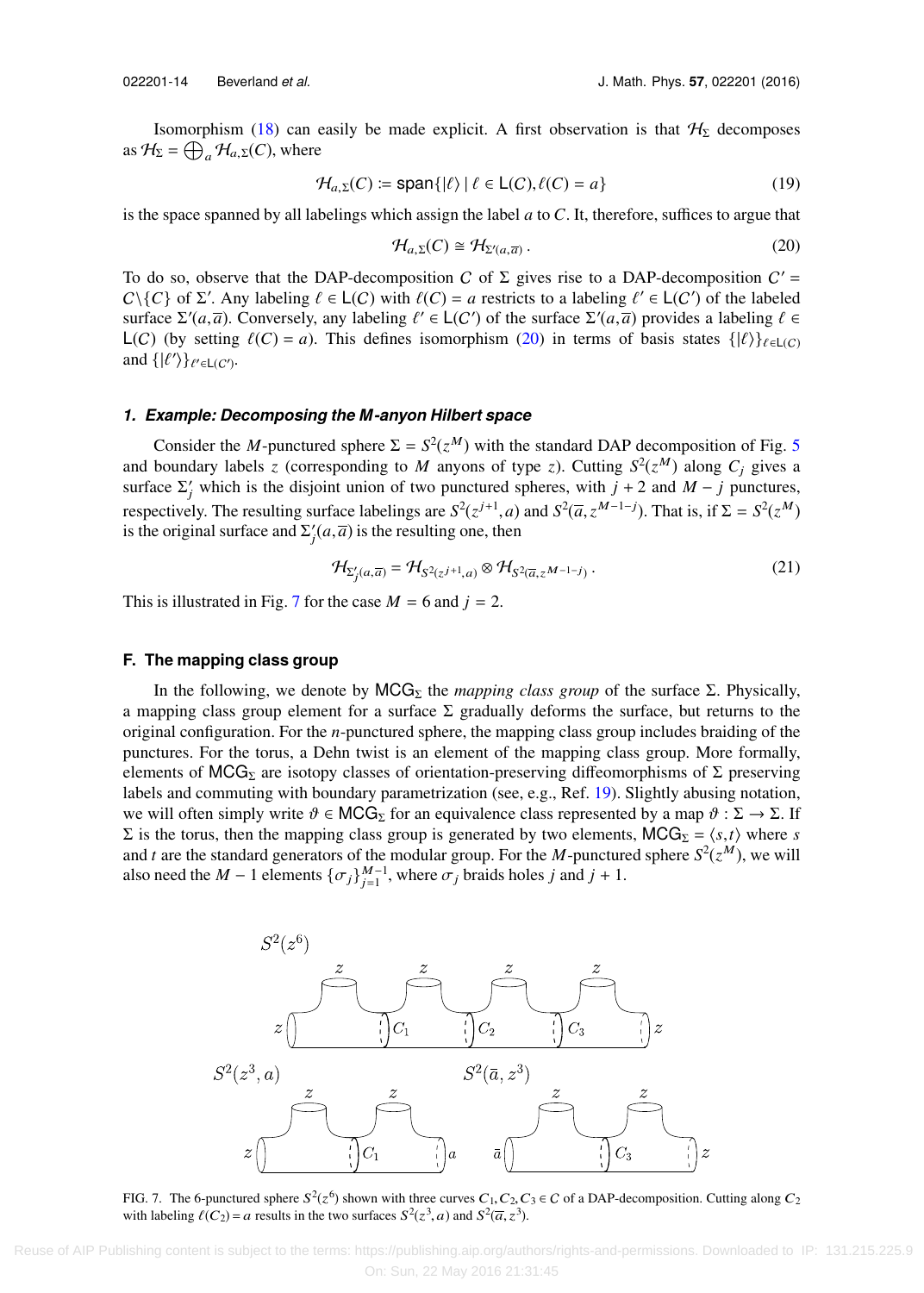The Hilbert space  $H_{\Sigma}$  is equipped with a projective unitary representation

<span id="page-14-3"></span>
$$
\begin{array}{rcl}\n\mathsf{MCG}_{\Sigma} & \rightarrow & \mathsf{U}(\mathcal{H}_{\Sigma}), \\
\vartheta & \mapsto & \mathbf{V}(\vartheta)\n\end{array} \tag{22}
$$

of the mapping class group  $MCG_{\Sigma}$ . For example, for the torus,  $V(s) = S$  and  $V(t) = T$  are the usual *S*- and *T*-matrices defined by the modular tensor category. For the *M*-punctured sphere  $S^2(z^M)$  with  $M = N + 3$ , we again use the standard DAP-decomposition with associated basis  $\{ |x\rangle \}_x$ . Here, the sequences  $x = (x_1, \ldots, x_N)$  are subject to the fusion rules (see [\(17\)\)](#page-12-3) and the action on such vectors is

$$
\mathbf{V}(\sigma_1)|x\rangle = R_{x_1}^{zz}|x\rangle,
$$
\n
$$
\mathbf{V}(\sigma_k)|x\rangle = \sum_{x'} B(x_{k-1}, x_{k+1})_{x'x_k}|x_1, \dots, x_{k-1}, x', x_{k+1}, \dots, x_N\rangle \quad \text{for } k = 2, \dots, N+1,
$$
\n
$$
\mathbf{V}(\sigma_{N+2})|x\rangle = \overline{R_{x_1}^{zz}}|x\rangle,
$$

<span id="page-14-0"></span>where  $B(a, b) = \tilde{F}^{-1} \tilde{R}\tilde{F}$  is the braid matrix. Here, the matrices  $\tilde{F}$  and  $\tilde{R}$  are given in terms of the tensors  $F$  and  $R$  associated with the TQFT.<sup>[47](#page-38-8)</sup>

## **III. CONSTRAINTS ON LOCALITY-PRESERVING AUTOMORPHISMS**

In this section, we derive restrictions on topologically protected gates for general non-abelian models. Our strategy will be to consider what happens to string-operators. We will first consider operators associated with a single loop *C*, and derive restrictions on the map  $F_a(C) \mapsto UF_a(C)U^{\dagger}$ , or, more precisely, its effect on logical operators,  $[F_a(C)] \mapsto [UF_a(C)U^{\dagger}]$ . We will argue that this map implements an isomorphism of the Verlinde algebra and exploit this fact to derive a constraint which is "local" to a specific loop. We will subsequently consider more "global" constraints arising from fusion rules, as well as basis changes.

We would like to characterize locality-preserving unitary automorphisms  $U \in \mathcal{A}_{\Sigma}$  in terms of their logical action  $[U]$ . For example, in the toric code, where the physical qubits are embedded in the edges of the square lattice, the locality preserving unitaries include the well-known transversal gates of single-qubit unitaries applied to each qubit. More general examples of locality preserving unitaries in the toric code are finite depth circuits composed of gates of arbitrary unitaries applied to physical qubits in geometrically local patches of fixed diameter.

A first goal is to characterize the map

<span id="page-14-2"></span><span id="page-14-1"></span>
$$
\rho_U: \begin{bmatrix} \mathcal{A}_{\Sigma} \end{bmatrix} \rightarrow [\mathcal{A}_{\Sigma}], \n[X] \rightarrow [UXU^{-1}],
$$
\n(23)

which determines the evolution of logical observables in the Heisenberg picture. (Clearly, this does not depend on the representative, i.e., if  $[X] = [X']$ , then  $\rho_U([X]) = \rho_U([X'])$ .) In fact, map [\(23\)](#page-14-1) fully determines *U* up to a global phase since  $[\mathcal{A}_{\Sigma}]$  contains an operator basis for linear maps on  $H_{\Sigma}$ . However, it will often be more informative to characterize the action of [*U*] on basis elements of  $H_{\Sigma}$ . This will require additional effort.

The main observation is that map [\(23\)](#page-14-1) defines an automorphism of  $[\mathcal{A}_{\Sigma}]$ , since

$$
\rho_U([X])\rho_U([X']) = \rho_U([X][X']) \qquad \text{for all } X, X' \in \mathcal{A}_{\Sigma} \qquad \text{and} \qquad \rho_U^{-1} = \rho_{U^{-1}}. \tag{24}
$$

Combined with the locality of  $U$ , [\(24\)](#page-14-2) severely constrains  $\rho_U$ . Using this fact, we obtain a number of very general constraints, which will be worked out in more detail in the following.

## **A. A local constraint from a simple closed loop**

Specifying the action of  $\rho_U$  on all of  $[\mathcal{A}_{\Sigma}]$  completely determines [*U*] up to a global phase. However, this is not entirely straightforward; instead, we fix some simple closed curve *C* and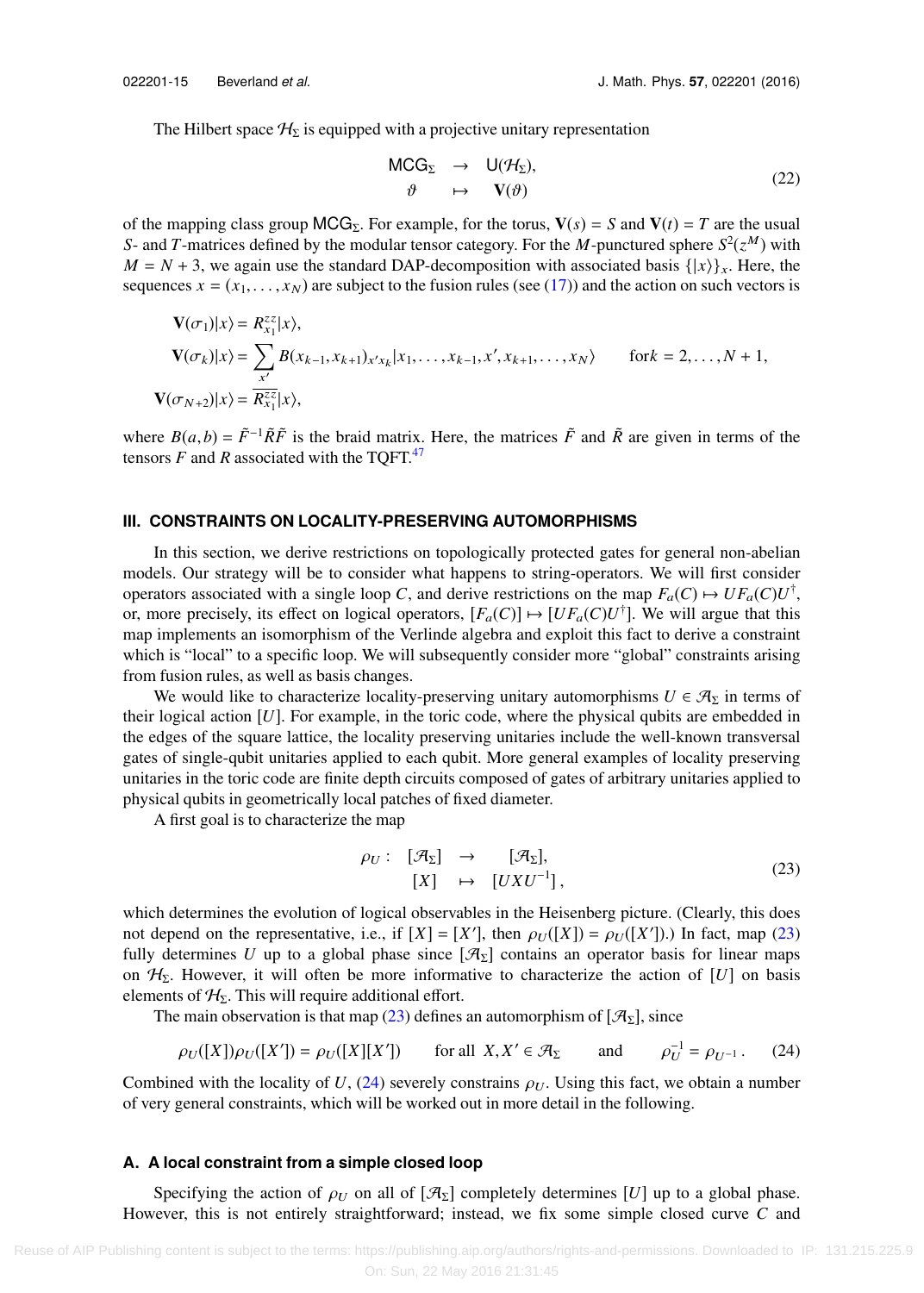characterize the restriction to the subalgebra  $\mathcal{A}(C) \subset \mathcal{A}_{\Sigma}$ , i.e., the map

$$
\rho_U(C): \ [\mathcal{A}(C)] \rightarrow [\mathcal{A}(C)],
$$
  
\n
$$
[X] \rightarrow [UXU^{-1}],
$$
\n(25)

Observe that this map is well-defined since  $UXU^{-1}$  is supported in a neighborhood of  $C$  (by the locality-preservation of *U*), and hence  $[UXU^{-1}] = [X']$  for some operator  $X' \in \mathcal{A}(C)$  (here we have used Proposition 2.1). It is also easy to see that it defines an automorphism of the subalge $bra [A(C)].$ 

As we argued above, the algebra  $\mathcal{A}(C)$  is isomorphic to Ver. This carries over to  $[\mathcal{A}(C)] \cong \mathsf{Ver} \cong$  $\mathbb{C}^{\oplus |\mathbb{A}|}$ . As Ver has idempotents  $\mathbf{p}_{a \in \mathbb{A}}$ , the logical algebra for loop *C* has idempotents  $\{[P_a(C)]\}_{a \in \mathbb{A}}$ . Note that the idempotents  $\{[P_a(C)]\}_{a \in \mathbb{A}}$  in the logical algebra are unique, in that there is no linear combination of these idempotents which yields a distinct, complete set of idempotents. At the physical level, however, there can be huge redundancy, with many different physical operators corresponding to the same logical operator, i.e.,  $[P_a(C)] = [P'_a(C)]$ , for  $P_a(C) \neq P'_a(C)$ . We use the following fact:

*Lemma 3.1. The set of automorphisms of the algebra* Ver *is in one-to-one correspondence with the permutations*  $S_{|A|}$ *. For*  $\pi \in S_{|A|}$ *, the associated automorphism*  $\rho_{\pi}$  : Ver  $\rightarrow$  Ver *is defined by its action on the central idemnatents* **n** *action on the central idempotents*  $\mathbf{p}_a$ 

<span id="page-15-0"></span>
$$
\rho_{\pi}(\mathbf{p}_a) = \mathbf{p}_{\pi(a)} \qquad \text{for } a \in \mathbb{A}.\tag{26}
$$

*Proof.* It is clear that [\(26\)](#page-15-0) defines an automorphism for every  $\pi \in S_{|\mathbb{A}|}$ . Also, from Eq. [\(24\),](#page-14-2) we hat **p**  $\mathbf{p}_1 = \hat{\mathbf{A}} \cdot \mathbf{p}_2$ , implies  $\rho(\mathbf{p}_1) \circ (\mathbf{p}_2) = \hat{\mathbf{A}} \cdot \rho(\mathbf{p}_1)$  such that  $\rho(\mathbf{p}_1) \in \mathsf$ see that  $\mathbf{p}_a \mathbf{p}_b = \delta_{ab} \mathbf{p}_b$  implies  $\rho(\mathbf{p}_a) \rho(\mathbf{p}_b) = \delta_{ab} \rho(\mathbf{p}_b)$ , such that  $\rho(\mathbf{p}_a) \in \mathsf{Ver}$  are a complete set of projectors (Proposition 2.3). As there is a unique set of complete projectors for projectors (Proposition 2.3). As there is a unique set of complete projectors for Ver, we conclude that  $\rho(\mathbf{p}_a) = \mathbf{p}_{\pi(a)}$  for some permutation  $\pi \in S_{|A|}$ . В последните при последните последните последните последните последните последните последните последните по<br>Село в последните последните последните последните последните последните последните последните последните посл

Applying this to  $[\mathcal{A}(C)]$  shows that a locality-preserving unitary automorphism realizes, up to *important* phases, a permutation of labelings. Let us emphasize that it is the projectors (idempotents)  $[P_a(C)]$  which are being permuted, and not the string operators  $[F_a(C)]$ .

*Proposition 3.1 (Local constraint). Let U be a locality-preserving automorphism of the code, and let*  $\rho_U([X]) = [UXU^{-1}]$ *.* 

(*i*) *For each simple closed loop C on* Σ, there is a permutation  $π<sup>C</sup>$ : A → A *of the particle labels* such that *such that*

$$
\rho_U: [\mathcal{A}(C)] \to [\mathcal{A}(C)],
$$
  
\n
$$
[P_a(C)] \mapsto [P_{\pi^C(a)}(C)] \qquad \text{for all } a \in \mathbb{A}
$$
 (27)

*(and linearly extended to all of*  $[\mathcal{A}(C)]$ *).* 

*(ii)* For some anyon model  $\mathbb A$  with an associated S matrix, let  $D_{a,b} = \delta_{a,b} \cdot d_a$  be the diagonal *matrix with the quantum dimensions on the diagonal. Let*  $\pi^C$ :  $\mathbb{A} \to \mathbb{A}$  *be a permutation asso-*<br>*ciated with a loop*  $C$  as in (i), and let  $\Pi$  be the matrix defined by  $\Pi$   $\pi \to \delta$ ,  $C \to D$  as the the *ciated with a loop C as in (i), and let*  $\Pi$  *be the matrix defined by*  $\Pi_{x,y} \coloneqq \delta_{x,\pi}c_{(y)}$ *. Define the* matrix *matrix*

<span id="page-15-2"></span><span id="page-15-1"></span>
$$
\Lambda := S\Pi^{-1}D\Pi D^{-1}\Pi^{-1}S^{-1} \,. \tag{28}
$$

*Then,*

$$
\rho_U([F_b(C)]) = \sum_{b'} \Lambda_{b,b'}[F_{b'}(C)].
$$
\n(29)

*Proof.* We have already argued that (i) holds. For the proof of (ii), we use the relationship between  $\{P_a(C)\}_a$  and  $\{F_a(C)\}_a$  (cf. [\(14\)](#page-9-1) and [\(15\)\)](#page-9-2) to get (suppressing the dependence on the loop  $C$ )

$$
\rho_U([F_b]) = \sum_a \frac{S_{b,a}}{S_{1,a}} [P_{\pi}C_{(a)}] = \sum_{b'} \left( \sum_a \frac{S_{b,a}}{S_{1,a}} S_{1,\pi} C_{(a)} \overline{S_{b',\pi} C_{(a)}} \right) [F_{b'}].
$$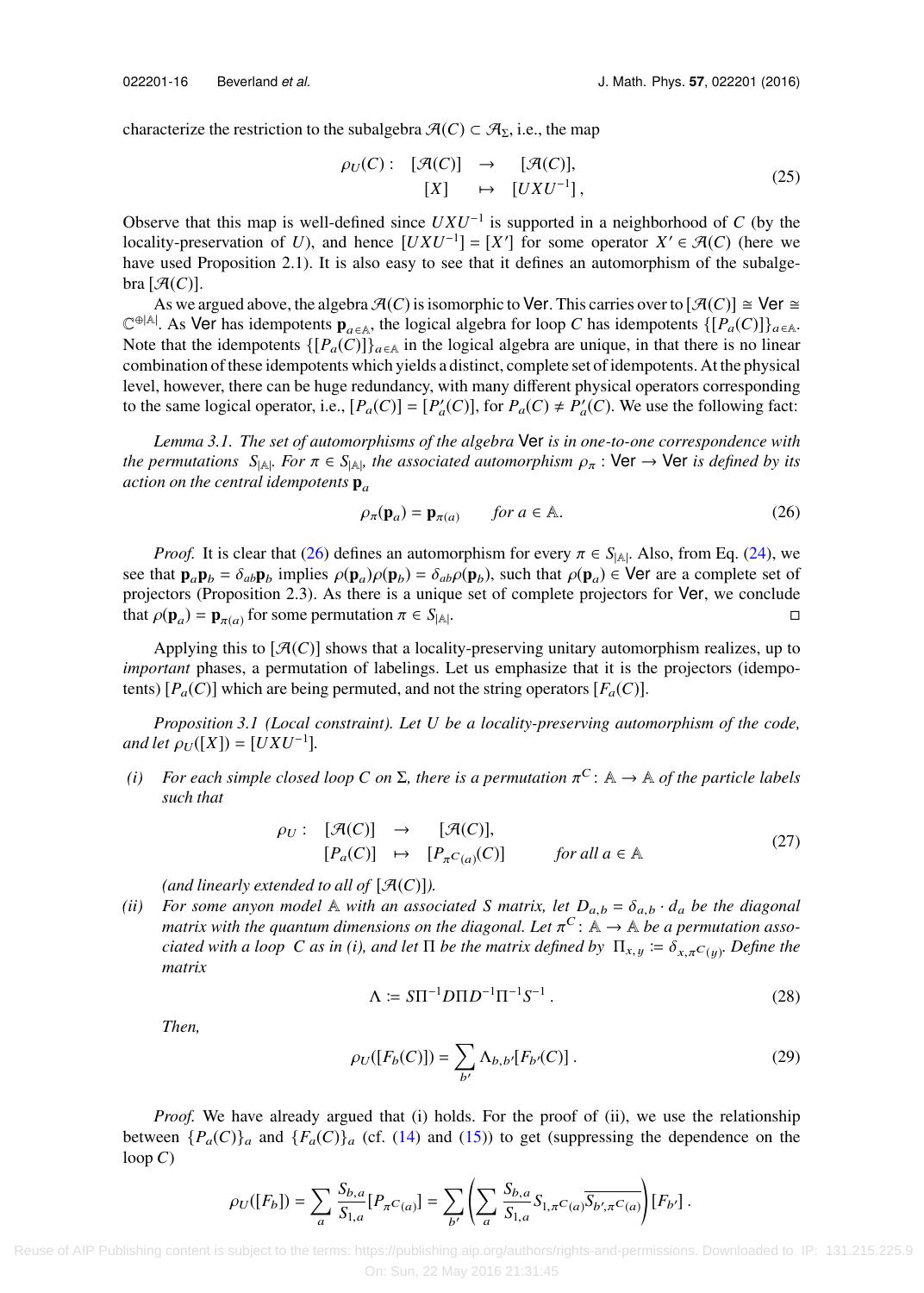Claim [\(29\)](#page-15-1) follows from this using  $(\Pi^{-1}S^{-1})_{a,b'} = (S^{-1})_{\pi}C_{(a),b'} = \overline{S_{b',\pi}C_{(a)}}$  by the unitarity of *S*, as well as the fact that  $S_{1,a} = d_a/D$  and hence  $\frac{S_{b,a}}{S_{1,a}} S_{1,\pi} C_{(a)} = (\mathcal{S} \Pi^{-1} D \Pi D^{-1})_{b,a}$ .

## <span id="page-16-4"></span>**B. Global constraints from dap-decompositions, fusion rules, and the gluing postulate**

For higher-genus surfaces, we can obtain information by applying Proposition 3.1 to all loops of a DAP-decomposition; these must then satisfy the following consistency condition.

*Proposition 3.2 (Global constraint from fusion rules). Let U be a locality-preserving automorphism of the code. Let* C *be a DAP-decomposition of* Σ*, and consider the family of permutations*  $\vec{\pi} = {\{\pi^C\}}_{C \in C}$  *defined by Proposition 3.1. Then, this defines a permutation*  $\vec{\pi}$ :  $L(C) \rightarrow L(C)$  *of* the set of fusion-consistent labelings via *the set of fusion-consistent labelings via*

<span id="page-16-0"></span>
$$
\vec{\pi}(\ell)(C) := \pi^C[\ell(C)] \tag{30}
$$

*for all*  $C \in \mathbb{C}$ *. We have* 

$$
U|\ell\rangle = e^{i\varphi(\ell)}|\vec{\pi}(\ell)\rangle \qquad \text{for all } \ell \in L(C)
$$
 (31)

 $with some phase \, e^{i\varphi(\ell)} \, depending \, on \, \ell.$ 

*Proof.* Let us fix some basis element  $|\ell\rangle \in \mathcal{B}_C$ . The vector  $|\ell\rangle$  is a +1-eigenvector of  $P_{\ell(C)}(C)$ for each  $C \in \mathcal{C}$ ; hence, according to [\(27\),](#page-15-2) the vector  $U|\ell\rangle$  is a +1-eigenvector of  $P_{\pi C[\ell(\mathcal{C})]}(C)$  $P_{\vec{\pi}(\ell)}(C)$  for every  $C \in C$ . This implies that it is proportional to  $|\vec{\pi}(\ell)\rangle$ ; hence, we obtain [\(31\).](#page-16-0) Fusion-consistency of  $\vec{\pi}(\ell)$  follows because  $U|\ell\rangle$  must be an element of  $\mathcal{H}_{\Sigma}$ .

Proposition 3.2 expresses the requirement that a locality-preserving automorphism *U* maps the set of fusion-consistent labelings into itself.

In fact, we can say more: it must be an isomorphism between the subspaces of  $H<sub>\Sigma</sub>$  arising from the gluing postulate (i.e., Eq. [\(18\)\)](#page-12-2). This allows us to constrain the set of allowed permutations  $\vec{\pi} = {\{\pi^C\}}_{C \in C}$  arising from locality-preserving automorphisms even further:

*Proposition 3.3 (Global constraint from gluing). Let C be an element of a DAP-decomposition of* Σ*. Recall that*

<span id="page-16-1"></span>
$$
\mathcal{H}_{\Sigma} = \bigoplus_{a} \mathcal{H}_{a,\Sigma}(C),\tag{32}
$$

*where the subspaces in the direct sum are defined by labelings associating a to C. Let U be a locality-preserving automorphism of the code and let*  $\pi^C$ : A  $\rightarrow$  A *be the permutation associated* with C by Proposition 3.1. Then for every  $a \in \mathbb{A}$  occurring in Eq. (32), the restriction of U to *with* C by Proposition 3.1. Then, for every  $a \in \mathbb{A}$  occurring in Eq. [\(32\),](#page-16-1) the restriction of U to <sup>H</sup><sup>a</sup>,<sup>Σ</sup>(*C*) *defines an isomorphism*

<span id="page-16-3"></span>
$$
\mathcal{H}_{a,\Sigma}(C) \cong \mathcal{H}_{\pi^C(a),\Sigma}(C). \tag{33}
$$

*In particular, if* Σ ′ *is the surface obtained by cutting* Σ *along C, then*

<span id="page-16-2"></span>
$$
\mathcal{H}_{\Sigma'(a,\overline{a})} \cong \mathcal{H}_{\Sigma'(\pi^C(a), \overline{\pi^C(a)})}
$$
\n(34)

*for every a*  $\in$  A *occurring in sum [\(32\).](#page-16-1)* 

The reason we refer to Proposition 3.3 as a global constraint (even though it superficially only concerns a single curve *C*) is that the surface  $\Sigma'$  and hence spaces [\(34\)](#page-16-2) depend on the global form of the surface  $\Sigma$  outside the support of  $C$ .

*Proof.* Proposition 3.2 implies that  $UH_{a,\Sigma}(C) \subset H_{\pi}C_{(a),\Sigma}(C)$  for any *a* in expression [\(32\).](#page-16-1) Since *U* acts unitarily on the whole space  $H_{\Sigma}$ , this is compatible with [\(32\)](#page-16-1) only if  $U\mathcal{H}_{a,\Sigma}(C)$  =  $H_{\pi^C(a),\Sigma}(C)$  for any such *a*. This proves [\(33\).](#page-16-3) Statement [\(34\)](#page-16-2) then immediately follows from [\(20\).](#page-13-1) □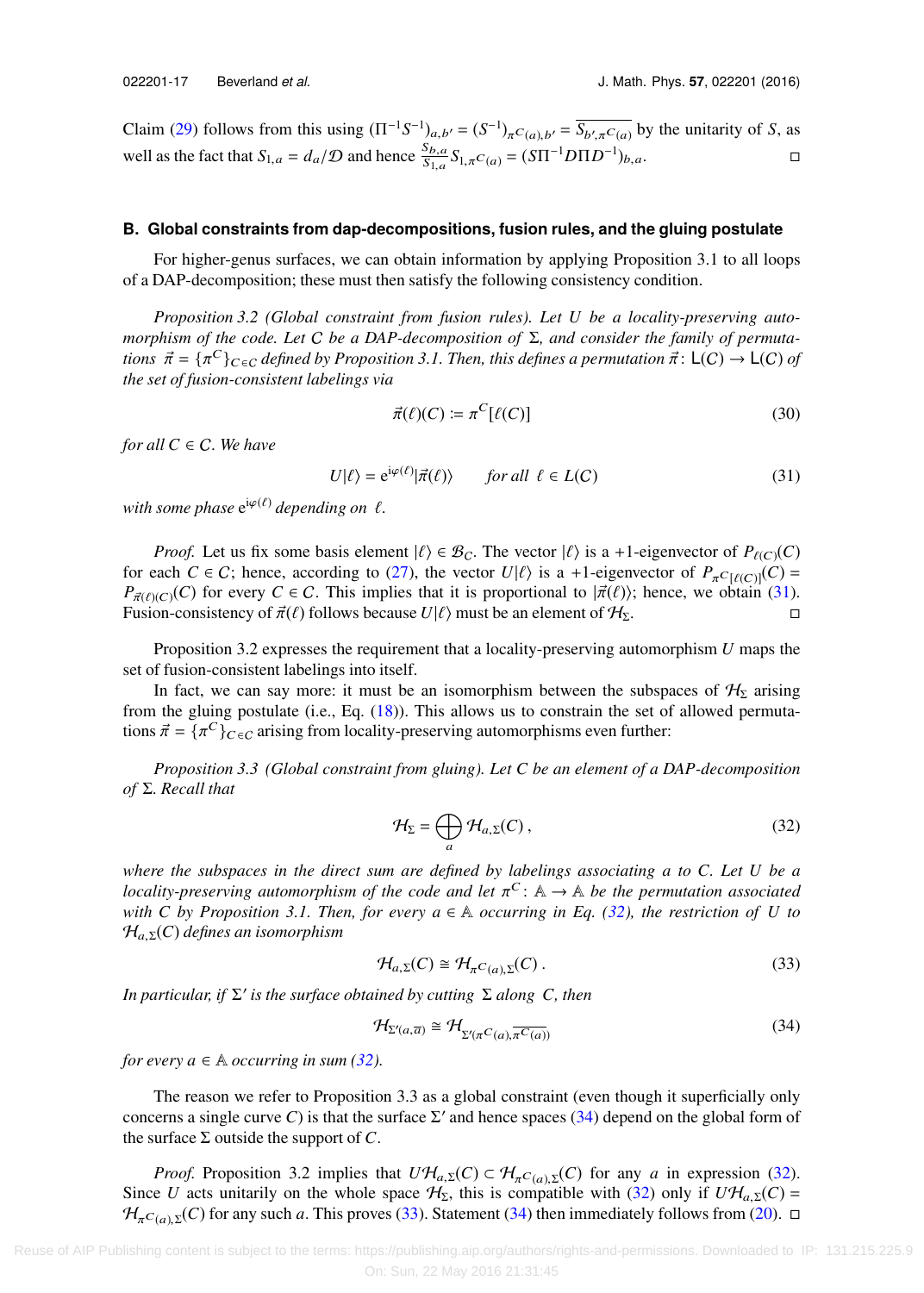A simple but useful implication of Proposition 3.3 is that

<span id="page-17-5"></span>
$$
\dim\left(\mathcal{H}_{\Sigma'(a,\overline{a})}\right) = \dim\left(\mathcal{H}_{\Sigma'(\pi^C(a),\overline{\pi^C(a)})}\right)
$$
\n(35)

is a necessary condition that  $\pi^C$  has to satisfy.

## **C. Global constraints from basis changes**

Eq. [\(27\)](#page-15-2) essentially tells us that a locality-preserving protected gate*U* can only permute particle labels; it indicates that such a gate *U* is related to certain symmetries of the anyon model. But [\(27\)](#page-15-2) does not tell us what phases basis states may acquire. We show how to obtain constraints on these phases by considering basis changes. This also further constrains the allowed permutations on the labels of the idempotents.

Consider two DAP-decompositions C and C'. Expressed in the first basis  $B_C$ , we have

$$
U|\ell\rangle = e^{i\varphi(\ell)}|\vec{\pi}(\ell)\rangle
$$
 (36)

for some unknown phase  $\varphi(\ell)$  depending only on the labeling  $\ell \in L(C)$ . This means that with respect to the basis elements of  $\mathcal{B}_C$ , the operator *U* is described by a matrix  $\mathbf{U} = \mathbf{\Pi} \mathbf{D}(\{\varphi(\ell)\}_\ell)$ , where  $\Pi$  is a permutation matrix (acting on the fusion-consistent labelings  $L(C)$ ), and  $D$  is a diagonal matrix with entries  $\{e^{i\varphi(\ell)}\}_\ell$  on the diagonal.

Analogously, we can consider the operator  $U$  expressed as a matrix  $U'$  in terms of the basis elements of  $\mathcal{B}_{\mathcal{C}}$ . We conclude that  $\mathbf{U}' = \mathbf{\Pi}' \mathbf{D} (\{\varphi'(\ell)\}_{\ell})$ , for  $\ell \in L(\mathcal{C}')$ , with a (potentially different) permutation matrix  $\Pi'$ , and (potentially different) phases  $\{\varphi'(\ell)\}_\ell$ .<br>Let V be the unitary change-of-basis matrix for going from B

Let V be the unitary change-of-basis matrix for going from  $B_C$  to  $B_{C'}$ . Then, we must have

<span id="page-17-1"></span>
$$
VU = U'V.
$$
 (37)

We show below that this equation strongly constrains the phases as well as the permutations in [\(31\).](#page-16-0) More specifically, we will examine constraints arising when using basis changes  $V$  defined by *F*-moves in Section [V.](#page-22-0) In Section [IV,](#page-17-0) we consider basis changes V defined by elements of the mapping class group.

# <span id="page-17-0"></span>**IV. GLOBAL CONSTRAINTS FROM THE MAPPING CLASS GROUP**

The following is based on the simple observation that we must have consistency conditions of form [\(37\)](#page-17-1) for more general basis changes (in particular, basis changes not made up of *F*-moves only). We are particularly interested in the case where the basis change is the result of applying a mapping class group element.

#### <span id="page-17-4"></span>**A. Basis changes defined by the mapping class group**

A key property of representation [\(22\)](#page-14-3) of the mapping class group  $MCG_{\Sigma}$  is that it maps idempotents according to

$$
V(\vartheta)P_a(C)V(\vartheta)^\dagger = P_a(\vartheta(C)).\tag{38}
$$

Let us fix a "standard" DAP-decomposition C, and let  $\mathcal{B}_C = {\vert \ell \rangle_C}$  be the corresponding standard hasis basis.

Let  $\vartheta$  be an arbitrary element of MCG<sub>Σ</sub>. Consider the basis

<span id="page-17-3"></span><span id="page-17-2"></span>
$$
\mathcal{B}_{\theta(C)} \coloneqq \{V(\theta)|\ell\rangle\}_{\ell}.
$$

Because of [\(38\),](#page-17-2) this basis is a simultaneous eigenbasis of the complete set of commuting observables associated with the DAP decomposition  $\vartheta(C) := {\{\vartheta(C_j)\}}_{j=1}^M$ . The change of basis from  $\mathcal{B}_C$  to  $\mathcal{B}_{\alpha(\alpha)}$  is given by the image  $V(\vartheta)$  of the manning class group element  $\vartheta$  $\mathcal{B}_{\theta(C)}$  is given by the image  $V(\theta)$  of the mapping class group element  $\theta$ .<br>In particular if  $V(\theta)$  is the matrix representing  $V(\theta)$  in the standard

In particular, if **V**( $\vartheta$ ) is the matrix representing *V*( $\vartheta$ ) in the standard basis, then [\(37\)](#page-17-1) implies<br>**V**( $\vartheta$ )**IID** = **II**( $\vartheta$ )**D**( $\vartheta$ )**V**( $\vartheta$ ) (39)

$$
\mathbf{V}(\vartheta)\mathbf{\Pi}\mathbf{D} = \mathbf{\Pi}(\vartheta)\mathbf{D}(\vartheta)\mathbf{V}(\vartheta)
$$
 (39)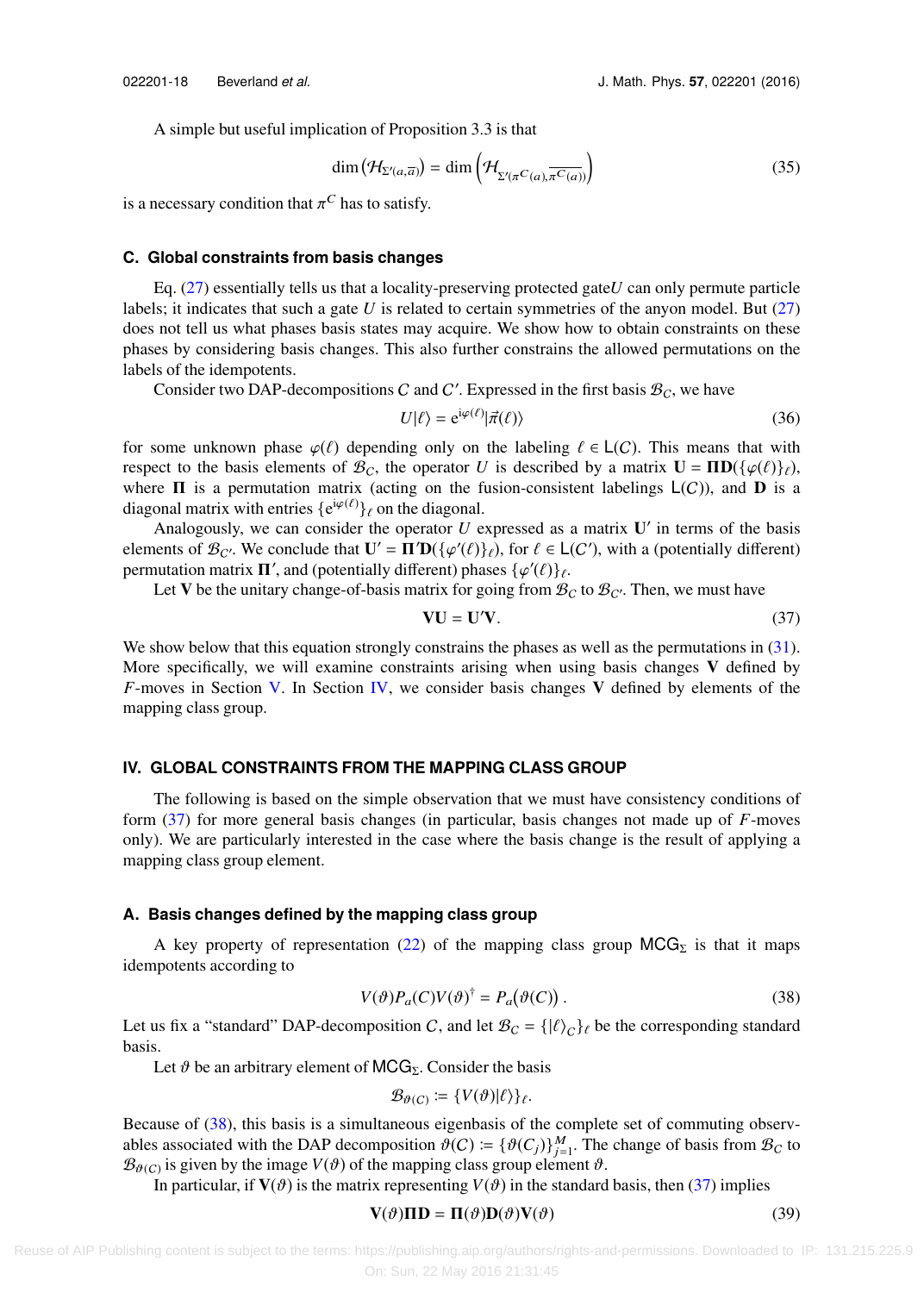for some permutation matrix  $\Pi(\vartheta)$  and a diagonal matrix  $\mathbf{D}(\vartheta)$  consisting of phases.

Some terminology will be useful: Let  $\Delta$  be the set of matrices of the form  $\Pi$ **D**, where  $\Pi$  is a permutation of fusion-consistent labelings, and  **is a diagonal matrix with phases (these are** sometimes called *unitary monomial matrices*). For  $U \in \Delta$  and  $\vartheta \in MCG_{\Sigma}$ , we say that U intertwines with  $\vartheta$  if

$$
\mathbf{V}(\vartheta)\mathbf{U}\mathbf{V}(\vartheta)^{\dagger}\in\Delta.
$$

Let  $\Delta_{\theta} \subset \Delta$  be the set of matrices that intertwine with  $\theta$ , and let

$$
\Delta_{\text{MCG}_{\Sigma}} = \bigcap_{\vartheta \in \text{MCG}_{\Sigma}} \Delta_{\vartheta}
$$

be the matrices that are intertwiners of the whole mapping class group representation. We have shown the following:

Theorem 4.1. *Let* U *be the matrix representing a protected gate U in the standard basis. Then*  $\mathbf{U} \in \Delta_{\text{MCG}_{\Sigma}}$ .

As an example, consider the torus: since  $T = V(t)$  is diagonal, it is easy to see that for any **ΠD** ∈ Δ, we have  $T\Pi DT^{-1} = \Pi D'$  for some **D'**. This implies that  $\Delta_t = \Delta$  is generally not interesting, i.e.,  $U \in \Delta_t$  does not impose an additional constraint. In contrast, mapping class group elements such as *s* and *st* generally give different non-trivial constraints.

# **B. Density of the mapping class group representation and absence of protected gates**

The following statement directly links computational universality of the mapping class group representation to the non-existence of protected gates.

*Corollary 4.2. Suppose the representation of MCG*<sub>Σ</sub> *is dense in the projective unitary group*  $PU(\mathcal{H}_{\Sigma})$ *. Then there is no non-trivial protected gate.* 

*Proof.* Let *U* be an arbitrary protected gate and let  $U \in \Delta$  be the matrix representing it in the standard basis. Assume for the sake of contradiction that *U* is non-trivial. Then U is a unitary with at least two different eigenvalues  $\lambda_1$ ,  $\lambda_2 \in U(1)$ . In particular, there is a diagonalizing unitary  $V_1$  such that  $V_1UV_1^{\dagger} = \text{diag}(\lambda_1, \lambda_2) \oplus \tilde{U}$  for some matrix  $\tilde{U}$ . Setting  $V_2 = H \oplus I$ , where *H* is the Hadamard matrix matrix

$$
H = \frac{1}{\sqrt{2}} \begin{pmatrix} 1 & 1 \\ 1 & -1 \end{pmatrix},
$$

and  $V = V_2V_1$ , we obtain that

<span id="page-18-0"></span>
$$
VUV^{\dagger} \notin \Delta \tag{40}
$$

because this matrix contains both diagonal and off-diagonal elements. Note that if  $\lambda_2 = -\lambda_1$ , one may use the matrix

$$
\frac{1}{2}\left(\begin{array}{cc}1 & -\sqrt{3} \\ \sqrt{3} & 1\end{array}\right)
$$

instead of *H*.

Observe also that  $(40)$  stays valid if we replace V by a sufficiently close approximation (up to an irrelevant global phase)  $\dot{\mathbf{V}} \approx \mathbf{V}$ . In particular, by the assumed density, we may approximate V by a product  $\tilde{\mathbf{V}} = \mathbf{V}(\vartheta_1) \cdots \mathbf{V}(\vartheta_m)$  of images of  $\vartheta_1, \ldots, \vartheta_m \in \mathsf{MCG}_{\Sigma}$ . But then we have

$$
\mathbf{U}\notin\Delta_{\vartheta_1\cdots\vartheta_m},
$$

which contradicts Theorem 4.1.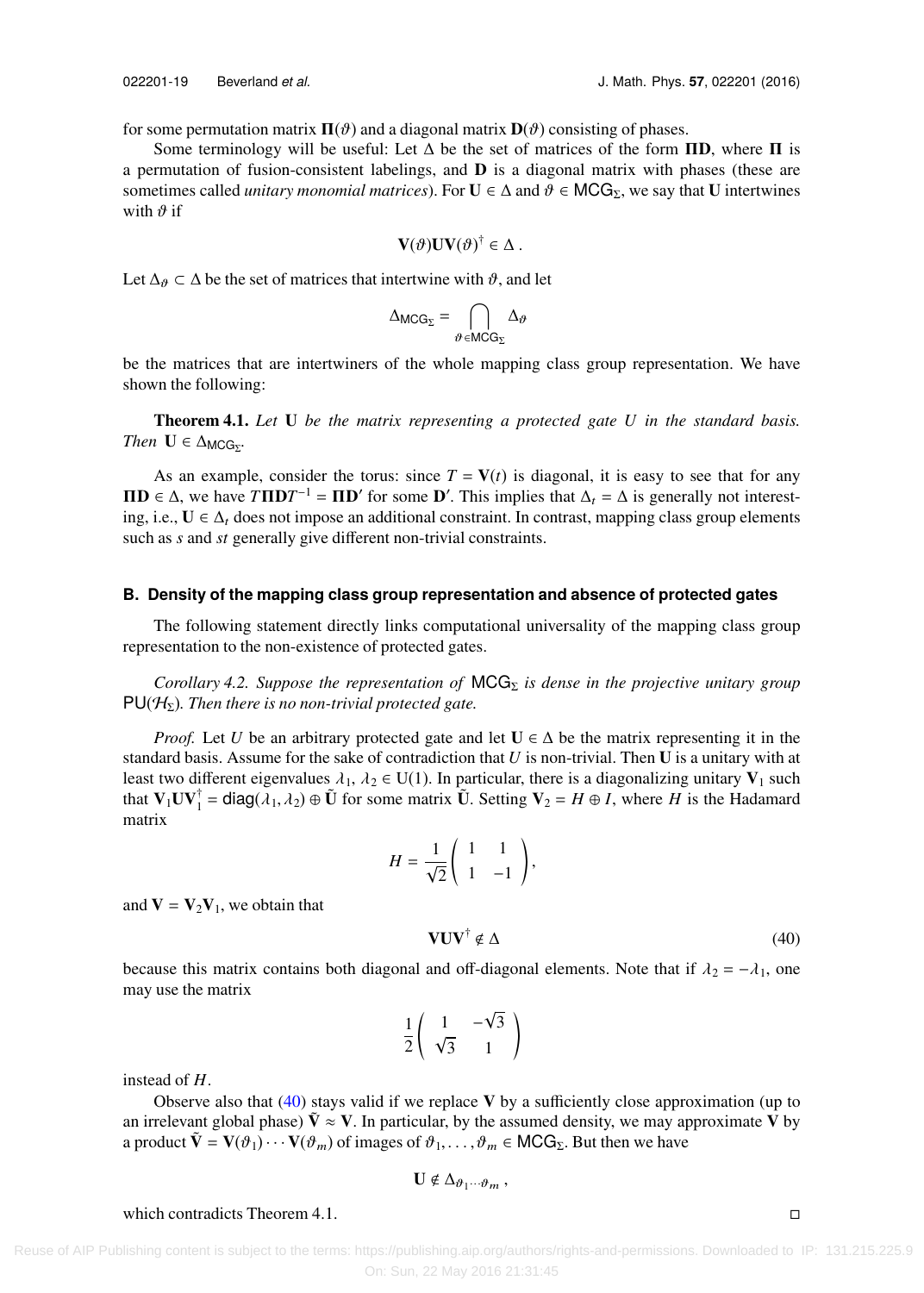Note that, in general, the mapping class group is only dense on a subspace  $\mathcal{H}_0 \subset \mathcal{H}_\Sigma$ . This is the case, for example, when the overall system allows for configurations where anyons can be present or absent (e.g., a boundary may or may not carry a topological charge). In such a situation,  $H_{\Sigma}$ decomposes into superselection sectors which are defined by the gluing postulate (i.e., having fixed labels associated with certain closed loops associated). Corollary 4.2 can be adapted to this situation, e.g., as explained in the  $\Delta$ ppendix (Lemma 1.1).

## <span id="page-19-4"></span>**C. Characterizing diagonal protected gates**

Fix a DAP-decomposition C and let  $\vartheta \in MCG_{\Sigma}$ . Let us call two (fusion-consistent) labelings  $\ell_1, \ell_2$  *connected by*  $\vartheta$  (denoted  $\ell_1 \Leftrightarrow_{\vartheta} \ell_2$ ) if there is a labeling  $\ell$  such that

$$
0 \neq \langle \ell | V(\vartheta) | \ell_m \rangle \quad \text{for } m = 1, 2 \; .
$$

(Here  $|\ell\rangle$  is the associated basis element of  $\mathcal{B}_C$ .) More generally, let us say  $\ell_1$ ,  $\ell_2$  are connected (written  $\ell_1 \Leftrightarrow \ell_2$ ) if there exists an element  $\vartheta \in \text{MCG}_{\Sigma}$  such that  $\ell_1 \Leftrightarrow \vartheta_2$ . Clearly, this notion is symmetric in  $\ell_1, \ell_2$ , and furthermore, it is reflexive, i.e.,  $\ell_1 \Leftrightarrow \ell_1$  since  $\ell_1 \Leftrightarrow_{\text{id}} \ell_1$ . We can, therefore, define an equivalence relation on the set of labelings: we write  $\ell_1 \sim \ell_2$  if there are labelings  $k_1,\ldots,k_m$  such that  $\ell_1 \Leftrightarrow k_1 \Leftrightarrow \cdots \Leftrightarrow k_m \Leftrightarrow \ell_2$ . We point out (for later use) that we can always find a finite collection  $\{\vartheta_k\}_{k=1}^M \subset MCG_\Sigma$  that generates the relation ∼ in the sense that  $\ell_1 \sim \ell_2$  if and only if  $\ell_1 \sim \ell_2$  if and only if  $\ell_1 \Leftrightarrow_{\partial k} \ell_2$  for some *k* (after all, we only have a finite set of labelings  $\ell$ ).<br>Observe that if the representation of MCG<sub>E</sub> has a non-trivial invariant

Observe that if the representation of  $MCG<sub>\Sigma</sub>$  has a non-trivial invariant subspace, then there is more than one equivalence class. We discuss an example of this below (see Section [IV E\)](#page-21-0). However, in important special cases such as the Fibonacci or Ising models, there is only one equivalence class for the relation ∼, i.e., any pair of labelings are connected (see Lemmas 6.3 and 6.4).

*Lemma 4.3. Consider a protected gate U acting diagonally in the basis*  $\mathcal{B}_C$  *as*  $U|\ell\rangle = e^{i\varphi(\ell)}|\ell\rangle$ *.* 

- (*i*) *Suppose that U* also acts diagonally in the basis  $\mathcal{B}_{\theta(C)}$ . Then  $\varphi(\ell_1) = \varphi(\ell_2)$  *for any pair*  $\ell_1 \leftrightarrow \ell_2$  *for any pair*  $\ell_1 \Leftrightarrow_{\vartheta} \ell_2$  *connected by*  $\vartheta$ *.*
- (*ii*) *Suppose that*  $\{\vartheta_k\}_{k=1}^M$  ⊂ MCG<sub>Σ</sub> *generates the relation* ∼*, and U acts diagonally in each ba-*<br>
sis  $\mathcal{R}_{\theta_k}(q)$ . Then  $q$  assigns the same value to every element of the same equivalence class *sis*  $\mathcal{B}_{\theta_k(C)}$ . Then  $\varphi$  *assigns the same value to every element of the same equivalence class* under  $\tilde{C}$ *under* ∼*.*

We will refer to a protected gate *U* with property (ii) as a ∼-trivial gate. One implication of Lemma 4.3 is that any protected gate which is close to the identity acts as a ∼-trivial gate (see the proof of Theorem 4.5). In Section [IV D,](#page-20-0) we will show how to use this statement to prove that the set of protected gates is finite up to irrelevant phases.

*Proof.* Consider two labelings  $\ell_1, \ell_2$  satisfying  $\ell_1 \Leftrightarrow \ell_2$ . Then, writing  $V = V(\vartheta)$ , we know that

$$
\mathbf{V}_{\ell,\ell_1} \neq 0 \qquad \text{and} \qquad \mathbf{V}_{\ell,\ell_2} \neq 0 \tag{41}
$$

for some labeling  $\ell$ , where  $V_{\ell,k} = \langle \ell | V(\vartheta) | k \rangle$ . Since *U* acts diagonally in both bases  $\mathcal{B}_C$  and  $\mathcal{B}_{\vartheta(C)}$ by assumption,  $(39)$  becomes simply

<span id="page-19-3"></span><span id="page-19-1"></span><span id="page-19-0"></span>
$$
\mathbf{V}\mathbf{D}\mathbf{V}^{\dagger} = \mathbf{D}(\vartheta) \tag{42}
$$

when written in the standard basis. Here, the diagonal matrices are given by  $\mathbf{D} = \text{diag}(\{\varphi(\ell)\}_\ell)$ and  $\mathbf{D}(\theta) = \text{diag}(\{\varphi'(\ell)\}_\ell)$ . Taking the diagonal entry at position  $(\ell, \ell)$  in matrix equation [\(42\),](#page-19-0) we get the identity get the identity

$$
\sum_{k} e^{i(\varphi(k) - \varphi'(\ell))} |\mathbf{V}_{\ell,k}|^2 = 1.
$$
\n(43)

By unitarity of the mapping class group representation, we also have

<span id="page-19-2"></span>
$$
\sum_{k} |\mathbf{V}_{\ell,k}|^2 = 1. \tag{44}
$$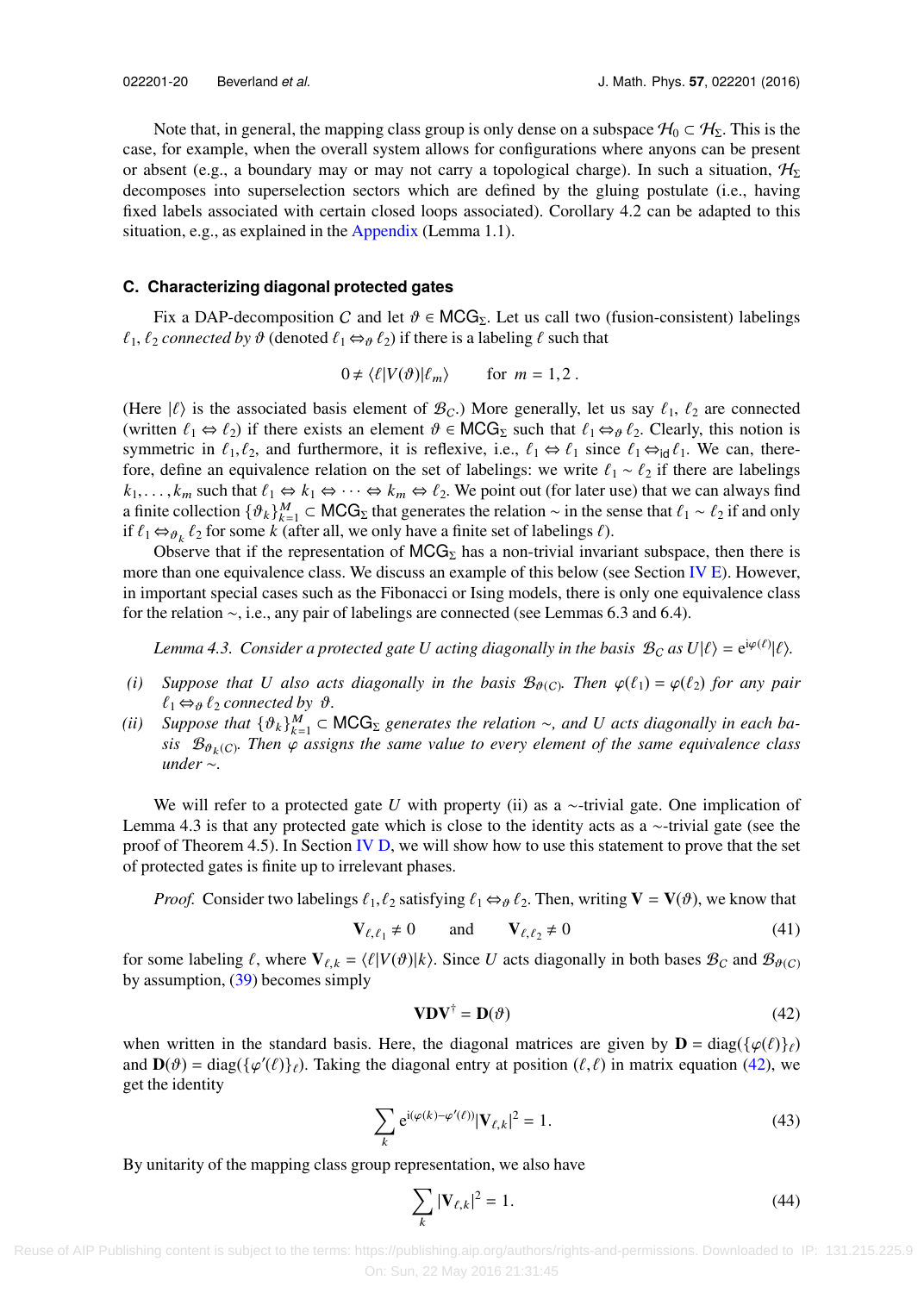By taking the real part of [\(43\),](#page-19-1) it is straightforward to see that compatibility with [\(44\)](#page-19-2) imposes that By taking the real part of (43), it is straightfor<br>  $\cos(\varphi(k) - \varphi'(\ell)) = 1$  whenever  $|\mathbf{V}_{\ell,k}| \neq 0$  or

 $\varphi(k) \equiv \varphi'(\ell) \mod 2\pi$  for all *k* with  $|\mathbf{V}_{\ell,k}| \neq 0$ .

With [\(41\),](#page-19-3) we conclude that  $\varphi(\ell_1) = \varphi'(\ell) = \varphi(\ell_2)$ , which proves claim (i).<br>The claim (ii) immediately follows from (i)

The claim (ii) immediately follows from (i).  $\Box$ 

We will show how to apply this result to the Fibonacci model in Section [VI A 2.](#page-28-0) Note that Lemma 4.3 does not generally rule out the existence of non-trivial diagonal protected gates in the standard basis (an example is a Pauli-*Z* in the Ising model, see Section [VI B 1\)](#page-29-0): it is important that the protected gate is diagonal in *several* different bases  $\{\mathcal{B}_{\vartheta_k(C)}\}_k$ .

A simple consequence of Lemma 4.3 is that any protected gate has a finite order up to certain phases:

*Lemma 4.4. There is a finite n<sub>0</sub> (depending only on the dimension of*  $H_{\Sigma}$ ) such that for every *protected gate U, there is an n* ≤ *n*<sup>0</sup> *such that U*<sup>n</sup> *is a* ∼*-trivial phase gate.*

*Proof.* Consider an arbitrary DAP-decomposition C and suppose U acts as [\(31\)](#page-16-0) in the basis  $\mathcal{B}_C$ . Since the permutation  $\vec{\pi}$  acts on the finite set  $L(C)$  of fusion-consistent labelings, it has finite order  $n_C$ . This means that  $U^{n_C}$  acts diagonally in the basis  $\mathcal{B}_C$ .

Assume  $\{\partial_k\}_{k=1}^M \subset \text{MCG}_{\Sigma}$  generate the relation ~. Setting  $n = \text{lcm}(n_{\partial_1(C)}, \dots, n_{\partial_M(C)})$ , we can  $\cup$  I emma  $A \ge 1$  to reach the conclusion that  $U^n$  is extrivial. Furthermore, since the number apply Lemma 4.3 to  $U^n$  to reach the conclusion that  $U^n$  is ∼-trivial. Furthermore, since the number *n* depends only on the permutation  $\vec{\pi}$ , and there are only finitely many such permutations, there is a finite *n*<sub>0</sub> with the claimed property. finite  $n_0$  with the claimed property.

#### <span id="page-20-0"></span>**D. Finiteness of the set of protected gates**

In the following, we will ignore phase differences that are "global" to subspaces of vectors defined by the equivalence classes of ∼. That is, we will call two protected gates *U*<sup>1</sup> and *U*<sup>2</sup> equivalent (written  $U_1 \sim U_2$ ) if

$$
\mathbf{U}_1 = \mathbf{\Pi} \mathbf{D}_1
$$
\nand\n
$$
\mathbf{U}_2 = \mathbf{\Pi} \mathbf{D}_2
$$
\nand\n
$$
\mathbf{U}_3 \mathbf{D}_2 = \mathbf{C}^{\mathrm{i}\varphi([\ell])} (\mathbf{D}_1)_{\ell, \ell},
$$

i.e., they encode the same permutation of fusion-consistent labels, and their phases only differ by a phase  $\varphi(\lceil \ell \rceil)$  depending on the equivalence class  $\lceil \ell \rceil$  that  $\ell$  belongs to. This is equivalent to the statement that  $U_1^{-1}U_2 = D_1^{-1}D_2$  acts as a phase dependent only on the equivalence class, i.e.,  $U_1^{-1}U_2$ is a ∼-trivial phase gate.

We obtain an Eastin and Knill<sup>[14](#page-37-15)</sup> type statement, which is one of our main conclusions.

Theorem 4.5 (Finite group of protected gates). *The number of equivalence classes of protected gates is finite.*

In particular, this means that locality-preserving automorphisms on their own do not provide quantum computational universality.

*Proof.* Assume that there are infinitely many equivalence classes of protected gates. Then we can choose a sequence  ${U_n}_{n \in \mathbb{N}}$  of protected gates indexed by integers and belonging to different equivalence classes each. Since the number of permutations of fusion-consistent labels is finite, there exists at least one permutation matrix  $\Pi$  such that there is an infinite subsequence of protected gates  $U_n$  with  $U_n = \Pi D_n$ , i.e., they act with the same permutation. Applying the Bolzano-Weierstrass theorem to this subsequence, we conclude that there is a convergent subsequence of protected gates  $\{U_{n_j}\}_{j \in \mathbb{N}}$  such that  $U_{n_j} = \Pi D_{n_j}$  for all *j*. Let  $U = \lim_{j \to \infty} U_{n_j}$  be the corresponding limit, and let us define  $\tilde{U}_j := U^{-1} U_{n_j}$ . Clearly, each  $\tilde{U}_j$  is a protected gate and

<span id="page-20-1"></span>
$$
\tilde{\mathbf{U}}_j = \mathbf{D}^{-1} \mathbf{D}_{n_j} \tag{45}
$$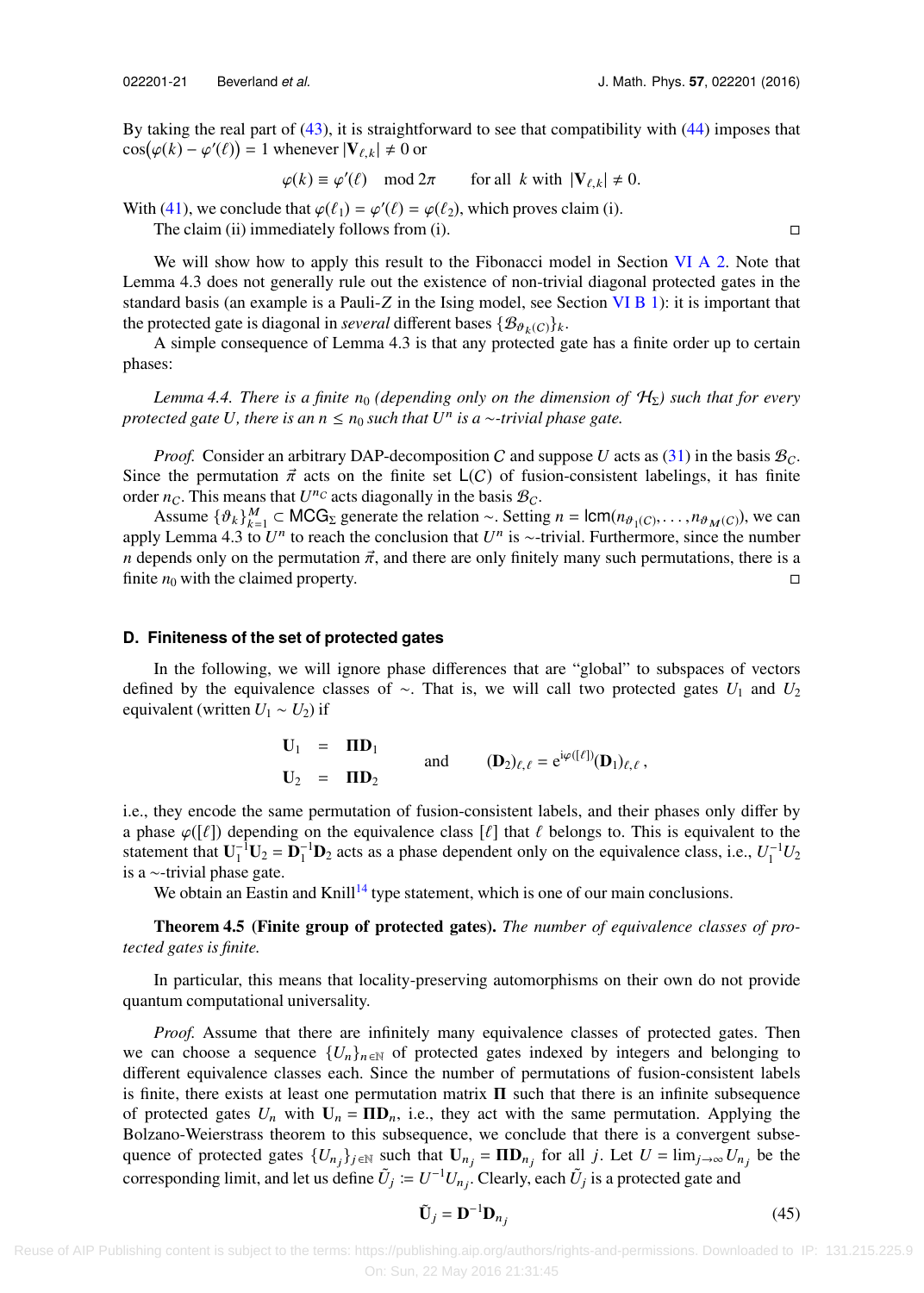acts non-trivially on subspaces defined by equivalence classes, i.e.,  $\tilde{U}_j$  is a ∼-non-trivial phase gate. This is because of the assumption that the original sequence  $\{U_n\}_{n\in\mathbb{N}}$  has elements belonging to different equivalence classes. Furthermore, we have that

<span id="page-21-2"></span><span id="page-21-1"></span>
$$
\lim_{j \to \infty} \tilde{\mathbf{U}}_j = \mathbf{I},\tag{46}
$$

where **I** is the identity matrix.

For a mapping class group element  $\theta \in \text{MCG}_\Sigma$ , the matrix expressing the action of  $\tilde{U}_j$  in the  $\mathbb{E}(\mathcal{B}_{\text{CC}})$  is given by  $\mathbf{V}(\theta)$   $\mathbf{I}$ . Recause  $\tilde{U}_j$  is a protected gate, we get basis  $\mathcal{B}_{\theta(C)}$  is given by  $\mathbf{V}(\theta)\tilde{\mathbf{U}}_j\tilde{\mathbf{V}}(\theta)^{\dagger}$ . Because  $\tilde{U}_j$  is a protected gate, we get

$$
\mathbf{V}(\vartheta)\tilde{\mathbf{U}}_j\mathbf{V}(\vartheta)^{\dagger} = \tilde{\mathbf{\Pi}}_j\tilde{\mathbf{D}}_j
$$
 (47)

for some permutation matrix  $\tilde{\mathbf{\Pi}}_j$  and a diagonal matrix  $\tilde{\mathbf{D}}_j$  of phases. Combining [\(46\)](#page-21-1) and [\(47\),](#page-21-2) using the unitarity of  $\mathbf{V}(\vartheta)$  and continuity, we conclude that there exists some  $N_0 = N_0(\vartheta)$  such that  $\tilde{\mathbf{\Pi}}_j = \mathbf{I}$  for all  $j \ge N_0$ , i.e.,  $\mathbf{V}(\vartheta)\tilde{\mathbf{U}}_j\mathbf{V}(\vartheta)^{\dagger}$  is diagonal for sufficiently large *j*. Equivalently, for all  $j > N_0$ ,  $\tilde{U}_j$  acts diagonally in the basis  $\mathcal{B}_{\text{S}}(\vartheta)$  as in  $j \ge N_0$ ,  $\tilde{U}_j$  acts diagonally in the basis  $\mathcal{B}_{\theta(C)}$ , as well as in the basis  $\mathcal{B}_C$  (by [\(45\)\)](#page-20-1).

The latter conclusion can be extended uniformly to a finite collection  $\{\vartheta_k\}_{k=1}^M \subset MCG_\Sigma$  of ning class group elements: there is a constant  $N = N(\vartheta, \vartheta)$  such that for all  $i > N$  the mapping class group elements: there is a constant  $N = N(\vartheta_1, \dots, \vartheta_M)$  such that for all  $j \ge N$ , the protected gate  $\tilde{U}_j$  acts as a diagonal matrix in all bases  $\mathcal{B}_C$ ,  $\mathcal{B}_{\theta_1(C)}$ , ...,  $\mathcal{B}_{\theta_M(C)}$ . Taking a finite collection  $\mathcal{A}^3$ ,  $M \subset MCG$ , that concretes the relation and applying Lamma 4.3, we reach t collection  $\{\vartheta_k\}_{k=1}^M$  ⊂ MCG<sub>Σ</sub> that generates the relation ∼ and applying Lemma 4.3, we reach the conclusion that  $\tilde{U}$ , is a certivial phase gate for all  $i > N$ . This contradicts the fact that each  $\tilde{U}$ , is a conclusion that  $\tilde{U}_j$  is a ~-trivial phase gate for all  $j \ge N$ . This contradicts the fact that each  $\tilde{U}_j$  is a ∼-non-trivial phase gate, as argued above.

#### <span id="page-21-0"></span>**E. Necessity of restricting to equivalence classes**

Here, we briefly argue that without imposing ∼-equivalence on protected gates, one can end up with infinitely many protected gates (that are, however, not very interesting).

Concretely, consider a model such as the toric code, with local commuting projector Hamiltonian  $H_{top} = -\sum_j \Pi_j$  acting on spins which we collectively denote by *A*. Let  $H_{\Sigma}$  be its ground space. We introduce a local spin-degree of freedom  $B_j$  associated with each term in the Hamiltonian, and let  $B = \bigotimes_j B_j$  the space of these auxiliary degrees of freedom. Define an Ising-like Hamiltonian  $H_I = -\sum_{i,j,j'}^{\gamma} Z_j Z_{j'}$  coupling all nearest neighbors in *B* (according to some notion). Finally, consider the following Hamiltonian:

$$
H = J \cdot H_I - \sum_j \Pi_j \otimes |0\rangle\langle 0|_{B_j} - \sum_j \Pi_j \otimes |1\rangle\langle 1|_{B_j}.
$$
 (48)

This Hamiltonian is local, and for large *J*, has a ground space of the form

<span id="page-21-3"></span>
$$
(\mathcal{H}_{\Sigma} \otimes |00\cdots 0\rangle) \oplus (\mathcal{H}_{\Sigma} \otimes |11\cdots 1\rangle). \tag{49}
$$

In other words, the ground space (and similarly the low-energy subspace) splits as  $\mathcal{H}^{(0)}_{\Sigma} \oplus \mathcal{H}^{(1)}_{\Sigma}$  into two isomorphic copies of the space  $H_{\Sigma}$ .

Now take two arbitrary protected gates  $U^{(0)}, U^{(1)}$  for  $H_{top}$  (these may be global phases, i.e., trivial), implementing logical operations  $\overline{U}^{(0)}$ ,  $\overline{U}^{(1)}$ . Let us assume that they are implemented by circuits acting locally, i.e., they can be written (arbitrarily — the details do not matter) in the form

<span id="page-21-4"></span>
$$
U^{(m)} = U_{j_1}^{(m)} U_{j_2}^{(m)} \cdots U_{j_{M_m}}^{(m)}
$$

with each unitary  $U_j$  local near the support of  $\Pi_j$ . Then, we can define the unitary

$$
U = \prod_{k=1}^{M_0} \left( U_{j_k}^{(0)} \otimes |0\rangle\langle 0|_{B_{j_k}} + \text{id} \otimes |1\rangle\langle 1|_{B_{j_k}} \right) \prod_{k=1}^{M_1} \left( \text{id} \otimes |0\rangle\langle 0|_{B_{j_k}} + U_{j_k}^{(1)} \otimes |1\rangle\langle 1|_{B_{j_k}} \right)
$$

on  $A \otimes B$ . It is easy to check that *U* is a protected gate and its logical action is

$$
\overline{U}=\overline{U}^{(0)}\oplus \overline{U}^{(1)}
$$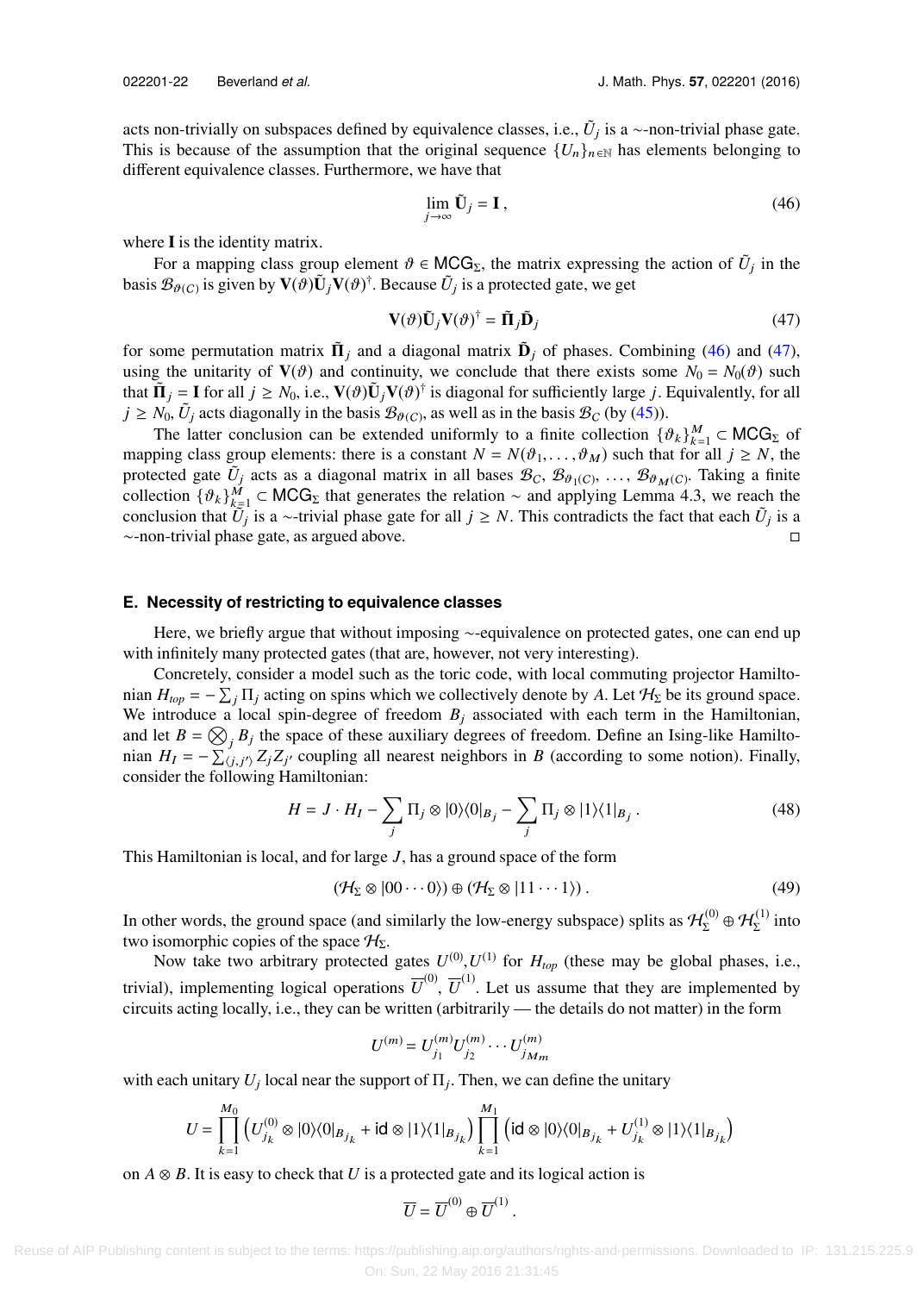In particular, such a unitary can introduce an arbitrary relative phase between the "superselection" sectors  $H_{\Sigma}^{(0)}$ ,  $H_{\Sigma}^{(1)}$ : we can choose  $U^{(0)} = I$  and  $U^{(1)} = e^{i\varphi}I$ . The construction here corresponds to the direct sum of two TQFTs; the mapping class group representation is reducible and basis elements belonging to different sectors are inequivalent. Imposing the relation ∼ on the set of protected gates renders all such relative-phase gates equivalent.

A small caveat is in order here concerning the given microscopic example. Hamiltonian [\(48\)](#page-21-3) indeed has [\(49\)](#page-21-4) as its ground space. However, the latter is not an error-correcting code: whether a state belongs to  $\mathcal{H}_{\Sigma}^{(0)}$  or  $\mathcal{H}_{\Sigma}^{(1)}$  can be determined by a local measurement. Thus, information should only be encoded in either one of the superselection sectors, and this renders the introduction of (arbitrary) relative phases between two superselection sectors computationally trivial. The example given here is mainly intended to give a concrete realization of space [\(49\)](#page-21-4) as the ground space of a local Hamiltonian, and to illustrate the fact that reducibility of the mapping class group representation has important consequences on the form of protected gates.

# <span id="page-22-0"></span>**V. GLOBAL CONSTRAINTS FROM** *F***-MOVES ON THE** *n***-PUNCTURED SPHERE**

We first consider the four-punctured sphere, where there are two inequivalent DAP-decompositions related by an  $F$ -move (i.e., the basis change V is the  $F$ -matrix). More generally (e.g., for the 5-punctured sphere), we need to consider several different *F*-moves and obtain a constraint of form [\(37\)](#page-17-1) for every pair of bases related by such moves. We describe such global constraints in Section [V C.](#page-24-0) The results obtained by considering *F*-moves are summarized in Section [V D:](#page-26-1) there we outline a general procedure for characterizing protected gates.

The consideration of/restriction to *n*-punctured spheres is motivated by the fact that they correspond to *n* − 1 anyons situated on a disc. Realizing such a system appears to be more feasible experimentally than designing, e.g., a higher-genus surface. For this reason, the *n*-punctured sphere is most commonly considered in the context of topological quantum computation. We point out, however, that our techniques immediately generalize to other (higher-genus) surfaces with or without punctures (although basis changes other than those given by the *F*-matrix need to be considered).

## <span id="page-22-1"></span>**A. Determining phases for the four-punctured sphere: Fixed boundary labels**

For a four-punctured sphere  $\Sigma$ , we can fix the labels on the punctures to *i*, *j*, *k*, *l*  $\in$  A. The corresponding space  $\mathcal{H}_{\Sigma(i,j,k,l)}$  associated to this open surface with labeled boundary components is the fusion space  $V_{kl}^{ij}$ . (In the non-abelian case, this space can have dimension larger than 1.) We have two bases  $\mathcal{B}_C$ ,  $\mathcal{B}_{C'}$  of this fusion space, corresponding to two different DAP-decompositions differing by one loop (Fig. [4\)](#page-10-1). We can enumerate basis elements by the label assigned to this loop. Let  $\{|a\rangle_C\}_a$  and  $\{|a\rangle_{C'}\}_a$  be the elements of the bases  $B_C$  and  $B_{C'}$ , respectively. Note that *a* ranges over all elements consistent with the fusion rules.

For the models considered in this article, these are  $N_{ij}^a = N_{kl}^a = 1$ . Let  $Q = Q(i, j, k, l)$  be the set schements. The basis change is given by the *E*-matrix of such elements. The basis change is given by the *F*-matrix

$$
|m\rangle_{C'} = \sum_{n} F^{ijm}_{kln} |n\rangle_{C}.
$$

Considering a locality-preserving automorphism which preserves the boundary labels (this is reasonable if we think of them as certain boundary conditions of the system), we can apply the procedure explained above to find the action

$$
U|a\rangle_C = e^{i\varphi(a)}|\pi^C(a)\rangle_C
$$

on basis states. Here,  $\pi^C$ :  $Q \to Q$  permutes fusion-consistent labels. To apply the reasoning above, we have to use the  $|Q \times Q|$ -basis change matrix **V** defined by **V**  $E = E^{ijm}$ we have to use the  $|Q \times Q|$ -basis change matrix **V** defined by  $V_{m,n} = F_{kln}^{ijm}$ .

Solving consistency relation [\(37\)](#page-17-1) (for the permutations  $\pi^C$ ,  $\pi^{C'}$  and phases  $\{\varphi(a)\}_a$ ,  $\{\varphi'(a)\}_a$ ) shows that for any permutation  $\pi^C$  that is part of a solution, the function  $\varphi$  takes the form

$$
\varphi(a) = \eta + f(a),\tag{50}
$$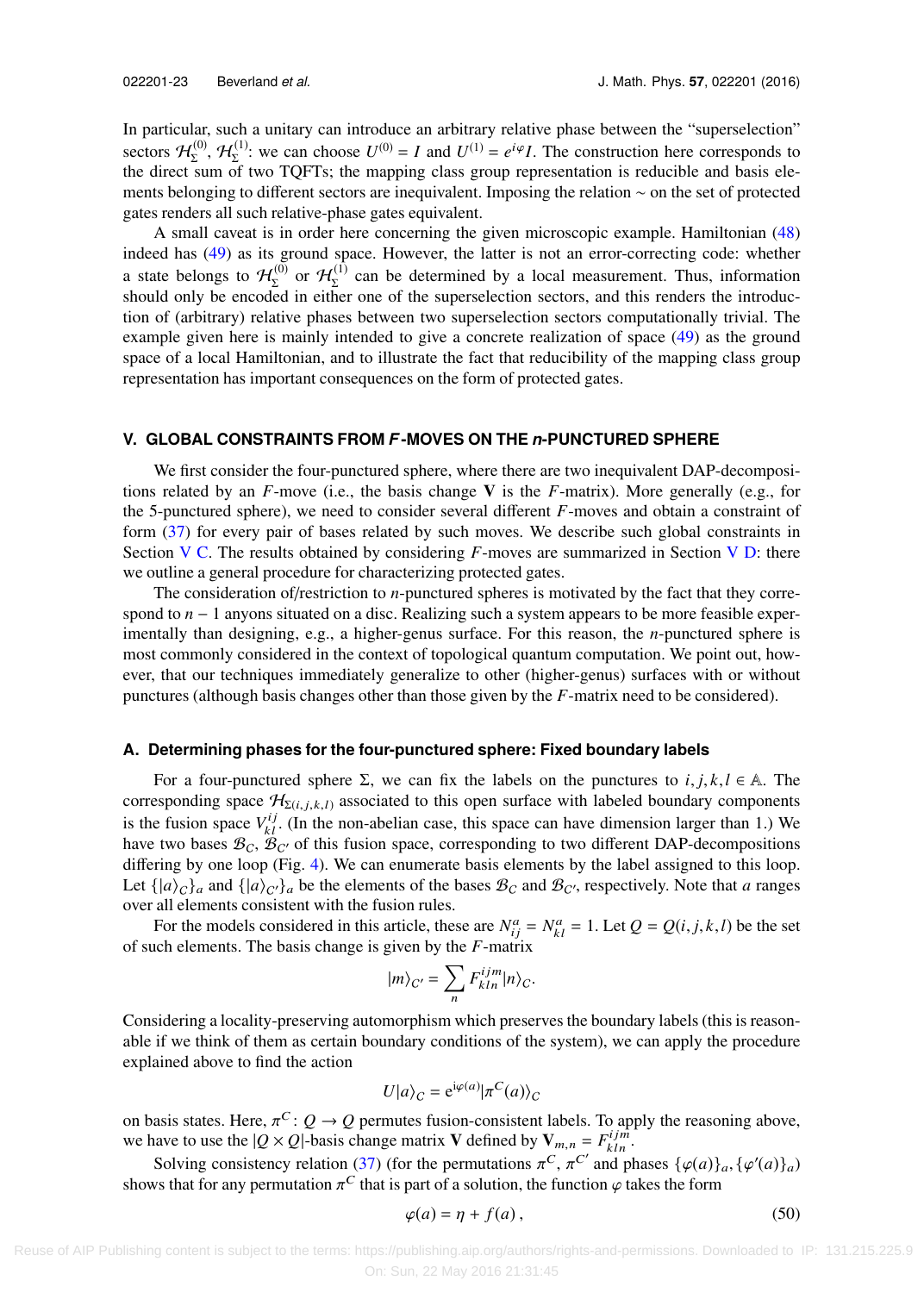<span id="page-23-3"></span>

FIG. 8. An isomorphism  $\mathcal{H}_{\Sigma(i,j,k,l)} \to \mathcal{H}_{\Sigma(i,j,\bar{k},\bar{l})}$  of two 4-punctured spheres can be given as either U, which relates the bases  $\mathcal{B}_C$  of  $\mathcal{H}_{\Sigma(i,j,k,l)}$  to  $\tilde{\mathcal{B}}_C$  of  $\mathcal{H}_{\Sigma(i,\bar{j},\bar{k},\bar{l})}$ , or as U' relating different bases  $\mathcal{B}_{C'}$  of  $\mathcal{H}_{\Sigma(i,j,k,l)}$  to  $\tilde{\mathcal{B}}_{C'}$  of  $\mathcal{H}_{\Sigma(i,\bar{j},\bar{k},\bar{l})}$ . The bases of  $\mathcal{H}_{\Sigma(i,j,k,l)}$  and  $\mathcal{H}_{\Sigma(i,j,\bar{k},\bar{l})}$  are related through the F-moves  $F_{kl}^{ij}$  and  $F_{\bar{l},\bar{l}}^{ij}$ , respectively. Consistency equation [\(54\)](#page-24-1) can be expressed as a commutative diagram. In the case where  $\Sigma(i, j, k, l) = \Sigma(i, \tilde{j}, \tilde{k}, \tilde{l})$  have identical boundary labels such an isomorphism becomes an automorphism and this reduces to consistency equation (53). an isomorphism becomes an automorphism, and this reduces to consistency equation [\(53\).](#page-23-0)

where  $\eta$  is a global phase and  $f$  belongs to a certain set of functions which we denote

$$
\text{Iso}\left(\begin{array}{c|c} i & l & i \end{array}\right) \longrightarrow \begin{array}{c|c} i & l & i \end{array}\begin{array}{c} i & l \end{array}\begin{array}{c} i & l \end{array}\begin{array}{c} (51) \end{array}\end{array}
$$

(The reason for this notation will become clearer when we discuss isomorphisms in Sec.  $V$  B; here, we are concerned with relative phases arising from automorphisms.) In summary, we have

$$
U|a\rangle_C = e^{i\eta}e^{i f(a)} |\pi^C(a)\rangle_C \qquad \text{where } f \in \text{Iso}\left(\begin{array}{c|c} i & l & i & i \ \hline j & j & \pi^C(\cdot) & k \end{array}\right). \tag{52}
$$

Here, set  $(51)$  can be computed by solving the consistency relation

<span id="page-23-2"></span><span id="page-23-0"></span>
$$
\mathbf{VID}(\{\varphi(a)\}_a) = \mathbf{\Pi}' \mathbf{D}(\{\varphi'(a)\}_a) \mathbf{V},\tag{53}
$$

<span id="page-23-1"></span>with  $V_{m,n} = F_{kln}^{ijm}$ . This scenario is a special case of the commutative diagram displayed in Fig. [8.](#page-23-3)

# **B. Determining phases for the four-punctured sphere in general**

Consider the four-punctured sphere  $\Sigma$  with fixed labels *i*, *j*, *k*, *l* ∈ A on the punctures. Let  $\tilde{i}$ ,  $\tilde{j}$ ,  $\tilde{k}$ ,  $\tilde{l}$ , nother set of labels such that the spaces  $\mathcal{H}_{\text{CAL}}$ ,  $\tilde{s}$ , are isomorphic. be another set of labels such that the spaces  $H_{\Sigma(i,j,k,l)}$  and  $H_{\Sigma(i,j,\bar{k},\bar{l})}$  are isomorphic. In this situation, we can try to characterize locality preserving isomorphisms between two systems defined ation, we can try to characterize locality-preserving isomorphisms between two systems defined on  $\Sigma(i, j, k, l)$  and  $\Sigma(i, \tilde{j}, \tilde{k}, \tilde{l})$ , respectively. This situation is slightly more general than what we considered before (automorphisms of the same system), but it is easy to see that all arguments considered before (automorphisms of the same system), but it is easy to see that all arguments applied so far extend to this situation. Note that we could have phrased our whole discussion in terms of isomorphisms between different spaces. However, we chose not to do so to minimize the amount of notation required; instead, we only consider this situation in this section. This generalization for the 4-punctured sphere is all we need to treat automorphisms on higher-genus surfaces.

For  $\mathcal{H}_{\Sigma(i,j,k,l)}$ , we have two bases  $\mathcal{B}_C$ ,  $\mathcal{B}_{C'}$ , corresponding to two different DAP-decompositions  $\sum_{i=1}^{N} \mathcal{B}_{C}$  are have two bases  $\mathcal{B}_{C}$  are associations to two differing by one loop. Similarly, for  $H_{\Sigma(\tilde{I},\tilde{J},\tilde{k},\tilde{l})}$ , we have two bases  $\tilde{\mathcal{B}}_C$ ,  $\tilde{\mathcal{B}}_{C'}$ , corresponding to two different DAP decompositions differing by one loop. We can enumerate the basis ele different DAP-decompositions differing by one loop. We can enumerate the basis elements by the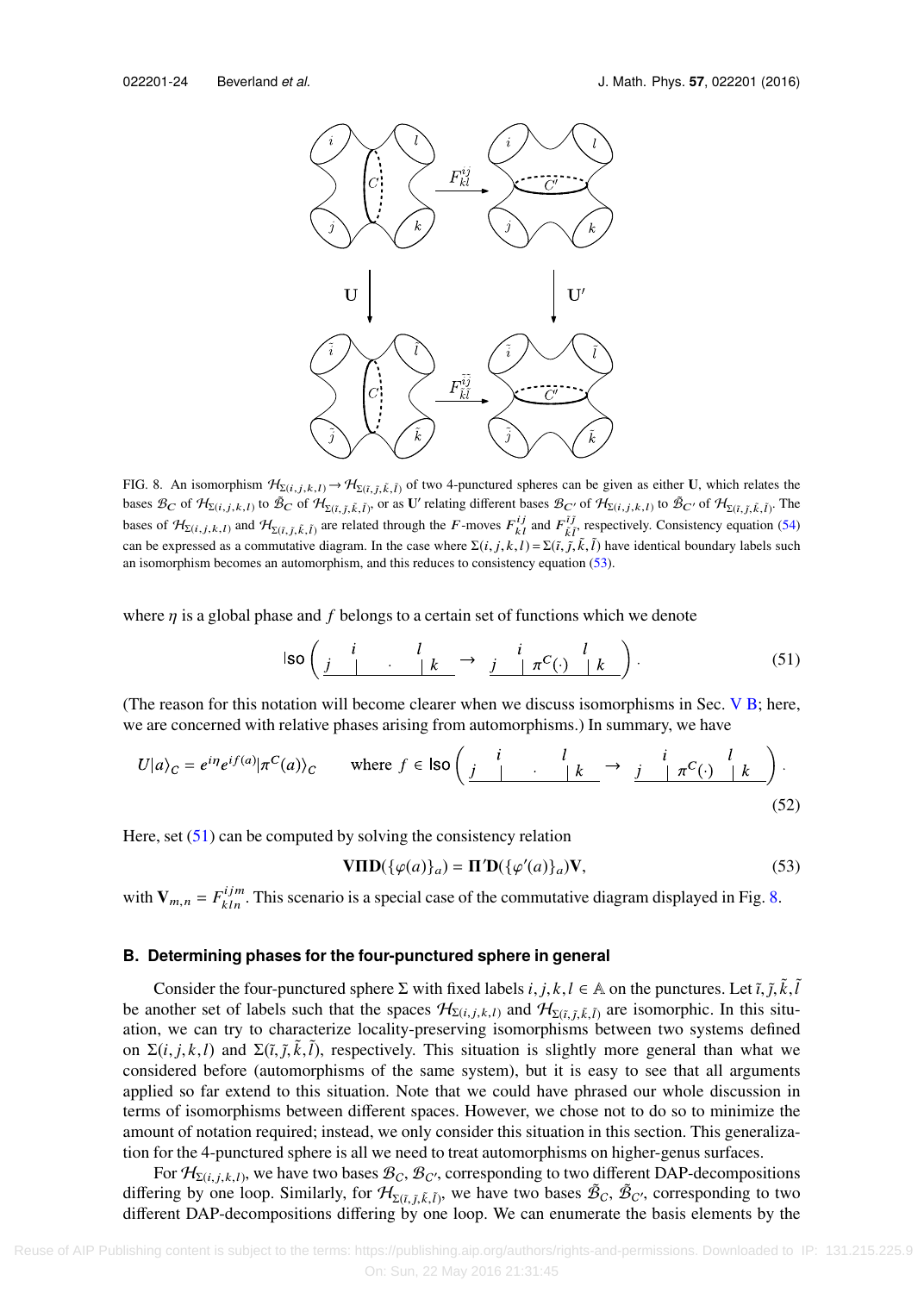label assigned to this loop. Let  $\{|a\rangle_{C}\}_a$  and  $\{|a\rangle_{C'}\}_a$  be the elements of the bases  $B_C$  and  $B_{C'}$ , respectively. Here, *a* ranges over the set  $Q = Q(i, j, k, l) \subset \mathbb{A}$  of all elements consistent with the fusion rules, i.e., we must have  $N_{ij}^a = N_{kl}^a = 1$ . Similarly, let  $\{\ket{\tilde{a}}_c\}_{\tilde{a}}$  and  $\{\ket{\tilde{a}}_{c'}\}_{\tilde{a}}$  be the elements of the bases  $\tilde{\mathcal{B}}_C$  and  $\tilde{\mathcal{B}}_{C'}$ , respectively, where now  $\tilde{a} \in \tilde{Q} = Q(\tilde{i}, \tilde{j}, \tilde{k}, \tilde{l})$ .<br>In this situation, we have two basis changes

In this situation, we have two basis changes,

$$
|m\rangle_{C'} = \sum_{n} \mathbf{V}_{m,n} |n\rangle_C \text{ where } \mathbf{V}_{m,n} = F_{kln}^{ijm} \qquad \text{ and } \qquad |\tilde{m}\rangle_{C'} = \sum_{\tilde{n}} \tilde{\mathbf{V}}_{\tilde{m},\tilde{n}} |\tilde{n}\rangle_C \text{ where } \tilde{\mathbf{V}}_{\tilde{m},\tilde{n}} = F_{\tilde{k}\tilde{l}\tilde{n}}^{\tilde{i}\tilde{j}\tilde{m}}
$$

Now consider a locality-preserving isomorphism *U* which takes the boundary labels  $(i, j, k, l)$  to  $(\tilde{t}, \tilde{j}, \tilde{k}, \tilde{l})$ . We can then apply the framework above to find the action

$$
U|a\rangle_C = e^{i\varphi(a)}|\pi^C(a)\rangle_C
$$
 or  $U|a\rangle_{C'} = e^{i\varphi'(a)}|\pi^{C'}(a)\rangle_{C'}$ 

on basis states. Here,  $\pi^C$ ,  $\pi^{C'}$ :  $Q \to \tilde{Q}$  take fusion-consistent labels on  $\Sigma(i, j, k, l)$  to fusion-consistent labels on  $\Sigma(i, \tilde{i}, \tilde{k}, l)$ . Because the spaces are isomorphic, we must have  $|Q| = |\tilde{Q}|$ ; hence  $\pi^$ labels on  $\Sigma(\tilde{t}, \tilde{j}, \tilde{k}, \tilde{l})$ . Because the spaces are isomorphic, we must have  $|Q| = |\tilde{Q}|$ ; hence,  $\pi^C, \pi^{C'}$  can be represented by permutation matrices **H H**' in the basis pairs ( $\mathcal{B}_{\alpha}, \tilde{\mathcal{B}}_{\alpha}$ ) or ( be represented by permutation matrices  $\Pi$ ,  $\Pi'$  in the basis pairs ( $\mathcal{B}_{C}, \tilde{\mathcal{B}}_{C}$ ) or ( $\mathcal{B}_{C'}$ ,  $\tilde{\mathcal{B}}_{C'}$ ), respectively.<br>Proceeding similarly with  $\Pi$ , we get the consistency equation  $\tilde{\mathbf{V}}\mathbf{U$ Proceeding similarly with U, we get the consistency equation  $\tilde{V}U = U'V$  or

<span id="page-24-1"></span>
$$
\tilde{\mathbf{V}}\mathbf{IID}(\{\varphi(a)\}_a) = \mathbf{\Pi}'\mathbf{D}(\{\varphi'(a)\}_a)\mathbf{V},\tag{54}
$$

which is expressed in the form of a commutative diagram as in Fig. [8.](#page-23-3) Equation [\(54\)](#page-24-1) only differs from Equation [\(37\)](#page-17-1) in allowing boundary labels to change and the basis transformation matrix  $\tilde{V}$  must change accordingly.

For a given set of boundary labels  $(i, j, k, l)$ ,  $(\tilde{i}, \tilde{j}, \tilde{k}, \tilde{l})$ , and a fixed choice of  $\pi^C$  (which fixes  $\Pi$ ), solution  $(\Pi' f(a|\lambda) - f(a'|\lambda))$  of  $(5\lambda)$  has phases  $f(a|\lambda)$ , of the "universal" form any solution  $(\mathbf{\Pi}', {\{\varphi(a)\}_a}, {\{\varphi'(a)\}_a})$  of [\(54\)](#page-24-1) has phases  ${\{\varphi(a)\}_a}$  of the "universal" form

<span id="page-24-2"></span>
$$
\varphi(a) = \eta + f(a) \qquad \text{for all } a \in Q(i, j, k, l), \tag{55}
$$

where  $\eta \in [0,2\pi)$  is an arbitrary global phase independent of *a*, and *f* belongs to a set<br>  $\text{Iso}\left(\begin{array}{ccc} i & l \\ j & \cdots \end{array} \middle| k \right) \rightarrow \tilde{I}$   $\pi^{C}(\cdot) \left|\begin{array}{c} i \\ k \end{array}\right)$  of functions that can be computed from (54) as of functions that can be computed from [\(54\)](#page-24-1) as  $k$ discussed below.

In summary, we have shown that *U* acts as

$$
U|a\rangle_C = e^{i\eta}e^{if(a)}|\pi^C(a)\rangle_C \qquad \text{with} \qquad f \in \text{Iso}\left(\begin{array}{c|ccc} i & & l \\ \hline j & & \cdot & | & k \end{array}\right) \to \begin{array}{c} \tilde{i} & \pi^C(\cdot) & \tilde{i} \\ \hline j & & \pi^C(\cdot) & | & k \end{array}\right),\tag{56}
$$

<span id="page-24-0"></span>and where the latter set can be determined by solving consistency relation [\(54\).](#page-24-1)

## **C. Localization of phases for higher-genus surfaces**

We now argue that the phases appearing in Eq.  $(31)$  of Proposition 3.2 also factorize into certain essentially local terms, similar to how the overall permutation  $\vec{\pi}$  of fusion-consistent labelings decomposes into a collection  $\vec{\pi} = {\pi^C}_{C \in C}$  of permutations of labels. More precisely, we will argue<br>that conclusion (56) can be extended to more general surfaces that conclusion [\(56\)](#page-24-2) can be extended to more general surfaces.

Consider a fixed DAP-decomposition *C* of  $\Sigma$ . We call a curve  $C \in \mathcal{C}$  *internal* if the intersection of  $\Sigma$  with a ball containing *C* has the form of a 4-punctured sphere with boundary components  $C_1$ ,  $C_2$ ,  $C_3$ ,  $C_4$  consisting of curves "neighboring" *C* in the DAP decomposition. We call  $N(C)$  =  ${C_1, C_2, C_3, C_4}$  the neighbors (or neighborhood) of *C* as illustrated in Fig. [9.](#page-25-0) Key to the following observations is that a basis vector  $|\ell\rangle$  whose restriction to these neighbors is given by  $\ell \restriction N(C) = \ell(C)$ .  $\ell(C_1), \ldots, \ell(C_4)$  gets mapped under *U* to a vector proportional to  $|\vec{\pi}(\ell)\rangle$ , which assigns the labels  $\vec{\pi}(\ell) \in N(C) - (\pi^C \mathbb{I}[\ell(C_1)])$  to the same curves. This means that the restriction of *U*  $(\ell(C_1), \ldots, \ell(C_4))$  gets mapped under *U* to a vector proportional to  $|\pi(\ell)$ , which assigns the labels  $\vec{\pi}(\ell) \restriction N(C) = (\pi^{C_1}[\ell(C_1)], \ldots, \pi^{C_4}[\ell(C_4)])$  to the same curves. This means that the restriction of *U* to this subs to this subspace satisfies similar consistency conditions as the isomorphisms between Hilbert spaces associated with the 4-punctured spheres  $\Sigma(\ell \upharpoonright N(C))$  and  $\Sigma(\vec{\pi}(\ell) \upharpoonright N(C))$  studied in Section [V A.](#page-22-1) In particular, for a fixed labeling  $\ell$ , the dependence of the phase  $\varphi(\ell)$  on the label  $\ell(C)$  is given by a particular, for a fixed labeling  $\ell$ , the dependence of the phase  $\varphi(\ell)$  on the label  $\ell(C)$  is given by a function from the set  $\text{Iso}\left(\begin{array}{ccc}i&1\\j&1\end{array}\right)$   $\rightarrow$   $\tilde{i}$   $\begin{array}{ccc}i&\tilde{j} & \tilde{l} \\ \pi^C(\cdot) & \tilde{l} & \tilde{k}\end{array}$  $\begin{bmatrix} i \\ j \end{bmatrix}$ , where  $(i, j, k, l) = \ell \upharpoonright N(C)$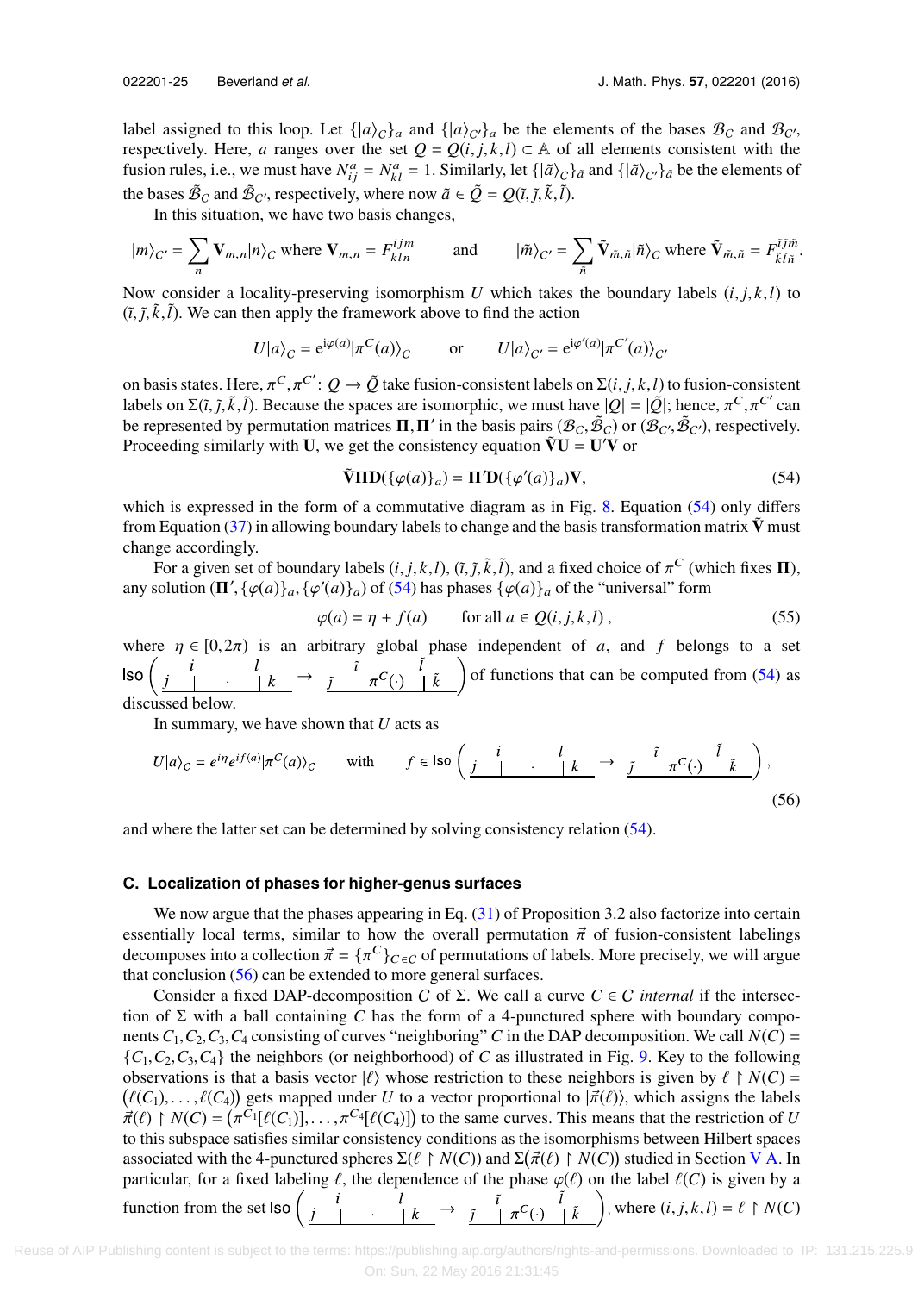<span id="page-25-0"></span>

FIG. 9. For some DAP-decomposition C of a surface  $\Sigma$ , a curve  $C \in C$  is considered internal if its neighbors  $N(C)$  =  $\{C_1, C_2, C_3, C_4\}$  define the boundaries of a 4-punctured sphere.

and  $(\tilde{i}, \tilde{j}, \tilde{k}, \tilde{l}) = \vec{\pi}(\ell) \upharpoonright N(C)$ . In the following, we simply write  $\vert \text{so} \left( \ell \upharpoonright N(C) \xrightarrow{\pi^C} \vec{\pi}(\ell) \upharpoonright N(C) \right)$  for this set.

*Proposition 5.1 (Localization of internal phases). Let U be a locality-preserving automorphism. Let C be a DAP-decomposition of*  $\Sigma$ , and let  $\vec{\pi} = {\{\pi^C\}}_{C \in C}$  *be the family of permutations* defined by Proposition 3.1. Let  $\varphi$ ( $\ell$ ) for  $\ell \in L(C)$  be defined by (3.1). If  $C \in C$  is internal, then *defined by Proposition 3.1. Let*  $\varphi(\ell)$  *for*  $\ell \in L(C)$  *be defined by* [\(31\).](#page-16-0) *If*  $C \in C$  *is internal, then* 

$$
\varphi(\ell) = \eta(\ell \restriction C \setminus \{C\}) + f_{\vec{\pi} \restriction N(C)}(\ell \restriction N(C), \ell(C))
$$

*for some functions* η *and f . Furthermore, we have*

$$
f_{\vec{\pi}\restriction N(C)}(\ell \restriction N(C),\cdot) \in \mathsf{Iso}\left(\ell \restriction N(C) \xrightarrow{\pi^C} \vec{\pi}(\ell) \restriction N(C)\right) .
$$

*In particular, the dependence of*  $\varphi(\ell)$  *on*  $\ell(C)$  *is "local" and "controlled" by the labeling*  $\ell \upharpoonright N(C)$ *of the neighbors.*

In other words, if we fix a family of permutations  $\vec{\pi}$ , and the labels on the neighbors  $N(C)$ , then the dependence on the label  $\ell(C)$  of the internal edge is essentially fixed.

*Proof.* We will focus our attention on the subspace  $\mathcal{H}_{(i,j,k,l,\star)} \subseteq \mathcal{H}_{\Sigma}$  spanned by labelings  $\ell$ with  $(\ell(C_1), \ell(C_2), \ell(C_3), \ell(C_4)) = (i, j, k, l)$  and  $\ell \restriction C \setminus \{C, C_1, C_2, C_3, C_4\} = \star$  fixed (arbitrarily). For the purpose of this proof, it will be convenient to represent basis vectors  $|\ell\rangle$  associated with such a labeling  $\ell \in L(C)$  as a vector

$$
|\ell\rangle = |\ell(C), \ell(C_1), \ell(C_2), \ell(C_3), \ell(C_4), \star\rangle = |a, i, j, k, l, \star\rangle.
$$

Defining  $\tilde{i} = \pi^{C_1}(i)$ ,  $\tilde{j} = \pi^{C_2}(j)$ ,  $\tilde{k} = \pi^{C_3}(k)$ ,  $\tilde{l} = \pi^{C_4}(l)$ , we can rewrite [\(31\)](#page-16-0) in the form

$$
U|a,i,j,k,l,\star\rangle = e^{i\varphi(a,i,j,k,l,\star)} |\pi^{C}(a),\tilde{i},\tilde{j},\tilde{k},\tilde{l},\tilde{\star}\rangle,
$$

where  $\tilde{\mathbf{x}} = \vec{\pi}_1(\mathbf{x})$  for some map  $\vec{\pi}_1$  taking labelings of the set  $C \setminus \{C, C_1, C_2, C_3, C_4\}$  consistent with  $(i, j, k, l)$  to those consistent with  $(i, \tilde{j}, \tilde{k}, \tilde{l})$ . We conclude that the restriction of *U* to  $\mathcal{H}_{(i, j, k, l, \star)}$ <br>implements an isomorphism  $\mathcal{H}_{(i, j, k, l, \star)} \approx \mathcal{H}_{(i, j, k, l, \star)}$ . implements an isomorphism  $\mathcal{H}_{(i,j,k,l,\star)} \cong \mathcal{H}_{(\tilde{i},\tilde{j},\tilde{k},\tilde{l},\tilde{\star})}$ . Since these spaces are isomorphic to  $\mathcal{H}_{\Sigma(i,j,k,l)}$ and  $H_{\Sigma(i, \tilde{j}, \tilde{k}, \tilde{l})}$ , respectively, we can apply the result of Section [V B.](#page-23-1) Indeed, the consistency relation imposed by the E move is entirely local, not affecting labels associated with curves not belonging imposed by the *F*-move is entirely local, not affecting labels associated with curves not belonging to  $\{C, C_1, C_2, C_3, C_4\}$ . We conclude from [\(56\)](#page-24-2) that

$$
\varphi(a,i,j,k,l,\star) = \eta(i,j,k,l,\star) + f(a), \text{ where } f \in \text{Iso}\left(\begin{array}{c|c} i & l & l \\ j & \cdot & k \end{array}\right) \rightarrow \begin{array}{c} \tilde{i} & \tilde{I} & \tilde{I} \\ \tilde{I} & \tilde{I} & \tilde{I} \end{array}\right).
$$

Since  $(a, i, j, k, l, \star)$  were arbitrary, this proves the claim.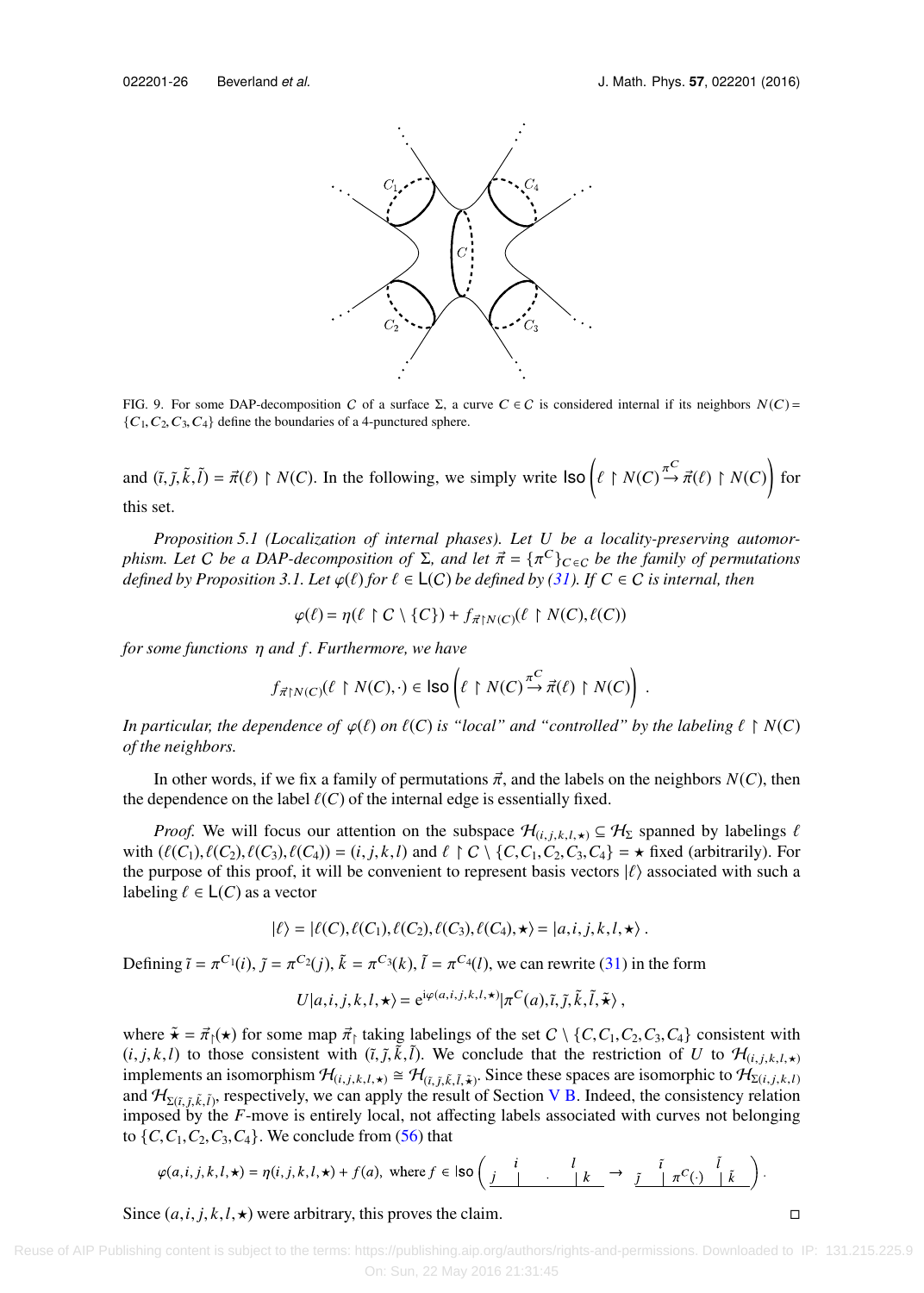For example, for  $S^2(z^{N+3})$  (as described above), we can apply Proposition 5.1 to the *j*th internal edge *C*<sup>j</sup> to obtain

$$
\varphi(x) = \eta_j(x_1, \dots, \widehat{x}_j, \dots, x_N) + f_j(x_{j-1}, x_j, x_{j+1}),
$$
\n(57)

where

$$
f_j(x_{j-1}, \cdot, x_{j+1}) \in \text{Iso}\left(\begin{array}{ccc} z & z & z \\ \frac{x_{j-1}}{z} & \cdots & \frac{x_{j+1}}{z} \end{array} \right) \xrightarrow{\tilde{x}} \frac{z}{\tilde{x}_{j-1}} \frac{z}{\pi C_j(\cdot)} \begin{array}{c} z \\ \tilde{x}_{j+1} \end{array}
$$

and

$$
\tilde{x}_{j-1} = \pi^{C_{j-1}}(x_{j-1}),
$$
  $\tilde{x}_{j+1} = \pi^{C_{j+1}}(x_{j+1}).$ 

<span id="page-26-1"></span>Here, we use  $\hat{x}_j$  to indicate that this argument is omitted.

# **D. Characterizing protected gates on the** *M***-punctured sphere using** *F***-moves**

The results in this section give the following procedure for characterizing protected gates associated with  $H_{S^2(z^M)}$ , the Hilbert space of  $M = N + 3$  anyons of type *z*. We know from Proposition 3.2 that the action  $U|\ell\rangle = e^{i\varphi(\ell)}|\vec{\pi}(\ell)\rangle$  on fusion-consistent labelings is parametrized by certain families  $\vec{\pi} = I \pi C \lambda_{\ell}$ , a of permutations as well as a function  $\varphi$  describing the phase-dependence. To families  $\vec{\pi} = {\{\pi^C\}}_{C \in C}$  of permutations, as well as a function  $\varphi$  describing the phase-dependence. To characterize the latter we have the following: characterize the latter, we have the following:

(i) Determine the set of allowed "local" permutations  $\pi^C$  and associated phases *f* for any occurring internal curve *C*. This amounts to solving consistency equation (54) for the fouroccurring internal curve *C*. This amounts to solving consistency equation [\(54\)](#page-24-1) for the fourpunctured sphere, with appropriate boundary labels. For the standard pants decomposition of the  $N + 3$ -punctured sphere, this means finding all pairs

$$
(\pi^{C_j}, f_j) \quad \text{where } f_j \in \text{Iso}\left(\begin{array}{cc} z & z & z \\ x_{j-1} & \cdot & |x_{j+1}| \end{array} \rightarrow \begin{array}{cc} z & z \\ \tilde{x}_{j-1} & \pi^{C_j}(\cdot) & |x_{j+1}| \end{array}\right).
$$

These correspond to isomorphisms between the Hilbert spaces associated with the labeled surfaces  $S^2(z, x_{j-1}, x_{j+1}, z)$  and  $S^2(z, \tilde{x}_{j-1}, \tilde{x}_{j+1}, z)$ , where  $x_{j-1}, \tilde{x}_{j-1} \in Q(j-1), x_{j+1}, \tilde{x}_{j+1} \in$   $Q(i+1)$  $Q(j + 1)$ .

- (ii) We constrain the family  $\vec{\pi} = {\pi^C}_{C \in C}$  of allowed permutations by using the global con-<br>straints arising from fusion rules and gluing (Proposition 3.3). In the case of  $N + 3$  Fibonacci straints arising from fusion rules and gluing (Proposition 3.3). In the case of  $N + 3$  Fibonacci anyons on the sphere with standard pants decomposition  $C$ , dimensional arguments show that all  $\pi^{C_j}$  = id are equal to the identity permutation. For Ising anyons, the fusion rules imply<br>that every permutation with even index is equal to the identity permutation  $\pi^{C_{2j}}$  = id (in fact that every permutation with even index is equal to the identity permutation,  $\pi^{C_{2j}} = id$  (in fact, there is only a single allowed label) there is only a single allowed label).
- (iii) We determine the phases  $\varphi(\ell)$  by using the localization property of Proposition 5.1 for internal curves *C*. For  $N + 3$  anyons of type *z* on the sphere, this results in the consistency conditions

<span id="page-26-2"></span>
$$
\varphi(x) = \eta_j(x_1, ..., \hat{x}_j, ..., x_N) + f_j(x_{j-1}, x_j, x_{j+1}), \text{ where}
$$
  

$$
f_j(x_{j-1}, ..., x_{j+1}) \in \text{Iso}\left(\begin{array}{ccc} z & z & z \\ \frac{x_{j-1}}{z} & \frac{z}{z_{j-1}} & \frac{z}{z} \\ \frac{z_{j-1}}{z} & \frac{z}{z_{j-1}} & \frac{z}{z_{j+1}} \end{array}\right) \text{ for } j = 1, ..., N. \quad (58)
$$

<span id="page-26-0"></span>In Section [VI B,](#page-29-1) we apply this procedure to Ising anyons; in this case, system of Equations [\(58\)](#page-26-2) can be solved explicitly.

# **VI. THE FIBONACCI AND ISING MODELS**

In what follows, we apply the results of Secs. [III–](#page-14-0)[V](#page-22-0) to the Fibonacci and Ising models. These can be considered as representative examples of non-abelian anyon models. We illustrate the use of the developed constraints in different scenarios.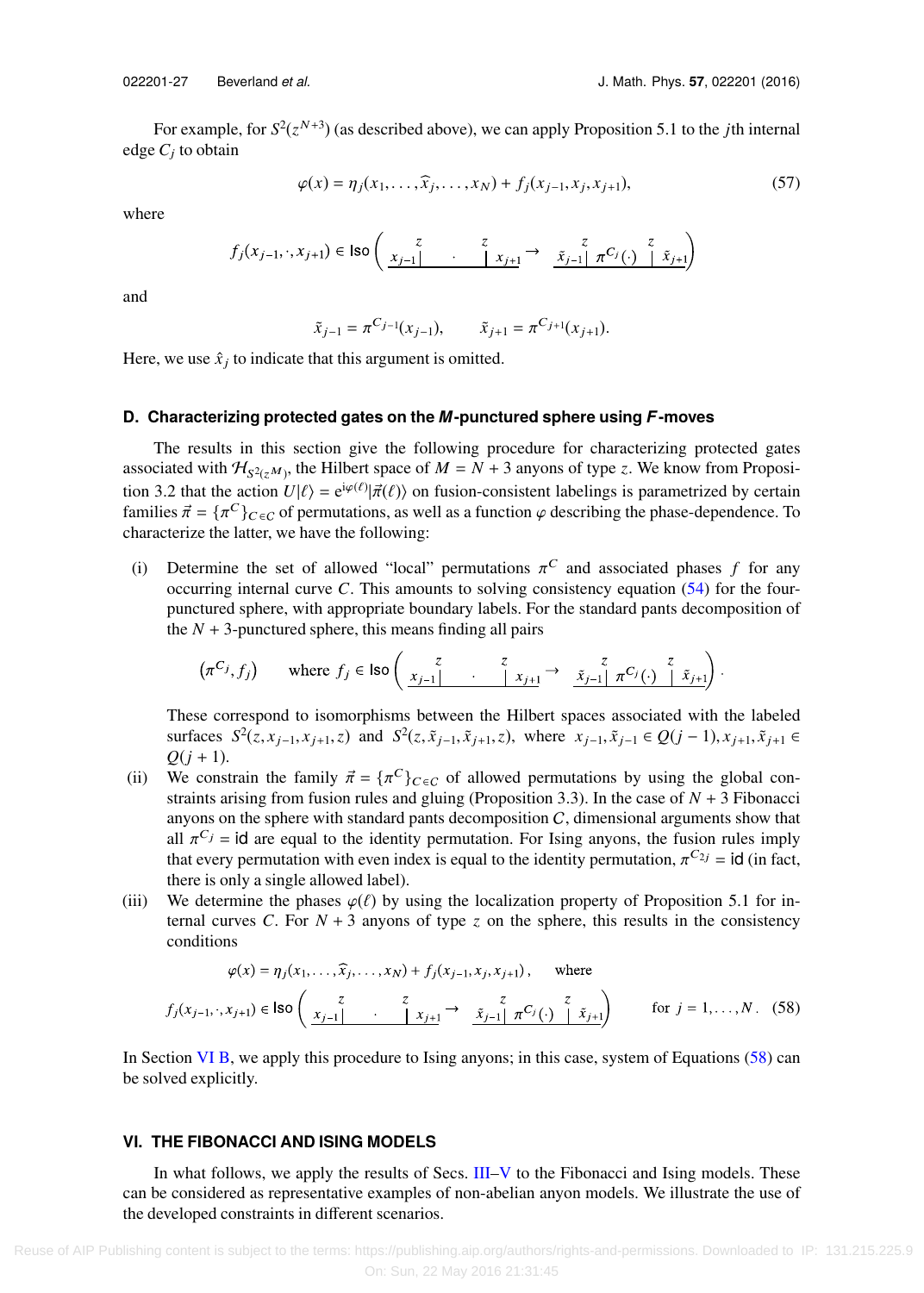In Section [VI A 1,](#page-27-0) we show that there is no non-trivial gate for the Fibonacci model on the torus. This derivation uses the characterization of protected gates in terms of matrices intertwining with the mapping class group representation obtained in Section [IV A.](#page-17-4) Note that we cannot apply Corollary 4.2 because the representation of the mapping class group on the torus is finite for the Fibonacci model.

In Section [VI A 2,](#page-28-0) we then consider a system with *M* Fibonacci anyons (where  $M \geq 4$  so that the space  $\mathcal{H}_{S^2(\tau^M)}$  has non-zero dimension). We establish the following statement:

**Theorem 6.1 (Fibonacci anyon model).** *For*  $M \geq 4$ *, any locality-preserving automorphism U on the M-punctured sphere*  $S^2(\tau^M)$  *is trivial (i.e., proportional to the identity).* 

This proof is a direct consequence of Corollary 4.2 and the known density of braiding.<sup>[21,](#page-37-36)[20](#page-37-37)</sup> We additionally provide an independent proof not relying on this result.

Finally, we consider systems with *M* Ising anyons; the associated Hilbert space  $\mathcal{H}_{S^2(\sigma^M)}$ <br>non-zero dimension if and only if  $M > 4$  is even. In this case, there is a natural isomor has non-zero dimension if and only if  $M \geq 4$  is even. In this case, there is a natural isomorphism  $\mathcal{H}_{S^2(\sigma^M)} \cong (\mathbb{C}^2)^{\otimes M/2-1}$  (described below, see Eq. [\(64\)\)](#page-31-0). Defining the  $(M/2-1)$ -qubit Pauli group on the latter space in the usual way, we get the following statement:

**Theorem 6.2 (Ising anyon model).** *Any locality-preserving automorphism U of*  $S^2(\sigma^M)$ ,<br>re  $M > 4$  is even belongs to the  $(M/2 - 1)$ -qubit Pauli group *where*  $M \geq 4$  *is even, belongs to the*  $(M/2 - 1)$ *-qubit Pauli group.* 

Our derivation of this result relies on the use of *F*-moves, as discussed in Section [V.](#page-22-0)

## **A. The Fibonacci model**

For the Fibonacci model, we have  $A = \{1, \tau\}$  and the only non-trivial fusion rule is  $\tau \times \tau = \tau$  with  $d = \phi = (1 + \sqrt{5})/2$  $1 + \tau$  with  $d_{\tau} = \phi = (1 + \sqrt{5})/2$ .

## <span id="page-27-0"></span>*1. On the torus*

We first consider the torus  $\Sigma$  and show that every protected gate is trivial. We do so by computing some of the sets  $\Delta_{\theta}$ ,  $\theta \in MCG_{\Sigma}$  defined in Section [IV A.](#page-17-4) Recall (see Section [II F\)](#page-13-0) that the mapping class group of the torus is generated by two elements *s*, *t*.

The matrix  $V(s) = S$  representing *s* is the usual *S*-matrix (expressed with respect to the ordering  $(1, \tau)$ )

$$
S = \frac{1}{\sqrt{\phi + 2}} \begin{pmatrix} 1 & \phi \\ \phi & -1 \end{pmatrix}.
$$

In particular, consistency condition [\(39\)](#page-17-3) becomes

$$
S\Pi DS^{-1} \in \Delta,
$$

where  $\mathbf{D} = \text{diag}(\lambda_1, \lambda_\tau)$  and  $\lambda_a \in U(1)$ . We consider the two cases:

1. For  $\Pi = I$ , we get (using  $\phi^2 = \phi + 1$ )

$$
S\mathbf{\Pi} \mathbf{D} S^{-1} = \frac{1}{\phi + 2} \begin{pmatrix} \lambda_1 + \lambda_\tau(\phi + 1) & (\lambda_1 - \lambda_\tau)\phi \\ (\lambda_1 - \lambda_\tau)\phi & \lambda_1(\phi + 1) + \lambda_\tau \end{pmatrix}.
$$

For this to be a unitary monomial matrix, all entries must have modulus 0 or 1. Since  $\phi/(\phi +$  $2$ )  $<$  1/2, the off-diagonal elements always have modulus less than 1, and hence must be zero. That is, we must have  $\lambda_1 = \lambda_\tau =: \lambda$ , and it follows that the right hand side is in  $\Delta$ . This implies that  $\Pi \mathbf{D} = \lambda I$ .

2. For 
$$
\mathbf{\Pi} = \begin{pmatrix} 0 & 1 \\ 1 & 0 \end{pmatrix}
$$
, we get  
\n
$$
S\Pi \mathbf{D} S^{-1} = \frac{1}{\phi + 2} \begin{pmatrix} (\lambda_1 + \lambda_2)\phi & \lambda_1(\phi + 1) - \lambda_2 \\ \lambda_2(\phi + 1) - \lambda_1 & -(\lambda_1 + \lambda_2)\phi \end{pmatrix}.
$$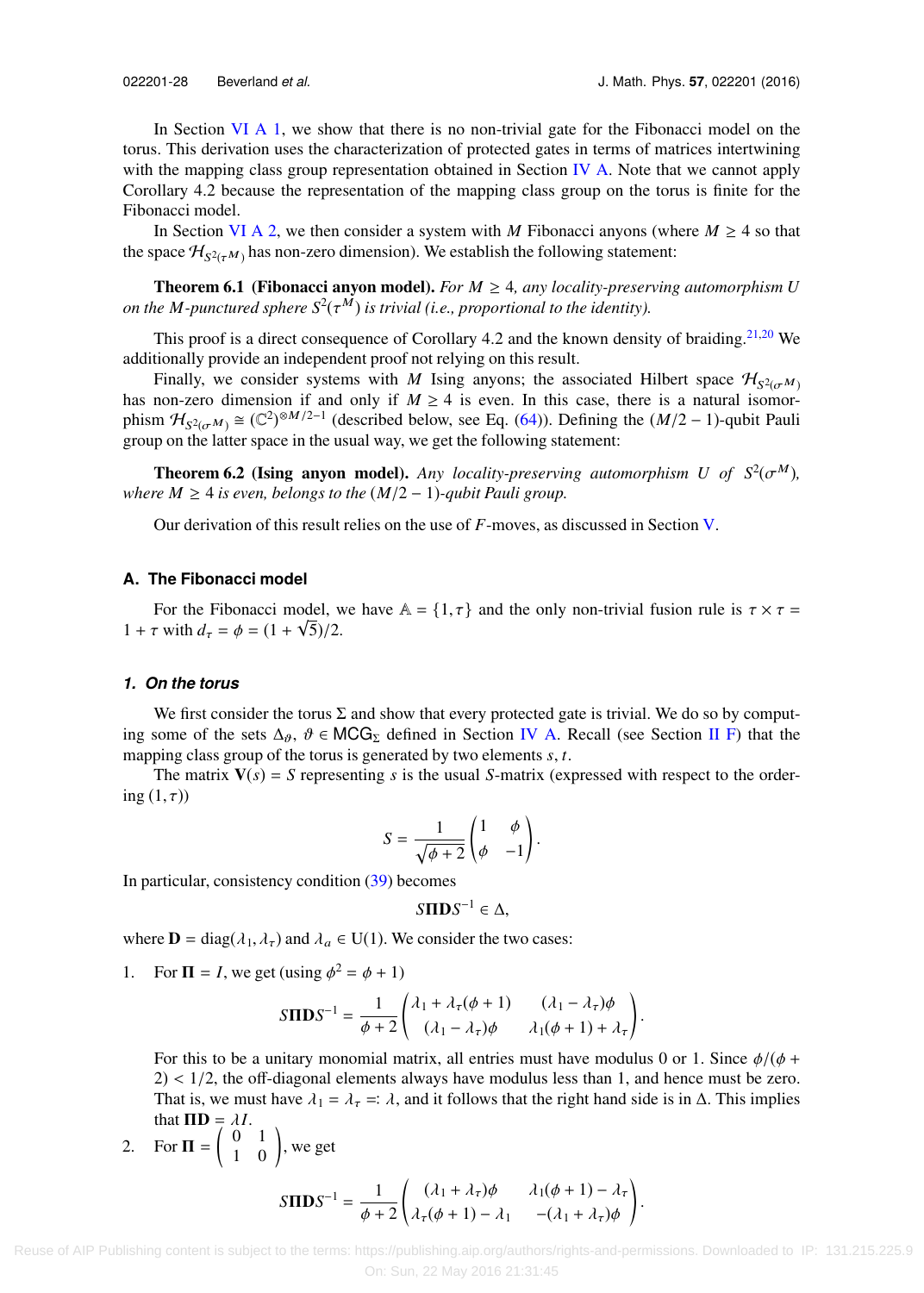To have the absolute value of the first entry equal to 0 (see above), we must have  $\lambda_{\tau} = -\lambda_1$  and we get

$$
S\Pi\mathbf{D}S^{-1} = \lambda_1 \begin{pmatrix} 0 & 1 \\ -1 & 0 \end{pmatrix},
$$

which is a unitary monomial matrix. That is, we have  $\mathbf{ID} = \lambda \begin{pmatrix} 0 & 1 \\ -1 & 0 \end{pmatrix}$ .

Summarizing, we conclude that

$$
\Delta_s = \left\{ \lambda I, \lambda \begin{pmatrix} 0 & 1 \\ -1 & 0 \end{pmatrix} \middle| \lambda \in U(1) \right\}.
$$
 (59)

The element  $t \in MCG_{\Sigma}$  defined by twisting along one of the homologically non-trivial cycles is represented by the matrix  $V(t) = T = \text{diag}(1, e^{\frac{t}{4}\pi i/5})$ . We consider consistency condition [\(39\)](#page-17-3) for the composition  $st \in MCG$ composition *st*  $\in \text{MCG}_{\Sigma}$ ,

<span id="page-28-1"></span>
$$
(ST)\Pi\mathbf{D}(ST)^{-1}\in\Delta,
$$

where  $\mathbf{D} = \text{diag}(\lambda_1, \lambda_\tau)$  and  $\lambda_a \in U(1)$ . Again, we consider the following two cases:

1. For  $\Pi = I$ , we get

$$
(ST)\mathbf{IID}(ST)^{-1} = \frac{1}{\phi+2} \begin{pmatrix} \lambda_1 + \lambda_\tau(\phi+1) & (\lambda_1 - \lambda_\tau)\phi \\ (\lambda_1 - \lambda_\tau)\phi & \lambda_1(\phi+1) + \lambda_\tau \end{pmatrix}.
$$

This is identical to the first case above; thus,  $\Pi \mathbf{D} = \lambda I$ .

2. For 
$$
\mathbf{\Pi} = \begin{pmatrix} 0 & 1 \\ 1 & 0 \end{pmatrix}
$$
, we get  
\n
$$
(ST)\mathbf{\Pi} \mathbf{D}(ST)^{-1} = \frac{\zeta}{\phi+2} \begin{pmatrix} (\zeta^3 \lambda_1 - \lambda_\tau) \phi & \zeta^3 \lambda_1 (\phi+1) + \lambda_\tau \\ -\zeta^3 \lambda_1 - \lambda_\tau (\phi+1) & -(\zeta^3 \lambda_1 - \lambda_\tau) \phi \end{pmatrix},
$$

where  $\zeta = e^{i\pi/5}$ . Since  $\phi/(\phi + 2) < 1/2$ , the diagonal elements must vanish, that is, we have  $\lambda_{\tau} = \zeta^3 \lambda_1$ . This indeed then gives an element of  $\Delta$ , and  $\mathbf{ID} = \lambda \begin{pmatrix} 0 & e^{3\pi i/5} \\ 1 & 0 \end{pmatrix}$ .

In summary, we have shown that

$$
\Delta_{st} = \left\{ \lambda I, \lambda \begin{pmatrix} 0 & e^{3\pi i/5} \\ 1 & 0 \end{pmatrix} \middle| \lambda \in U(1) \right\}.
$$
 (60)

Combining  $(59)$  and  $(60)$ , we conclude that

<span id="page-28-2"></span>
$$
\Delta_s \cap \Delta_{st} = \{ \lambda I \, | \, \lambda \in U(1) \},
$$

and this means that  $\Delta_{\text{MCG}_{\Sigma}} \subset \Delta_s \cap \Delta_{st} = \{ \lambda I \mid \lambda \in U(1) \}.$  According to Theorem 4.1, this implies that there is no non-trivial protected gate on the torus.

Note that this conclusion is consistent with the form of a Dehn twist, given by the logical unitary  $U = \text{diag}(1, e^{4\pi i/5})$  (with the "topological" phases or twists on the diagonal): Dehn twists do not preserve locality! For example, for a Dehn twist along  $C_1$ , an operator supported on  $C_2$  may end *not* preserve locality! For example, for a Dehn twist along  $C_1$ , an operator supported on  $C_2$  may end up with support in the neighborhood of the union  $C_1 \cup C_2$  under conjugation by the unitary realizing the Dehn twist.

# <span id="page-28-0"></span>*2. On the M-punctured sphere*

We now provide a proof of Theorem 6.1. As already mentioned, braiding of  $M \geq 4$  Fibonacci anyons is known to be universal;  $21,20$  $21,20$  hence, we could invoke Corollary 4.2. Instead, we give a different proof by exploiting the equivalence relation introduced in Section [IV C](#page-19-4) and analyzing the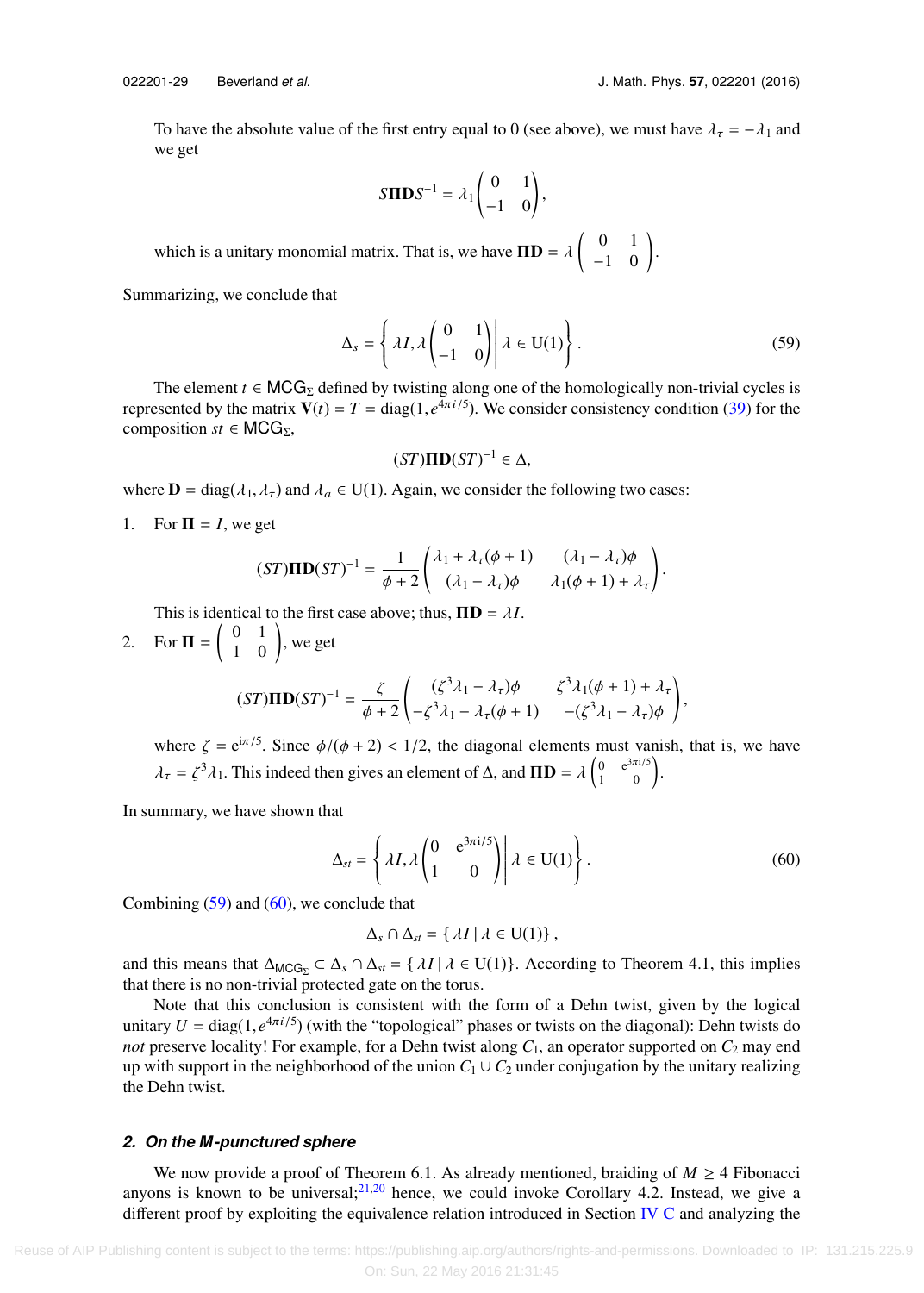dimension of the associated spaces (i.e., using the constraints arising from the gluing postulate, see Section III **B**).

Consider the *M*-punctured sphere  $\Sigma = S^2(\tau^M)$  corresponding to *M* Fibonacci anyons. We will use as our "standard" basis the one arising from the standard DAP decomposition C of the *M*-punctured sphere introduced in Section [II E](#page-12-4) (see Fig. [5\)](#page-12-0). We then have the following statement:

*Lemma 6.3. There is only one equivalence class under the relation* ∼*. Furthermore, the set of braids*  $\{\sigma_j\}_{j=1}^{M-1}$  generates the relation ∼.

*Proof.* Let *x* and *x'* be two fusion-consistent labelings that are related by interchanging  $\tau = x_j$ <br> $1 - x'$  (or vice versa) in the *i*th entry (but are otherwise the same). Fusion-consistency implies and  $1 = x'_{j}$  (or vice versa) in the *j*th entry (but are otherwise the same). Fusion-consistency implies that  $x_{j-1} = x'_{j-1} = x_{j+1} = x'_{j+1} = \tau$ . In particular, the relevant braid matrix describing the action of  $V(\tau)$  is  $B(\tau, \tau)$  which has non-zero entries everywhere. We conclude that  $V(\sigma_i)$  is  $B(\tau, \tau)$  which has non-zero entries everywhere. We conclude that

$$
\langle x'|V(\sigma_j)|x\rangle \neq 0
$$
 and  $\langle x'|V(\sigma_j)|x'\rangle \neq 0$ .

This implies that  $x \leftrightarrow_{\sigma_i} x'$ . Since any fusion-consistent labeling can be obtained from the sequence  $\tau^N$ <br> $\tau$  ( $\tau$   $\tau$ ) by such interchanges, we conclude that any two fusion-consistent labelings are equiva-=  $(\tau, \ldots, \tau)$  by such interchanges, we conclude that any two fusion-consistent labelings are equiva-<br>lent. That is, there is only one equivalence class under  $\sim$ . lent. That is, there is only one equivalence class under ∼.

We will now argue that the conditions of Lemma 4.3 (ii) apply in this situation, that is, any protected gate *U* acts diagonally in any of the bases  $\mathcal{B}_{\sigma_j(C)}$  obtained from the standard DAP-decomposition by applying a braid group generator  $\sigma_j$ . In fact, we will argue more generally that II acts diagonally in any basis defined by a DAP-decomposition that *U* acts diagonally in any basis defined by a DAP-decomposition.

To do so, consider first the standard DAP-decomposition and the spaces  $\mathcal{H}_{\Sigma'_j(a,a)}$  for  $j \in \mathbb{N}$ {1,..., *M* − 3} and *a* ∈ {1,  $\tau$ } (cf. [\(21\)\)](#page-13-3), where  $\Sigma'_{j}$  is obtained from  $\Sigma$  by cutting along the curve  $C_{j}$  which leaves a *i* + 2-punctured and a  $(M - i)$ -punctured sphere, respectively. Note that  $\tau$  is its which leaves a  $j + 2$ -punctured and a  $(M - j)$ -punctured sphere, respectively. Note that  $\tau$  is its own antiparticle ( $\overline{\tau} = \tau$ ), and hence it suffices to consider  $\Sigma'_j(\tau, \tau)$  and  $\Sigma'_j(\overline{1}, 1)$ . Our goal is to identify pairs (a  $\tilde{\sigma}$ ) such that  $\mathcal{H}_{\text{max}} \geq \tilde{\mathcal{H}}_{\text{max}}$  are isomorphic, this being a necessary c  $(a, \tilde{a})$  such that  $\mathcal{H}_{\Sigma'_j(a,a)} \cong \mathcal{H}_{\Sigma'_j(\tilde{a},\tilde{a})}$  are isomorphic, this being a necessary condition for a permutation satisfying  $\pi^{C_j}(a) = \tilde{a}$  (see Proposition 3.3 and Eq. [\(35\)\)](#page-17-5). To compute dim  $\mathcal{H}_{\Sigma'_j(a,a)}$  for  $a \in \{1, \tau\}$ , we make use of the general fact that  $\dim H_{S^2(\tau^M)} = \Phi_{M-1}$  where  $\Phi_M$  denotes the *M*th Fibonacci<br>number, starting with  $\Phi_0 = 0$  and  $\Phi_1 = 1$  and satisfying the recurrence relation  $\Phi_{M-1} = \Phi_{M-1}$ number, starting with  $\Phi_0 = 0$  and  $\Phi_1 = 1$  and satisfying the recurrence relation  $\Phi_{M+1} = \Phi_M +$  $\Phi_{M-1}$ . From [\(21\),](#page-13-3) we obtain dim  $\mathcal{H}_{\Sigma'_j(1,1)} = \Phi_j \Phi_{M-j-2}$  and dim  $\mathcal{H}_{\Sigma'_j(\tau,\tau)} = \Phi_{j+1} \Phi_{M-j-1}$ , excluding the case  $j = 1 = M - 3$  which satisfies dim  $\mathcal{H}_{\Sigma_1'(1,1)} = \Phi_1 \Phi_{M-3} = \dim \mathcal{H}_{\Sigma_{M-3}'(1,1)}$  and dim  $\mathcal{H}_{\Sigma_1'(\tau,\tau)} =$  $\Phi_2 \Phi_{M-2} = \dim \mathcal{H}_{\Sigma'_{M-3}(\tau,\tau)}$ , it follows from the monotonicity and positivity of  $\Phi$  that

$$
\dim \mathcal{H}_{\Sigma_j'(1,1)} < \dim \mathcal{H}_{\Sigma_j'(\tau,\tau)} \qquad \text{for } M > 4, \text{ and all } j \in \{1, \dots, M-3\}. \tag{61}
$$

Hence, according to consistency condition [\(35\),](#page-17-5) for  $M > 4$ , we only get an isomorphism  $\mathcal{H}_{\Sigma'(a,\overline{a})} \cong \mathcal{H}$ <br> $\mathcal{H}$   $\longrightarrow$  with  $\pi^C$  – id being trivial for any internal loop C in a standard DAP decomposition  $\mathcal{H}_{\Sigma'(\pi^C(a), \pi^C(a))}$  with  $\pi^C = \text{id}$  being trivial for any internal loop *C* in a standard DAP decomposition.<br>This shows that a protected gate acts diagonally in the standard basis This shows that a protected gate acts diagonally in the standard basis.

Observe that this argument only involved the dimensions of the fusion spaces obtained by cutting along a curve  $C_j$  in the pants decomposition. Since it is generally true that cutting along a curve will decompose the *M*-punctured sphere into a  $j + 2$ -punctured and a  $(M - j)$ -punctured sphere, respectively (for some *j*), the argument extends to arbitrary DAP-decompositions. In particular, *U* is diagonal with respect to each of the bases  $\mathcal{B}_{\sigma_j(C)}$ , as claimed.<br>We have shown that the conditions of Lamma 4.2 can

<span id="page-29-1"></span>We have shown that the conditions of Lemma 4.3 apply. With Lemma 6.3, Theorem 6.1 is immediate.

## **B. The Ising model**

<span id="page-29-0"></span>The Ising anyon model has label set  $A = \{1, \psi, \sigma\}$  and non-trivial fusion rules

$$
\psi \times \psi = 1, \ \psi \times \sigma = \sigma, \ \sigma \times \sigma = 1 + \psi.
$$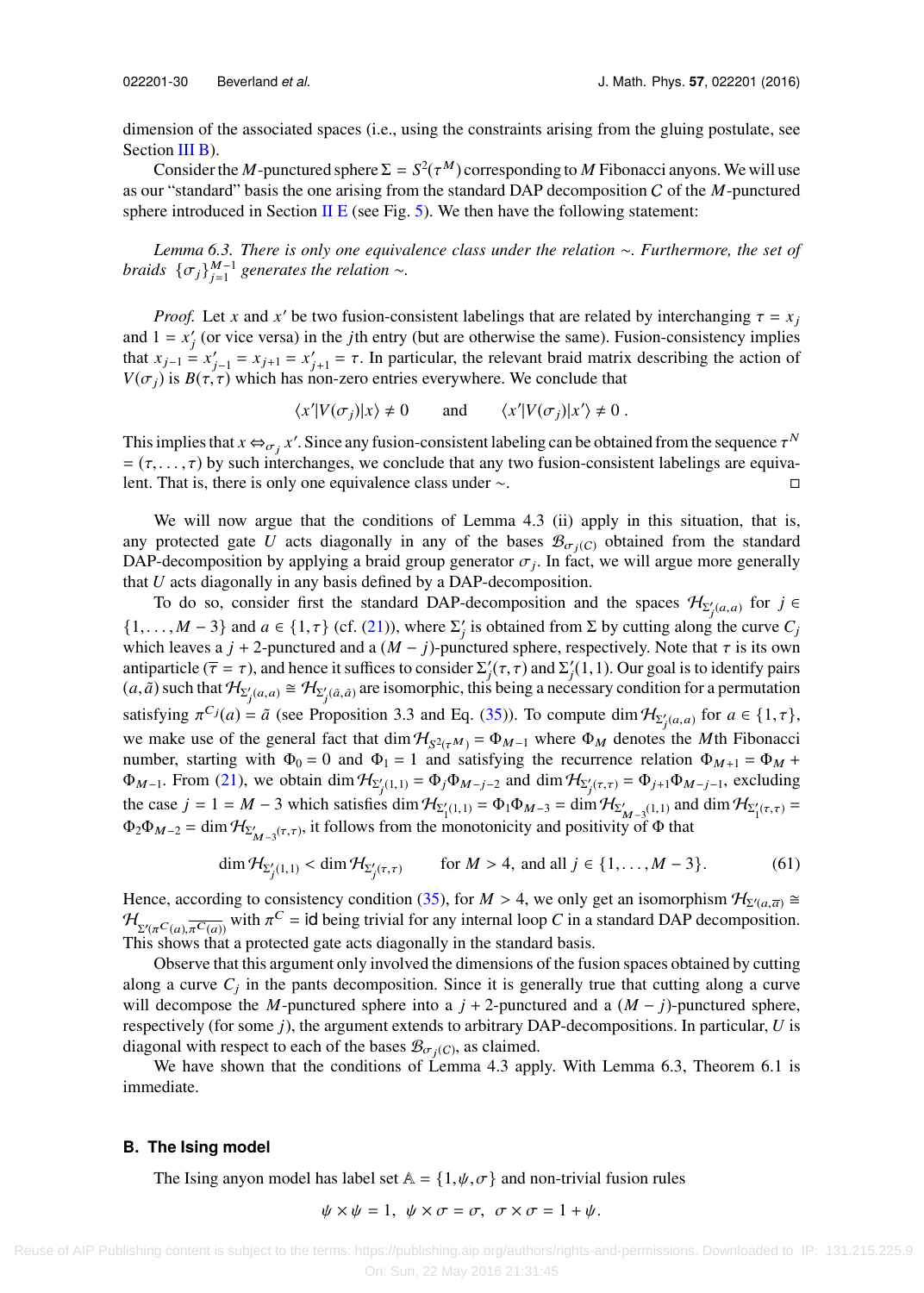## *1. On the 4-punctured sphere*

Consider the possible spaces  $\mathcal{H}_{S^2(\sigma,j,k,\sigma)}$  for  $\{j,k\} \in \mathbb{A}$ , and observe that fusion consistency implies

$$
\dim \mathcal{H}_{S^2(\sigma,j,k,\sigma)} = \begin{cases} 0 & \text{if } j \neq k = \sigma \text{ or } k \neq j = \sigma, \\ 1 & \text{if } j,k \in \{1,\psi\}, \\ 2 & \text{if } j = k = \sigma. \end{cases}
$$

Therefore, the only nontrivial case to consider is  $\mathcal{H}_{S^2(\sigma,\sigma,\sigma,\sigma)} = \mathcal{H}_{S^2(\sigma^4)}$  with an ordered basis  $\mathcal{H}_{S^2(\sigma^4)}$  and  $\mathcal{H}_{S^2(\sigma^4)}$  and  $\mathcal{H}_{S^2(\sigma^4)}$  with an ordered basis  $\{|1\rangle, |\psi\rangle\}$ . A locality-preserving automorphism of  $\mathcal{H}_{S^2(\sigma^4)}$  will act as

$$
U|a\rangle = e^{i\eta}e^{if(a)}|\pi^{C}(a)\rangle\,,\quad\text{ where }f\in\text{Iso}\left(\begin{array}{c|c}\sigma&\sigma&\sigma\\\hline\sigma&\sigma&\sigma&\pi^{C}(\cdot)\end{array}\begin{array}{c}\sigma\\\hline\sigma&\sigma\end{array}\right)
$$

A valid permutation  $\pi^C$  of  $\{1,\psi\}$  that defines the action of *U* and the set of phases can be determined<br>as follows Let  $\mathcal{B}_0 = I(1)$ ,  $|\psi\rangle$ ,  $|\psi\rangle$  and  $\mathcal{B}_{\alpha'} = I(1)$ ,  $|\psi\rangle$ ,  $|\psi\rangle$ ,  $|\psi\rangle$  be the correspondin as follows. Let  $\mathcal{B}_C = \{ |1\rangle_C, |\psi\rangle_C \}$  and  $\mathcal{B}_{C'} = \{ |1\rangle_C, |\psi\rangle_C \}$  be the corresponding ordered bases of  $\mathcal{H}_{C}$ ,  $\psi$  for the two DAP-decomposition C and C' respectively. The E-matrix relating these two  $\mathcal{H}_{S^2(\sigma^4)}$  for the two DAP-decomposition C and C', respectively. The *F*-matrix relating these two bases is given in the ordered basis  $\mathcal{B}_{\alpha}$  as bases is given in the ordered basis  $B<sub>C</sub>$  as

$$
F = \frac{1}{\sqrt{2}} \begin{pmatrix} 1 & 1 \\ 1 & -1 \end{pmatrix}.
$$

Now consider some locality-preserving automorphism *U* expressed in the bases  $\mathcal{B}_C$  and  $\mathcal{B}_{C'}$ as  $U = \Pi D$  and  $U' = \Pi' D'$ , respectively, for some  $2 \times 2$  permutation matrices  $\Pi$ ,  $\Pi'$  and diagonal matrices  $D = \text{diag}(\lambda, \lambda)$  and  $D' = \text{diag}(\lambda', \lambda')$  with phases  $\lambda, \lambda' \in \text{U}(1)$ . Then, the consistency matrices  $\mathbf{D} = \text{diag}(\lambda_1, \lambda_\psi)$  and  $\mathbf{D}' = \text{diag}(\lambda'_1, \lambda'_\psi)$  with phases  $\lambda_a, \lambda'_a \in U(1)$ . Then, the consistency relation takes the form  $U' = FUF^{-1}$ . Next, we find all consistent solutions for a given permutation Π.

1. For  $\Pi = I$ , we get

$$
F\Pi\mathbf{D}F^{-1} = \frac{1}{2} \begin{pmatrix} \lambda_1 + \lambda_\psi & \lambda_1 - \lambda_\psi \\ \lambda_1 - \lambda_\psi & \lambda_1 + \lambda_\psi \end{pmatrix} = \mathbf{\Pi}'\mathbf{D}'.
$$
 (62)

Suppose that  $\Pi' = I$ . Then, the consistency relation [\(62\)](#page-30-0) becomes

$$
\frac{1}{2}\begin{pmatrix} \lambda_1 + \lambda_{\psi} & \lambda_1 - \lambda_{\psi} \\ \lambda_1 - \lambda_{\psi} & \lambda_1 + \lambda_{\psi} \end{pmatrix} = \begin{pmatrix} \lambda'_1 & 0 \\ 0 & \lambda'_{\psi} \end{pmatrix},
$$

which implies  $\lambda_1 = \lambda_\psi = \lambda'_1 = \lambda'_\psi =: e^{i\eta}$ . Therefore, *U* expressed in the basis  $\mathcal{B}_C$  is trivial up to a global phase,

<span id="page-30-0"></span>
$$
\mathbf{U}=\mathrm{e}^{\mathrm{i}\eta}I.
$$

Suppose instead that  $\Pi' = \begin{pmatrix} 0 & 1 \\ 1 & 0 \end{pmatrix}$ . Consistency relation [\(62\)](#page-30-0) then becomes

$$
\frac{1}{2}\begin{pmatrix} \lambda_1 + \lambda_{\psi} & \lambda_1 - \lambda_{\psi} \\ \lambda_1 - \lambda_{\psi} & \lambda_1 + \lambda_{\psi} \end{pmatrix} = \begin{pmatrix} 0 & \lambda_{\psi}' \\ \lambda_1' & 0 \end{pmatrix},
$$

which implies  $\lambda_1 = -\lambda_\psi$  and  $\lambda'_1 = \lambda'_\psi = \lambda_1$ . Setting  $e^{i\eta} = \lambda_1$  implies that *U* expressed in the basis  $\mathcal{B}_{\Omega}$  is given by basis  $B_C$  is given by

$$
\mathbf{U} = e^{i\eta} \begin{pmatrix} 1 & 0 \\ 0 & -1 \end{pmatrix}.
$$

These two solutions of the consistency relation, for the case  $\Pi = I$ , now determine the only two functions of the set

$$
\text{Iso}\left(\begin{array}{ccc} \sigma & \sigma \\ \sigma & \cdot & \cdot \\ \end{array}\right) \rightarrow \begin{array}{ccc} \sigma & \sigma \\ \sigma & \cdot & \text{Id}(\cdot) \\ \end{array} \begin{array}{ccc} \sigma \\ \sigma \end{array}\right)=\{(f(1),f(\psi))\}=\{(0,0),(0,\pi)\}.
$$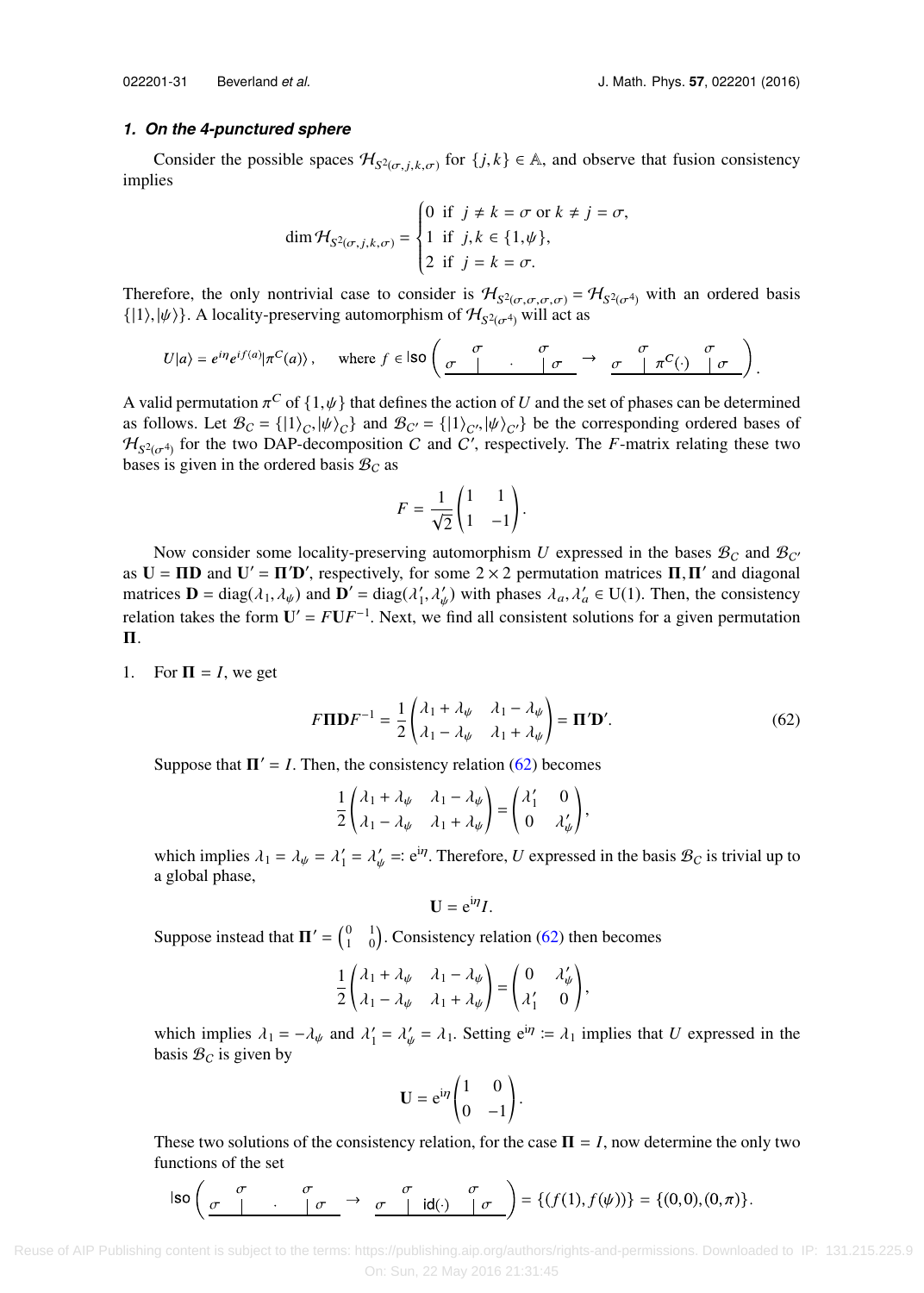<span id="page-31-0"></span>,

2. For  $\mathbf{\Pi} = \begin{pmatrix} 0 & 1 \\ 1 & 0 \end{pmatrix}$ , corresponding to the transposition  $(\psi, 1)$ , we get

$$
F\Pi\mathbf{D}F^{-1} = \frac{1}{2} \begin{pmatrix} \lambda_1 + \lambda_\psi & \lambda_1 - \lambda_\psi \\ -\lambda_1 + \lambda_\psi & -\lambda_1 - \lambda_\psi \end{pmatrix} = \Pi'\mathbf{D}'.
$$
 (63)

By taking  $\Pi' = I$ , this becomes

$$
\frac{1}{2}\begin{pmatrix} \lambda_1 + \lambda_{\psi} & \lambda_1 - \lambda_{\psi} \\ -\lambda_1 + \lambda_{\psi} & -\lambda_1 - \lambda_{\psi} \end{pmatrix} = \begin{pmatrix} \lambda'_1 & 0 \\ 0 & \lambda'_{\psi} \end{pmatrix},
$$

which implies  $\lambda_1 = \lambda_\psi = \lambda'_1 = -\lambda'_\psi$ . Letting  $e^{i\eta} := \lambda_1$  allows *U* to be expressed in the basis  $\mathcal{B}_C$ ψ by

<span id="page-31-1"></span>
$$
\mathbf{U} = e^{i\eta} \begin{pmatrix} 0 & 1 \\ 1 & 0 \end{pmatrix}.
$$

Instead, suppose now that  $\Pi' = \begin{pmatrix} 0 & 1 \\ 1 & 0 \end{pmatrix}$ . Then, consistency relation [\(63\)](#page-31-1) is of the form

$$
\frac{1}{2}\begin{pmatrix} \lambda_1 + \lambda_{\psi} & \lambda_1 - \lambda_{\psi} \\ -\lambda_1 + \lambda_{\psi} & -\lambda_1 - \lambda_{\psi} \end{pmatrix} = \begin{pmatrix} 0 & \lambda_{\psi}' \\ \lambda_1' & 0 \end{pmatrix},
$$

implying that  $\lambda_1 = -\lambda_\psi = -\lambda'_1 = \lambda'_\psi$ . Let  $e^{i\eta} := \lambda_1$ , then this shows that *U* expressed in the basis  $\mathcal{B}_{\alpha}$  is given by ψ  $B_C$  is given by

$$
\mathbf{U} = e^{i\eta} \begin{pmatrix} 0 & -1 \\ 1 & 0 \end{pmatrix}.
$$

Furthermore, these two solutions completely determine the relevant set of functions (which happens to be the same as the previous case for  $\Pi = I$ ),

$$
\text{Iso}\left(\begin{array}{ccc} \sigma & \sigma & \sigma \\ \sigma & \cdot & \cdot & \sigma \end{array}\right) \rightarrow \begin{array}{ccc} \sigma & \sigma & \sigma \\ \sigma & \cdot & \cdot & \cdot \end{array}\left(\psi,1)(\cdot)\right|\sigma\end{array}\right) = \{(f(1),f(\psi))\} = \{(0,0),(0,\pi)\}.
$$

By denoting the single qubit (logical) Pauli group as

$$
\mathcal{P}:=\left\{\lambda\begin{pmatrix}1&0\\0&1\end{pmatrix},\lambda\begin{pmatrix}1&0\\0&-1\end{pmatrix},\lambda\begin{pmatrix}0&1\\1&0\end{pmatrix},\lambda\begin{pmatrix}0&-i\\i&0\end{pmatrix}\middle|\ \lambda\in U(1)\right\}
$$

these results can be summarized as follows: If *U* is a locality-preserving automorphism of the fusion space  $\mathcal{H}_{S^2(\sigma^4)}$  of the 4-punctured sphere, then *U* expressed in the basis  $\mathcal{B}_C$  is in  $\mathcal{P}$ .

## *2. On the M-punctured sphere*

Let  $M \ge 4$  and consider the  $M = N + 3$ -punctured sphere  $S^2(\sigma^M)$  and corresponding space<br> $M = \text{For the "standard" D4P-decomposition } C$  of  $S^2(\sigma^M)$  a consistent labeling  $L(C)$  corre- $\mathcal{H}_{S^2(\sigma^M)}$ . For the "standard" DAP-decomposition C of  $S^2(\sigma^M)$ , a consistent labeling  $L(C)$  corre- $\mathcal{F}_{S^2(\sigma^M)}$ . For the "standard" DAP-decomposition C of  $S^-(\sigma^{n})$ , a consistent labeling  $L(C)$  corresponds to a sequence  $(\ell(C_1), \ldots, \ell(C_N)) =: (x_1, \ldots, x_N) =: x$ . It is readily observed that dim  $\mathcal{H}_{S^2(\sigma^M)}$  – 0 if *M*  $= 0$  if *M* is odd, as there are no consistent labelings in this case.

Therefore, in what follows we will restrict our discussion to the  $M = N + 3$ -punctured sphere where *N* is any odd positive integer. In this case, any consistent labeling  $\ell \in L(C)$  yields a sequence  $(x_1, \ldots, x_N)$  where  $x_i \in \{1, \psi\}$  for odd *i* and  $x_i = \sigma$  is fixed for even *i*. Actually any such labeling of this form is consistent, giving an isomorphism defined in terms of orthonormal basis elements by

$$
W: \mathcal{H}_{S^2(\sigma^{N+3})} \rightarrow (\mathbb{C}^2)^{(N+1)/2},
$$
  
\n
$$
|x\rangle \rightarrow |x_1\rangle \otimes |x_3\rangle \otimes \cdots \otimes |x_N\rangle.
$$
 (64)

*Lemma 6.4. Consider the "standard" basis of the M-punctured sphere*  $S^2(\sigma^M)$ *, where*  $M \geq 4$ <br>*Lemma there is only one equivalence class under the relation*  $\infty$  *Eurthermore, the set of is even. Then there is only one equivalence class under the relation* ∼*. Furthermore, the set of braids*  $\{\sigma_j\}_{j=1}^{M-1}$  generates the relation ∼.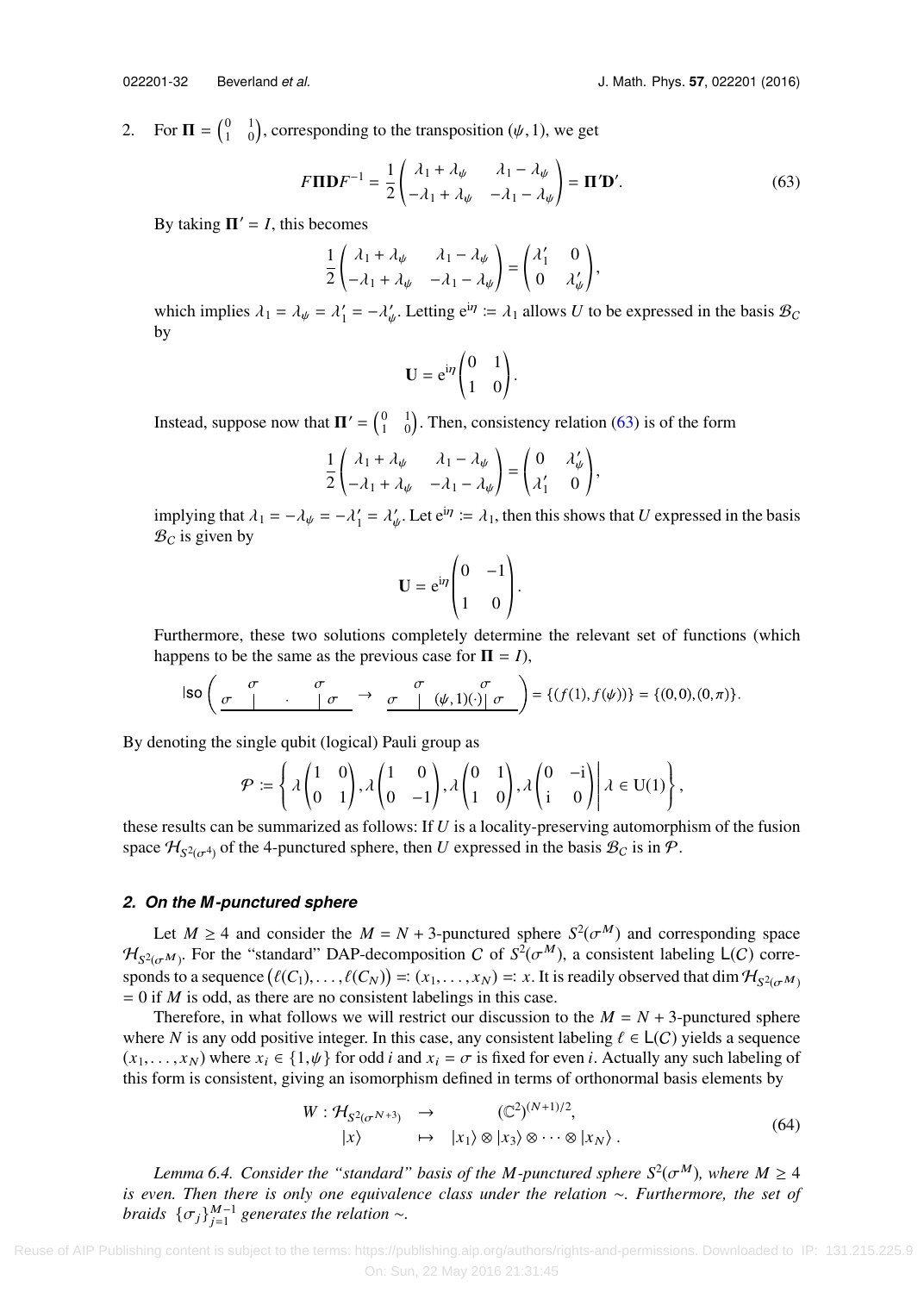*Proof.* If two fusion-consistent labelings *x*, *x'* differ only in location  $2j + 1$ , they can be connected by  $\sigma_{2j+1}$ : the relevant braid matrix is

$$
B(\sigma,\sigma) = \frac{e^{-3\pi i/8}}{\sqrt{2}} \begin{pmatrix} i & 1 \\ 1 & i \end{pmatrix}.
$$

We have  $x \leftrightarrow_{\sigma_{2j+1}} x'$ , and it follows that there is only one equivalence class under ∼.  $\Box$ 

Now consider a locality-preserving automorphism *U* of  $\mathcal{H}_{S^2(\sigma^{N+3})}$  and its associated fam-<br> $S^2(\sigma^{N+3})$  and its associated family  $\vec{\pi} = {\pi^{C}}_j$  of permutations. Because only sequences *x* with  $x_{2j} = \sigma$  for all *j* are fusion-consistent, and  $\vec{\pi}$  is a permutation on L(C), we conclude that  $\pi^{C_{2j}}(\sigma) = \sigma$  for all *j*. In other words, we can essentially ignore labels carrying even indices. For odd indices only labels  $x_2, y_1 \in \{1, \nu\}$  are allowed essentially ignore labels carrying even indices. For odd indices, only labels  $x_{2j+1} \in \{1,\psi\}$  are allowed, which means that  $\pi^{C_{2j+1}} \in {\text{id}, (\psi, 1)}$  either leaves the label invariant or interchanges  $\psi$  and 1. In conclusion  $\vec{\pi} = \{\pi^C\}^N$  are of the form  $\pi^C \in {\text{id}, (\psi, 1)}$  for odd *i* and  $\pi^C \in {\text{id}}$  for even *i* conclusion,  $\vec{\pi} = {\{\pi^C\}}_{j=1}^N$  are of the form  $\pi^{C_j} \in {\{\text{id}, (\psi, 1)\}}$  for odd *j*, and  $\pi^{C_j} = {\text{id}}$  for even *j*.<br>For odd *i* – 2k + 1 we obtain the constraint

For odd  $j = 2k + 1$ , we obtain the constraint

$$
\varphi(x) = \eta_{2k+1}(x_1,\ldots,\widehat{x_{2k+1}},\ldots,x_N) + f_{2k+1}(x_{2k+1}) \qquad \text{for } k = 0,\ldots,(N-1)/2,
$$

where  $f_{2k+1} \in \text{Iso}\left(\begin{array}{ccc} 0 & 0 & 0 \\ 0 & \cdots & 0 \end{array}\right) \rightarrow \begin{array}{c} 0 & \pi^{C_{2k+1}(v)} & \pi^{C_{2k+1}(v)} & \pi^{C_{2k+1}(v)} \end{array}$  given that for even labels  $\pi^{C_{2m}}$  $(x_{2m}) = x_{2m} = \sigma$ . Let us write

$$
\varphi(x) = \eta(x) + \sum_{m=0}^{(N+1)/2} f_{2m+1}(x_{2m+1})
$$
\n(65)

and show that  $\eta(x) = \eta$  is actually independent of the labeling x. Indeed, we can write

$$
\eta(x) = (\varphi(x) - f_{2k+1}(x_{2k+1})) - \sum_{m,m \neq k}^{(N+1)/2} f_{2m+1}(x_{2m+1})
$$
  
=  $\eta_{2k+1}(x_1, \ldots, \widehat{x_{2k+1}}, \ldots, x_N) - \sum_{m,m \neq k}^{(N+1)/2} f_{2m+1}(x_{2m+1}).$ 

Since this holds for all *k*, we conclude that  $\eta(x) = \eta(\hat{x}_1, x_2, \hat{x}_3, x_4, \ldots)$  is a function of the even entries only. But the latter are all fixed as  $x_{2m} = \sigma$ , and hence  $\eta(x) = \eta$  is simply a global phase.

We can now combine these results into a general statement concerning locality-preserving automorphisms of the *M*-punctured sphere  $S^2(\sigma^M)$ . Again, since dim  $H_{S^2(\sigma^M)} = 0$  for odd *M* and dim  $H_{S^2(\sigma^M)} = -1$  we are only concerned with the cases where  $M = N + 3 > 4$  is even Let  $\ell[x]$ .  $\dim \mathcal{H}_{S^2(\sigma^2)} = 1$ , we are only concerned with the cases where  $M = N + 3 \ge 4$  is even. Let  $\{|x\rangle\}_{x \in L(C)}$ be a basis of  $\mathcal{H}_{S^2(\sigma^M)}$ . Then such an automorphism must act on  $\mathcal{H}_{S^2(\sigma^M)}$  as

$$
U|x\rangle = e^{i\varphi(x)}|\vec{\pi}(x)\rangle
$$
, where  $\varphi(x) = \eta + \sum_{m=0}^{(N+1)/2} f_{2m+1}(x_{2m+1})$ 

and

$$
f_{2k+1} \in \text{Iso}\left(\begin{array}{ccc} \sigma & \sigma \\ \sigma & \cdot & \cdot \\ \hline & \sigma & \end{array}\right) \rightarrow \begin{array}{ccc} \sigma & \sigma \\ \sigma & \cdot & \pi^{C_{2k+1}(\cdot)} \end{array} \quad \sigma \quad \begin{array}{c} \sigma \\ \sigma \end{array} \right) = \{(f(1), f(\psi))\} = \{(0,0), (0,\pi)\}.
$$

More explicitly, we have

$$
U|x\rangle = e^{i\eta} \left( \prod_{m=1}^{(N+1)/2} e^{i f_{2m+1}(x_{2m+1})} \right) |\pi^{C_1}(x_1), x_2, \pi^{C_3}(x_3), x_4, \ldots, \pi^{C_N}(x_N) \rangle.
$$

In particular, under isomorphism [\(64\),](#page-31-0) we get

$$
WUW^{-1} = e^{i\eta} \bigotimes_{m=1}^{(N+1)/2} U_m, \qquad \text{where} \qquad U_m|a\rangle = e^{i f_{2m-1}(a)} |\pi^{C_{2m-1}}(a)\rangle.
$$

<span id="page-32-0"></span>From Section [VI B 1,](#page-29-0) we know that *U*<sup>m</sup> is a single-qubit Pauli for each *m* up to a global phase. This concludes the proof of Theorem 6.2.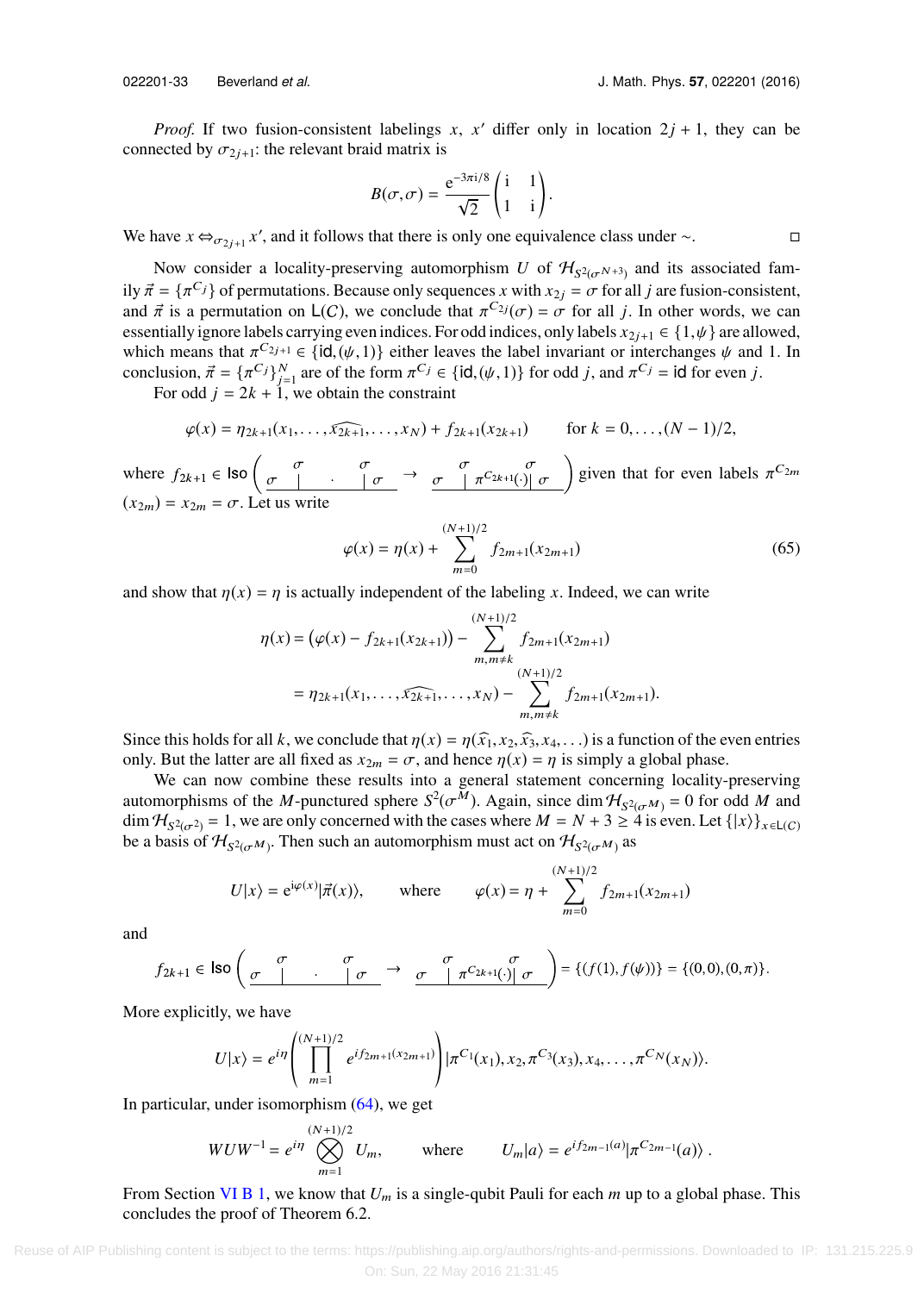## **VII. ABELIAN ANYON MODELS**

Our goal in this section is to characterize topologically protected gates in general abelian anyon models. For simplicity, we will restrict our attention to closed 2-manifolds  $\Sigma$  (see Fig. [1\)](#page-5-0). We have seen in Lemma 3.1 that in an arbitrary anyon model, protected gates permute the idempotents along closed loops. In this section, we show that for the case of abelian anyon models, the protected gates can only permute the labels of string operators along closed loops (up to phases), which refines Lemma 3.1 for abelian models. To formalize this notion, we introduce the generalized Pauli and Clifford groups in Section [VII A.](#page-34-0) The main result of this section can then be stated as follows:

Theorem 7.1. *For an abelian anyon model, any locality-preserving unitary automorphism U*  $\textit{acting on }\mathcal{H}_{\Sigma}$  has logical action  $[U] \in \textit{Clifford}_{\Sigma}^{\star}$ .

For abelian anyon models, the set  $A$  of particles is an abelian group and the fusion rules (i.e., Verlinde algebra [\(7\)\)](#page-8-3) are given by the group product,  $N_{ab}^c = 1$  if and only if  $c = ab$  and  $N_{ab}^c = 0$ otherwise. In other words, any two particles *a* and *b* fuse to a unique particle  $c = ab$ , and the identity element  $1 \in A$  is the only particle satisfying  $1a = a$  for all  $a \in A$ . Another requirement is that the *S* matrix is composed entirely of phases (divided by the quantum dimension D), and  $S_{1a} = S_{a1} = 1/\mathcal{D}$ for all  $a \in \mathbb{A}$ . Furthermore, the involution  $a \mapsto \overline{a}$  defining the antiparticle associated to  $a \in \mathbb{A}$  is simple as the inverse  $\bar{a} = a^{-1}$  with respect to the group multiplication. Note that, by the fundamental theorem of finitely generated abelian groups, the group A is isomorphic to  $\mathbb{Z}_{N_1} \times \mathbb{Z}_{N_2} \times \cdots \times \mathbb{Z}_{N_r}$ for some prime powers  $N_j$ . The number  $N = lcm(N_1, ..., N_r)$  will play an important role in the following determining e.g., the order of a protected gate following, determining, e.g., the order of a protected gate.

It is well known that for abelian anyons *a* and *b*, and two inequivalent loops *C* and *C* ′ whose intersection number is 1 in the manifold  $\Sigma$  the relation

<span id="page-33-0"></span>
$$
[F_{\overline{b}}(C')][F_{\overline{a}}(C)][F_b(C')][F_a(C)] = \mathcal{D}S_{ab}[\text{id}]
$$
\n(66)

holds. As we will see, this provides an additional constraint on the logical action of a protected gate *U*. The following consistency condition must hold:

*Lemma 7.2. Let C and C*′ *be two loops on* Σ *which intersect once. Consider the action of a locality preserving unitary automorphism of the code on the string operators on C and C*′ *, that is,*

$$
\rho_U([F_b(C)]) = \sum_d \Lambda_{b,d}[F_d(C)], \qquad \rho_U([F_b(C')]) = \sum_d \Lambda'_{b,d}[F_d(C')]. \tag{67}
$$

*Then, the matrices* Λ *and* Λ ′ *must satisfy the following consistency condition:*

<span id="page-33-1"></span>
$$
\Lambda_{a,c} \Lambda'_{b,d} (S_{cd} - S_{ab}) = 0 \quad \forall a, b, c, d \in \mathbb{A}.
$$
 (68)

*Proof.* Since in an abelian anyon model every string operator  $[F_a(C)]$  is unitary, relation [\(66\)](#page-33-0) is equivalent to the commutation relation

$$
[F_b(C')][F_a(C)] = \mathcal{D}S_{ab}[F_a(C)][F_b(C')].
$$

Conjugating this by *U* and rearranging terms yields

$$
0 = \sum_{c,d} \Lambda_{a,c} \Lambda'_{b,d} (\mathcal{D}S_{cd} - \mathcal{D}S_{ab}) [F_c(C)][F_d(C')]. \tag{69}
$$

The claim follows from linear independence of the logical operators  $[F_c(C)][F_d(C')]$ .

Invoking our previous result of Lemma 3.1, the following lemma is implied:

*Lemma 7.3. The anyon labels of* string *operators along the loop are permuted by U*

$$
\Lambda_{b,d} = e^{i\phi_b} \delta_{d,\tilde{\pi}(b)},\tag{70}
$$

*for some phase*  $\phi_b$ , and where  $\tilde{\pi}$  *is a permutation of anyon labels.*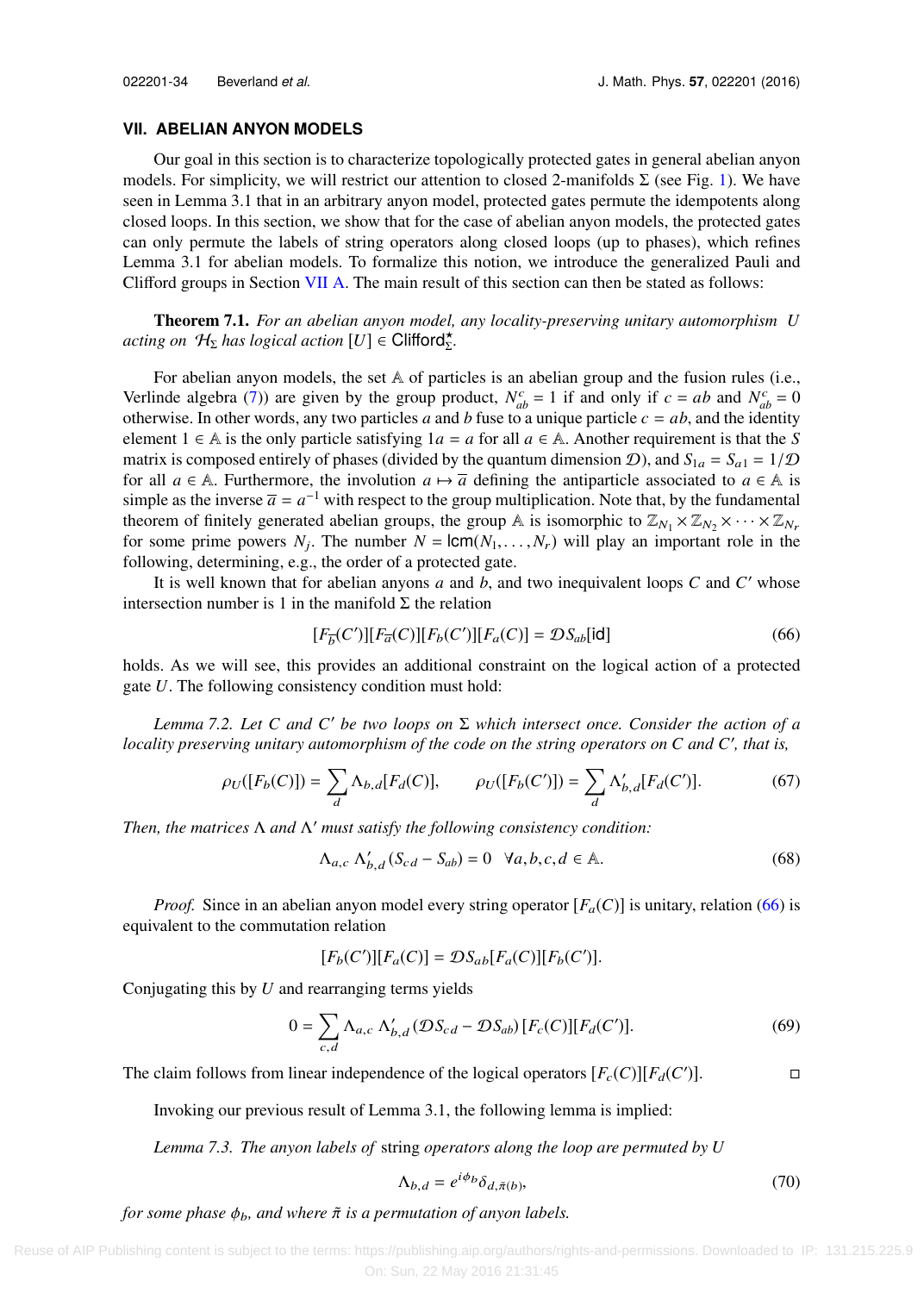*Proof.* Recall from [\(29\)](#page-15-1) that

$$
\Lambda_{b,d} = \sum_{a} \frac{S_{b,a}}{S_{1,a}} S_{1,\pi} C_{(a)} \overline{S_{d,\pi} C_{(a)}} = \sum_{a} S_{b,a} \overline{S_{d,\pi} C_{(a)}},\tag{71}
$$

where  $\pi^C$  is the permutation of the central idempotents associated with loop *C*, where the second equality holds for abelian anyons. An analogous equation holds for loop *C'*, Now sum over all  $a \in \mathbb{A}$ equality holds for abelian anyons. An analogous equation holds for loop C'. Now sum over all  $a \in A$ in [\(68\).](#page-33-1) To evaluate the sum, we require  $\sum_a \Lambda_{a,c}$  and  $\sum_a \Lambda_{a,c} S_{ab}$ . First,

$$
\sum_{a} \Lambda_{a,c} = \sum_{a,g} S_{a,g} \overline{S_{c,\pi}C_{(g)}} = \mathcal{D} \sum_{g} \delta_{g,1} \overline{S_{c,\pi}C_{(g)}} = \mathcal{D} \overline{S_{c,\pi}C_{(1)}},
$$

where we used unitarity of the *S*-matrix,  $\delta_{1z} = \sum_{x} \overline{S_{x1}} S_{xz} = \sum_{x} S_{xz} / \mathcal{D}$ . Second,

$$
\sum_{a} \Lambda_{a,c} S_{ab} = \sum_{a,g} S_{a,g} \overline{S_{c,\pi} C_{g}} S_{ab} = \sum_{a,g} S_{a,g} \overline{S_{c,\pi} C_{g}} S_{ab} = \sum_{g} \delta_{g,\overline{b}} \overline{S_{c,\pi} C_{g}} = \overline{S_{c,\pi} C_{b}}.
$$

Therefore, [\(68\)](#page-33-1) implies

$$
\left(\mathcal{D}S_{cd}\overline{S_{c,\pi}C_{(1)}} - \overline{S_{c,\pi}C_{(\overline{b})}}\right)\Lambda'_{b,d} = 0 \qquad \forall b, c, d \in \mathbb{A}.
$$
 (72)

For any *B*  $\in$  A, there must exist at least one anyon *D*  $\in$  A such that  $\Lambda'_{B,D} \neq 0$ . Then,

<span id="page-34-1"></span>
$$
\mathcal{D}S_{cD}\overline{S_{c,\pi}C_{(1)}} - \overline{S_{c,\pi}C_{(\overline{B})}} = 0 \qquad \forall c \in \mathbb{A}.
$$
 (73)

For each  $D' \neq D$ , there must be some  $C \in A$  such that  $S_{CD} \neq S_{CD'}$ . Therefore, substituting into [\(72\)](#page-34-1) the values  $b = B$ ,  $c = C$ , and  $d = D'$ , the term in brackets must be non-zero, implying  $\Lambda'_{B,D'} = 0$  for all  $D' \neq D$ . Unitarity of *U* vields the claim for loop  $C'$ all  $D' \neq D$ . Unitarity of *U* yields the claim for loop *C*' .  $\Box$ 

# <span id="page-34-0"></span>**A. The generalized Pauli and Clifford groups**

Consider the case where  $A = \mathbb{Z}_{N_1} \times \cdots \times \mathbb{Z}_{N_r}$  and set  $N = \text{lcm}(N_1, \ldots, N_r)$ . We define the wing group associated with the surface  $\Sigma$ following group associated with the surface  $\Sigma$ .

*Definition 7.4 (Pauli group). Consider a genus-g surface*  $\Sigma$  *and let*  $G = \{C_j\}_{j=1}^{3g-1}$  *be the loops* circle is a genus-given as in Fig. 1. The Bauli group  $\sum_{i=1}^{3g-1}$  *be the loops associated with generators of the mapping class group as in Fig. [1.](#page-5-0) The Pauli group* Pauli<sub>Σ</sub> *associated with* Σ *is*

Pauli<sub>$$
\Sigma
$$</sub> :=  $\langle \{ \lambda[F_a(C)] \mid \lambda \in \langle e^{2\pi i/N} \rangle, a \in \mathbb{A}, C \in \mathcal{G} \} \rangle$ ,

*i.e., the set of logical operators generated by taking products of string-operators associated with* G*, where* ⟨*e* <sup>2</sup>πi/<sup>N</sup>⟩ *is the subgroup of* U(1) *consisting of N*th *roots of unity.*

According to Eq. [\(66\),](#page-33-0) we can always reorder and write each element  $P \in \text{Pauli}_{\Sigma}$  in the standard form

$$
P = \lambda [F_{a_1}(C_1)] \cdots [F_{a_{3g-1}}(C_{3g-1})] \quad \text{for some } \lambda \in \langle e^{2\pi i/N} \rangle, a_j \in \mathbb{A}.
$$

This shows that the group Pauli<sub>Σ</sub> is finite. Furthermore, since  $a^N = 1$  for every  $a \in A$ , we conclude that  $P^N = \lambda$ [**id**] is proportional to the identity up to a phase  $\lambda \in \langle e^{2\pi i/N} \rangle$ . That is, every element of the Pauli group Pauli- has order dividing N the Pauli group Pauli<sub>Σ</sub> has order dividing *.* 

Given this definition, we can proceed to give the definition of the Clifford group.

*Definition 7.5 (Cli*ff*ord group). The Cli*ff*ord group associated with* Σ *is the group of logical unitaries*

Clifford<sub>$$
\Sigma
$$</sub> := { $\lambda[U] | [U]$ Pauli <sub>$\Sigma$</sub> [U]<sup>-1</sup>  $\subset$  Pauli <sub>$\Sigma$</sub> ,  $\lambda \in \langle e^{2\pi i/N} \rangle$  }.

*In this definition,* [*U*] *is any logical unitary on the code space.*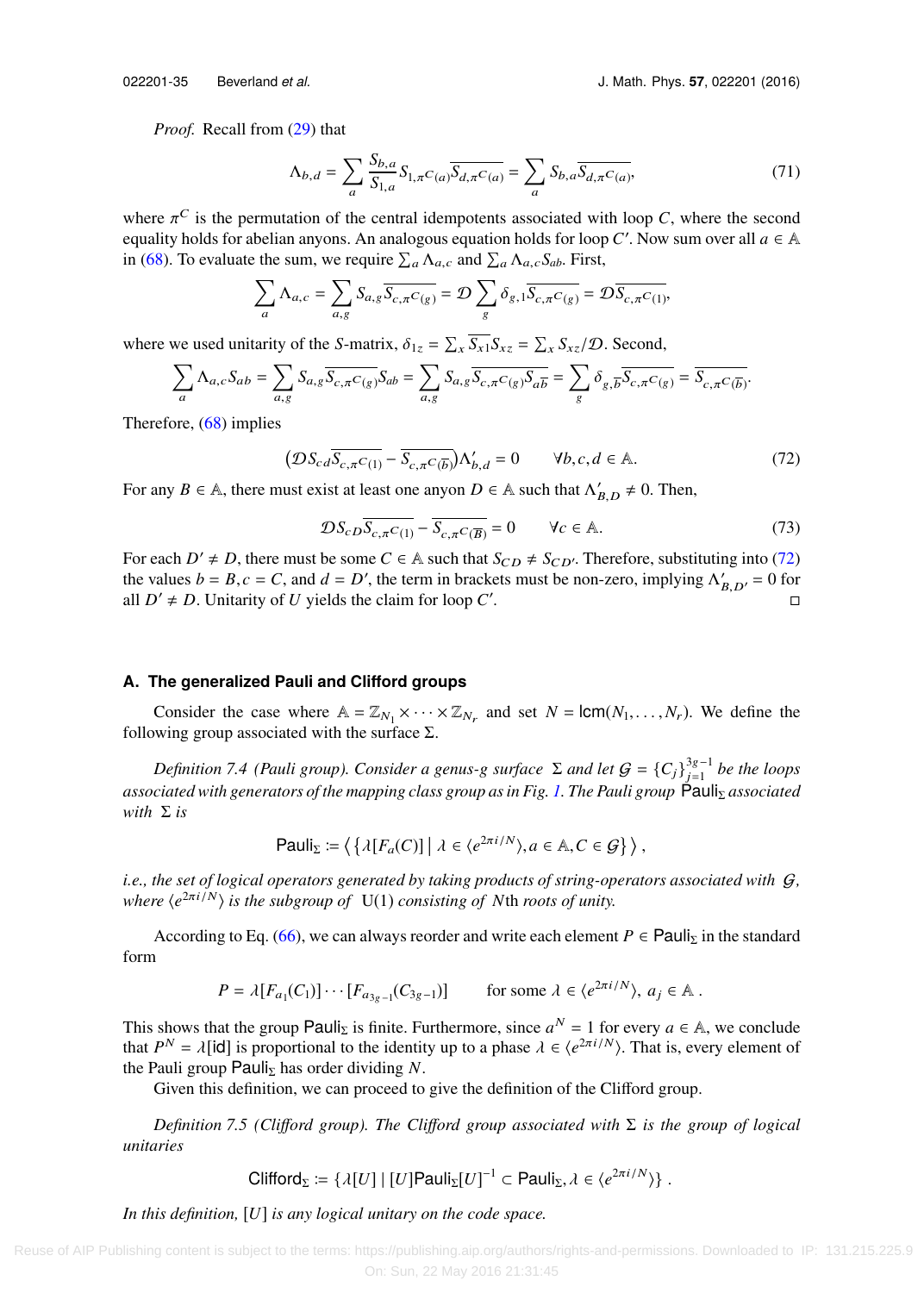We can define a "homology-preserving subgroup" of Clifford<sub>Σ</sub>. To do so, we first introduce the following subgroup of Pauli<sub>Σ</sub> associated with a loop on  $\Sigma$ .

*Definition 7.6 (Restricted Pauli group). Let*  $C \in \mathcal{G}$  *be a single closed loop. We set* 

Pauli<sub>$$
\Sigma
$$</sub>(C) :=  $\langle \{ \lambda[F_a(C)] \mid \lambda \in \langle e^{2\pi i/N} \rangle, a \in \mathbb{A} \} \rangle$ ,

*i.e., the subgroup generated by string-operators associated with the loop C.*

It is straightforward to check that for any *C* ∈ *G*, the subgroup Pauli<sub>Σg</sub>(*C*) ⊂ Pauli<sub>Σg</sub> is normal;<br>normalized by *C* Pauli, (*C*) has the simple form of a product  $P = \lim_{\epsilon \to 0} E(G)$  [*E*<sup>{</sup>(*C*)] furthermore, any *P* ∈ Pauli<sub>Σg</sub>(*C*) has the simple form of a product  $P = \lambda [\tilde{F}_{a_1}(C)] \cdots [\tilde{F}_{a_r}(C)]$ .<br>Given this definition, we can define a subgroup of Clifford group elements as follows:

Given this definition, we can define a subgroup of Clifford group elements as follows:

*Definition 7.7 (Homology-preserving Cli*ff*ord group). The homology-preserving Cli*ff*ord group associated with* Σ *is the subgroup*

 $\text{Clifford}_{\Sigma}^{\star} \coloneqq \{ \lambda[U] \mid [U] \text{Pauli}_{\Sigma}(C)[U]^{-1} \subset \text{Pauli}_{\Sigma}(C) \text{ for all } C \in \mathcal{G}, \ \lambda \in \langle e^{2\pi i/N} \rangle \}$ .

Note that this is a proper subgroup, i.e., Clifford $\zeta \subsetneq$  Clifford<sub>Σ</sub>, as can be seen from the following example.

*Example 7.8. Consider, for example, Kitaev's D*( $\mathbb{Z}_2$ )-code on a torus  $\Sigma_2$  (cf. *Example 2.1). In this case, there are two inequivalent homologically non-trivial cycles C*<sup>1</sup> *and C*2*. In the language of stabilizer codes, the logical operators*  $(\bar{X}_1, \bar{Z}_1) = (F_e(C_1), F_m(C_2))$  *and*  $(\bar{X}_2, \bar{Z}_2) = (F_e(C_2), F_m(C_1))$ <br>*are often referred to as the logical Pauli operators associated with the first and second logical aubits are often referred to as the logical Pauli operators associated with the first and second logical qubits,* respectively. Consider the logical Hadamard  $\bar{H}_1$  on the first qubit, which acts as

$$
\bar{H}_1 \bar{X}_1 \bar{H}_1^{\dagger} = \bar{Z}_1 \quad \text{and} \quad \bar{H}_1 \bar{Z}_1 \bar{H}_1^{\dagger} = \bar{X}_1
$$

*but leaves*  $\bar{X}_2$  *and*  $\bar{Z}_2$  *invariant. Then,*  $\bar{H}_1$  *belongs to the Clifford group,*  $\bar{H}_1$   $\in$  Clifford<sub>Σ</sub>*. However,*  $\bar{H}_1 \notin$  Clifford $\frac{\star}{\Sigma}$  *because*  $\bar{X}_1$  *and*  $\bar{Z}_1$  *belong to different homology classes (specified by C<sub>1</sub> <i>and C*<sub>2</sub>*, respectively).*

In the following, we make use of the existence of a loop *C* ′ which intersects with a given loop *C* exactly once. Note that this is not necessarily given, but works in the special case where *C* is one of the 3g – 1 curves  ${C_j}^{3g-1}$  associated with the generators of the mapping class group of the genus-g<br>surface  $\Sigma$  (cf. Fig.1) We are now ready to prove Theorem 7.1 i.e., that a protected gate *U* has surface  $\Sigma_g$  (cf. Fig[.1\)](#page-5-0). We are now ready to prove Theorem 7.1, i.e., that a protected gate *U* has logical action  $[U] \in \text{Clifford}_{\Sigma}^{\star}$ .

*Proof.* By Lemma 7.3, we have that  $\sum_{c} \Lambda_{a,c} [F_c(C)] = \lambda [F_b(C)]$  for some  $\lambda \in U(1)$  and  $b \in A$ . It remains to show that  $\lambda$  is an *N*th root of unity. We have

$$
\lambda^N[\text{id}] = \lambda^N[F_b(C)^N] = [\lambda F_b(C)]^N = [U][F_a(C)]^N[U^{\dagger}] = [\text{id}]
$$

because the string operators  $F_a(C)$  have order dividing *N*, and thus we must have  $\lambda^N = 1$ . Because *a* and *C* were arbitrary, this concludes the proof that  $[U] \in \text{Clifford}_{\Sigma}^{\star}$ . В последните постание и производите на селото на производите на селото на селото на селото на селото на село<br>Селото на селото на селото на селото на селото на селото на селото на селото на селото на селото на селото на

# **ACKNOWLEDGMENTS**

<span id="page-35-0"></span>R.K. and S.S. gratefully acknowledge support by NSERC, and M.B., F.P., and J.P. gratefully acknowledge support by NSF Grant Nos. PHY-0803371 and PHY-1125565, NSA/ARO Grant No. W911NF-09-1-0442, and AFOSR/DARPA Grant No. FA8750-12-2-0308. R.K. is supported by the Technische Universität München — Institute for Advanced Study, funded by the German Excellence Initiative and the European Union Seventh Framework Programme under Grant Agreement No. 291763. O.B. gratefully acknowledges support by the ERC (TAQ). The Institute for Quantum Information and Matter (IQIM) is a NSF Physics Frontiers Center with support by the Gordon and Betty Moore Foundation. R.K. and S.S. thank the IQIM for their hospitality. We thank Jeongwan Haah, Olivier Landon-Cardinal, and Beni Yoshida for helpful discussions, and the referees and editors for their comments.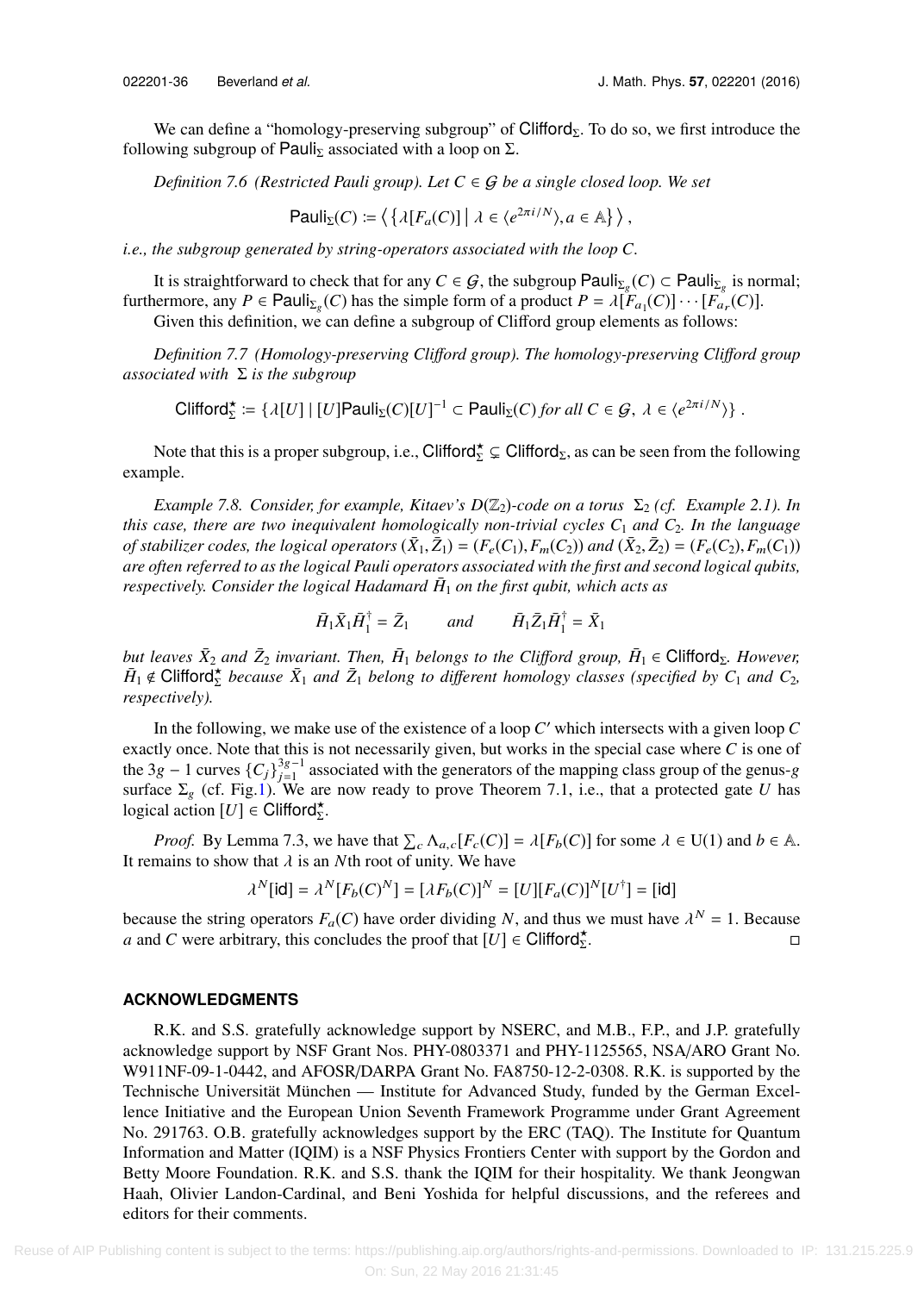## **APPENDIX: DENSITY ON A SUBSPACE AND PROTECTED GATES**

*Lemma 1.1. Let* H<sup>0</sup> *be an invariant subspace under the mapping class group representation, and suppose the action of*  $MCG<sub>\Sigma</sub>$  *is dense in the projective unitary group*  $PU(H<sub>0</sub>)$ *. Let*  $H<sub>1</sub>$  *be the orthogonal complement of*  $H_0$  *in*  $H_\Sigma$ . Assume that the decomposition  $H_0 \oplus H_1$  stems from the gluing *postulate in the sense that*  $H_j = \bigoplus_{\vec{a} \in \Lambda_j} H_{\Sigma'(\vec{a})}$  *for*  $j = 0, 1$ *, where*  $\Lambda_0, \Lambda_1$  *are disjoint set of labelings* 

*of the boundary components of the surface* Σ ′ *obtained by cutting* Σ *along a family C of pairwise* ⃗ *non-intersecting curves. If* dim  $H_1 < \dim H_0$  *(or a similar assumption), then any protected gate U* leaves  $H_0$  *invariant and acts as a global phase on it.* 

*Proof.* Extending  $\vec{C}$  to a DAP-decomposition C, the unitary U expressed in the (suitably ordered) basis  $B_C$  takes the form

$$
\mathbf{U} = \begin{pmatrix} \mathbf{U}_{00} & \mathbf{U}_{01} \\ \mathbf{U}_{10} & \mathbf{U}_{11} \end{pmatrix},
$$

where  $U_{jk}$  describes the operator  $P_{\mathcal{H}_j}UP_{\mathcal{H}_k}$  obtained by projecting the domain and image of *U* to  $H_k$  and  $H_j$ , respectively.

Consider the Schur decomposition  $U_{00} = W_{00} \Gamma W_{00}^{\dagger}$  of  $U_{00}$ , i.e.,  $W_{00}$  is a unitary matrix and  $\Gamma$ is upper triangular. There are different cases to consider:

(i) If  $\Gamma$  is diagonal with a single eigenvalue  $\lambda$ , then

$$
\mathbf{U} = \begin{pmatrix} \lambda I & \mathbf{U}_{01} \\ \mathbf{U}_{10} & \mathbf{U}_{11} \end{pmatrix}.
$$

Assume for the sake of contradiction that  $\lambda = 0$ . Writing  $d_j = \dim \mathcal{H}_j$ , the  $d_1 \times d_0$ -matrix  $\mathbf{U}_{10}$ <br>must have exactly  $d_0$  non-zero values, each in a different row because  $\mathbf{U} \in \Lambda$ . This is only must have exactly  $d_0$  non-zero values, each in a different row because  $U \in \Delta$ . This is only possible if  $d_1 > d_0$ , contradicting our assumption.

We conclude that  $\lambda \neq 0$ . But then the condition  $\mathbf{U} \in \Delta$  requires that  $\lambda \in \mathbf{U}(1)$  and  $U_{01} = U_{10} = 0$  (since we cannot have more than one non-zero entry in each column or row).

(ii) Γ has a non-zero off-diagonal element  $\Gamma_{i,k}$ ,  $j < k$ . We will show that this is not consistent with the fact that *U* is a protected gate (i.e., leads to a contradiction). By reordering basis elements of  $\mathcal{B}_C$ , we can assume without loss of generality that  $\Gamma_{1,2} \neq 0$ . By using, e.g., Solovay-Kitaev on  $H_0$ , we find a product  $V = V(\vartheta_1) \cdots V(\vartheta_m)$  of images of mapping class group elements approximating  $\mathbf{V} = \mathbf{W}_{00}^{\dagger} \oplus \mathbf{W}_{11}$ , where  $\mathbf{W}_{11}$  is an arbitrary unitary on  $\mathcal{H}_1$ .

Consider the matrix  $VUV^{\dagger}$ . We have  $(VUV^{\dagger})_{j,k} = \Gamma_{j,k}$  for  $j, k = 1, ..., \dim \mathcal{H}_0$ . In partic-<br> $(VUV^{\dagger})_{j,k} \neq 0$  and  $(VUV^{\dagger})_{j,k} = 0$ ular,  $(\mathbf{VUV}^{\dagger})_{1,2} \neq 0$  and  $(\mathbf{VUV}^{\dagger})_{2,1} = 0$ .<br>We also that we must have  $(\mathbf{VUV}^{\dagger})$ 

We claim that we must have  $(VUV^{\dagger})_{1,1} = (VUV^{\dagger})_{2,2} = 0$ . To show this, assume for the sake of contradiction that one of these diagonal entries is non-zero. Then  $VUV^{\dagger} \notin \Delta$  since it has two non-zero entries in the same row or column. But this implies  $\tilde{V}U\tilde{V}^{\dagger} \notin \Delta$  since  $\tilde{V}U\tilde{V}^{\dagger} \approx VUV^{\dagger}$ , a contradiction to the fact that  $\mathbf{U} \in \Delta_{\theta_1 \cdots \theta_m}$ .<br>Now let  $\mathbf{Y} = (\mathbf{V}\mathbf{I}\mathbf{W}^{\dagger})$  for  $i, k \in \mathbb{N}$ .

Now let  $X_{j,k} = (\mathbf{VUV}^{\dagger})_{j,k}$  for  $j, k \in \{1, 2\}$  be the principal minor  $2 \times 2$  submatrix. We established that its only non-zero entry is  $X_{i,2}$ . Using the Hadamard matrix H, we have established that its only non-zero entry is  $X_{1,2}$ . Using the Hadamard matrix *H*, we then have  $(H X H^{\dagger})_{1,1} = X_{1,2}/2 \neq 0$  and  $(H X H^{\dagger})_{1,2} = -X_{1,2}/2 \neq 0$ . Let  $\mathbf{H} = H \oplus I_{(\dim \mathcal{H}_0 - 2)}$ .<br>By Solovey *K*itovi we see find a product  $\tilde{Y}' = V(A')$ .  $V(A')$  of images of manning along By Solovay-Kitaev, we can find a product  $\tilde{\mathbf{V}}' = \mathbf{V}(\vartheta'_1) \cdots \mathbf{V}(\vartheta'_{\ell})$  of images of mapping class or<br>group elements approximating  $\mathbf{V}' - \mathbf{H} \oplus \mathbf{W}'$ , where  $\mathbf{W}'$  is an arbitrary unitary on H. Then group elements approximating  $V' = H \oplus W'_{11}$ , where  $W'_{11}$  is an arbitrary unitary on  $H_1$ . Then, we have

$$
(\mathbf{V}'\mathbf{V}\mathbf{U}\mathbf{V}^{\dagger}(\mathbf{V}')^{\dagger})_{1,1} = X_{1,2}/2 \neq 0,
$$
  
\n $(\mathbf{V}'\mathbf{V}\mathbf{U}\mathbf{V}^{\dagger}(\mathbf{V}')^{\dagger})_{1,2} = -X_{1,2}/2 \neq 0,$ 

which shows that  $V'VUV^{\dagger}(V')^{\dagger} \notin \Delta$ . By continuity, this shows that  $\tilde{V}'\tilde{V}U\tilde{V}^{\dagger}(\tilde{V}')^{\dagger} \notin \Delta$ , contradicting the fact that  $\mathbf{U} \in \Delta_{\theta'_1 \cdots \theta'_{\ell} \theta_1 \cdots \theta_m}$ .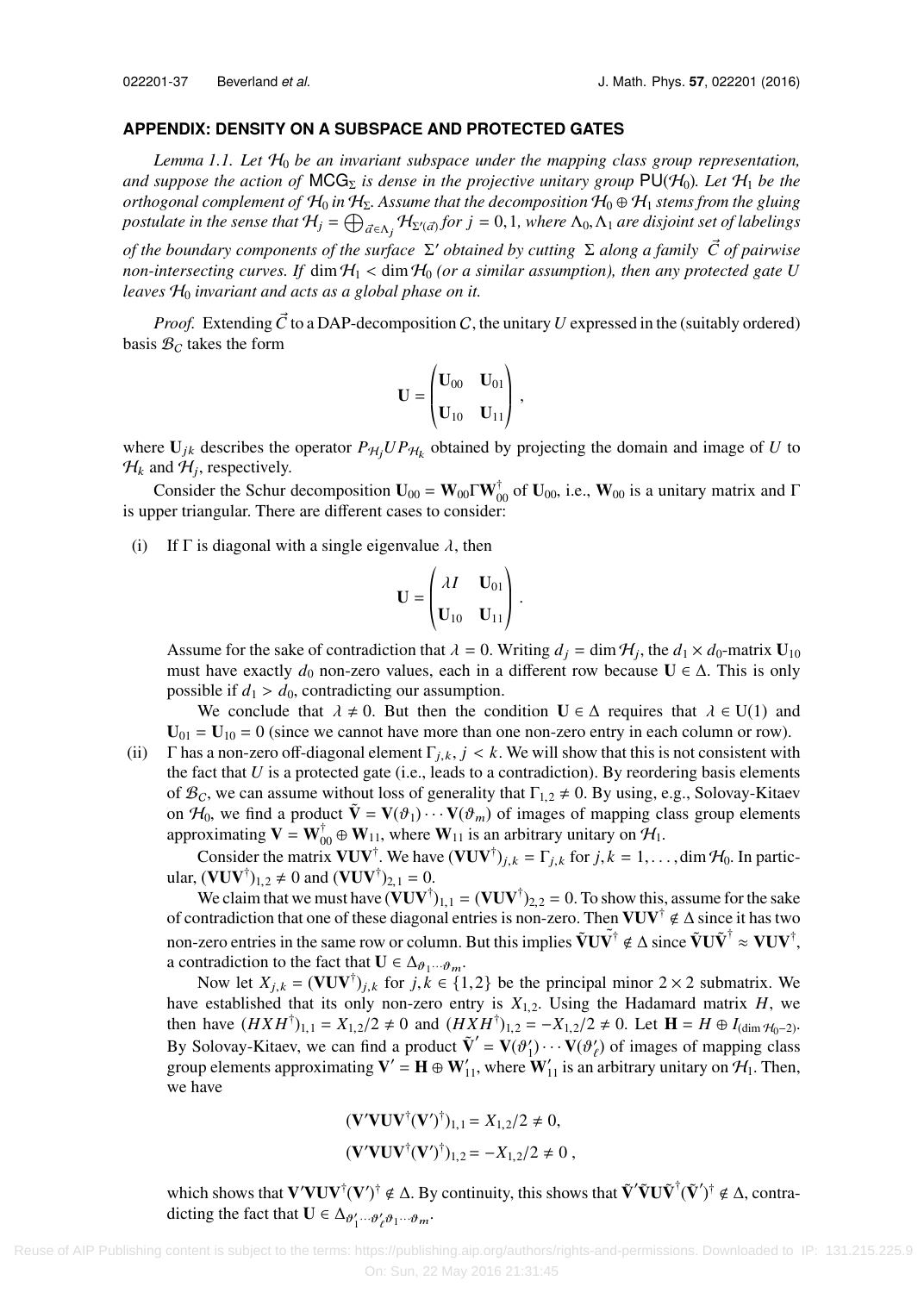(iii)  $\Gamma$  is diagonal with distinct eigenvalues: In this case, we can apply the same kind of argument as in the proof of Corollary 4.2.

 $\Box$ 

- <span id="page-37-29"></span><sup>1</sup> Atiyah, M., "Topological quantum field theories," [Publ. Math. Inst. Hautes Etud. Sci.](http://dx.doi.org/10.1007/BF02698547) 68, 175–186 (1989).
- <span id="page-37-20"></span><sup>2</sup> Beigi, S., Shor, P. W., and Whalen, D., "The quantum double model with boundary: Condensations and symmetries," [Com](http://dx.doi.org/10.1007/s00220-011-1294-x)[mun. Math. Phys.](http://dx.doi.org/10.1007/s00220-011-1294-x) 306(3), 663–694 (2011).
- <span id="page-37-3"></span><sup>3</sup> Bombin, H., "Topological order with a twist: Ising anyons from an Abelian model," [Phys. Rev. Lett.](http://dx.doi.org/10.1103/PhysRevLett.105.030403) **105**, 030403 (2010).
- <span id="page-37-2"></span><sup>4</sup> Bombin, H. and Martin-Delgado, M. A., "Topological quantum distillation," [Phys. Rev. Lett.](http://dx.doi.org/10.1103/physrevlett.97.180501) 97, 180501 (2006).
- <span id="page-37-25"></span><sup>5</sup> Bombin, H. and Martin-Delgado, M. A., "Family of non-Abelian Kitaev models on a lattice: Topological condensation and confinement," [Phys. Rev. B](http://dx.doi.org/10.1103/PhysRevB.78.115421) 78, 115421 (2008).
- <span id="page-37-6"></span><sup>6</sup> Bombin, H. and Martin-Delgado, M. A., "Topological computation without braiding," [Phys. Rev. Lett.](http://dx.doi.org/10.1103/PhysRevLett.98.160502) 98, 160502 (2007).
- <span id="page-37-27"></span><sup>7</sup> Bravyi, S., Hastings, M., and Verstraete, F., "Lieb-Robinson bounds and the generation of correlations and topological quantum order," [Phys. Rev. Lett.](http://dx.doi.org/10.1103/PhysRevLett.97.050401) 97(5), 050401 (2006).
- <span id="page-37-1"></span><sup>8</sup> Bravyi, S. and Kitaev, A. Y., "Quantum codes on a lattice with boundary," e-print [arXiv:quant-ph](http://arxiv.org/abs/quant-ph/9811052)[/](http://arxiv.org/abs/quant-ph/9811052)[9811052](http://arxiv.org/abs/quant-ph/9811052) (1998).
- <span id="page-37-9"></span><sup>9</sup> Bravyi, S. and Kitaev, A. Y., "Universal quantum computation with ideal Clifford gates and noisy ancillas," [Phys. Rev. A](http://dx.doi.org/10.1103/PhysRevA.71.022316) 71, 022316 (2005).
- <span id="page-37-16"></span><sup>10</sup> Bravyi, S. and König, R., "Classification of topologically protected gates for local stabilizer codes," [Phys. Rev. Lett.](http://dx.doi.org/10.1103/PhysRevLett.110.170503) 110, 170503 (2013).
- <span id="page-37-14"></span> $<sup>11</sup>$  Brell, C. G., Burton, S., Dauphinais, G., Flammia, S. T., and Poulin, D., "Thermalization, error correction, and memory</sup> lifetime for Ising anyon systems," [Phys. Rev. X](http://dx.doi.org/10.1103/PhysRevX.4.031058) 4(3), 031058 (2014).
- <span id="page-37-13"></span><sup>12</sup> Burton, S., Brell, C. G., and Flammia, S. T., "Classical simulation of quantum error correction in a Fibonacci anyon code," e-print [arXiv:1506.03815v1](http://arxiv.org/abs/1506.03815v1) [quant-ph].
- <span id="page-37-28"></span><sup>13</sup> Chen, X., Gu, Z.-C., and Wen, X.-G., "Local unitary transformation, long-range quantum entanglement, wave function renormalization, and topological order," [Phys. Rev. B](http://dx.doi.org/10.1103/PhysRevB.82.155138) 82(15), 155138 (2010).
- <span id="page-37-15"></span><sup>14</sup> Eastin, B. and Knill, E., "Restrictions on transversal encoded quantum gate sets," [Phys. Rev. Lett.](http://dx.doi.org/10.1103/PhysRevLett.102.110502) **102**, 110502 (2009).
- <span id="page-37-17"></span><sup>15</sup> Else, D. V., Schwarz, I., Bartlett, S. D., and Doherty, A. C., "Symmetry-protected phases for measurement-based quantum computation," [Phys. Rev. Lett.](http://dx.doi.org/10.1103/PhysRevLett.108.240505) 108, 240505 (2012).
- <span id="page-37-10"></span><sup>16</sup> Fowler, A. G., Mariantoni, M., Martinis, J. M., and Cleland, A. N., "Surface codes: Towards practical large-scale quantum computation," [Phys. Rev. A](http://dx.doi.org/10.1103/PhysRevA.86.032324) 86, 032324 (2012).
- <span id="page-37-4"></span><sup>17</sup> Fowler, A. G., Stephens, A. M., and Groszkowski, P., "High threshold universal quantum computation on the surface code," [Phys. Rev. A](http://dx.doi.org/10.1103/PhysRevA.80.052312) 80, 052312 (2009).
- <span id="page-37-34"></span><sup>18</sup> Freedman, M., Nayak, C., Walker, K., and Wang, Z., in *On Picture (2*+*1)-TQFTs* (World Scientific, 2008), Chap. 2, pp. 19–106.
- <span id="page-37-32"></span><sup>19</sup> Freedman, M. H., Kitaev, A. Y., and Wang, Z., "Simulation of topological field theories by quantum computers," [Commun.](http://dx.doi.org/10.1007/s002200200635) [Math. Phys.](http://dx.doi.org/10.1007/s002200200635) 227, 587–603 (2002).
- <span id="page-37-37"></span><sup>20</sup> Freedman, M. H., Kitaev, A., Larsen, M. J., and Wang, Z., "Topological quantum computation," [Bull. Am. Math. Soc.](http://dx.doi.org/10.1090/S0273-0979-02-00964-3) 40, 31–38 (2003).
- <span id="page-37-36"></span><sup>21</sup> Freedman, M. H., Larsen, M., and Wang, Z., "A modular functor which is universal for quantum computation," [Commun.](http://dx.doi.org/10.1007/s002200200645) [Math. Phys.](http://dx.doi.org/10.1007/s002200200645) 227(3), 605–622 (2002).
- <span id="page-37-7"></span> $^{22}$  Haah, J., "Local stabilizer codes in three dimensions without string logical operators," [Phys. Rev. A](http://dx.doi.org/10.1103/PhysRevA.83.042330) 83, 042330 (2011).
- <span id="page-37-24"></span><sup>23</sup> Haah, J., "An invariant of topologically ordered states under local unitary transformations," e-print [arXiv:1407.2926](http://arxiv.org/abs/1407.2926) (2014).
- <span id="page-37-12"></span><sup>24</sup> Hutter, A. and Wootton, J. R., "Continuous error correction for Ising anyons," e-print  $arXiv:1508.04033$  [quant-ph].
- <span id="page-37-31"></span><sup>25</sup> Walker, K., *On Witten's 3-Manifold Invariants*, Lecture Notes (1991), [http:](http://canyon23.net/math/1991TQFTNotes.pdf)[//](http://canyon23.net/math/1991TQFTNotes.pdf)[canyon23.net](http://canyon23.net/math/1991TQFTNotes.pdf)[/](http://canyon23.net/math/1991TQFTNotes.pdf)[math](http://canyon23.net/math/1991TQFTNotes.pdf)[/](http://canyon23.net/math/1991TQFTNotes.pdf)[1991TQFTNotes.pdf.](http://canyon23.net/math/1991TQFTNotes.pdf)
- <span id="page-37-22"></span><sup>26</sup> Kitaev, A. and Preskill, J., "Topological entanglement entropy," [Phys. Rev. Lett.](http://dx.doi.org/10.1103/PhysRevLett.96.110404) 96, 110404 (2006).
- <span id="page-37-0"></span> $27$  Kitaev, A. Y., "Fault-tolerant quantum computation by anyons," [Ann. Phys.](http://dx.doi.org/10.1016/S0003-4916(02)00018-0) 303(1), 2 (2003).
- <span id="page-37-33"></span><sup>28</sup> Kitaev, A. Y., "Anyons in an exactly solved model and beyond," [Ann. Phys.](http://dx.doi.org/10.1016/j.aop.2005.10.005) 321(1), 2 (2006).
- <span id="page-37-21"></span><sup>29</sup> Kitaev, A. Y. and Kong, L., "Models for gapped boundaries and domain walls," [Commun. Math. Phys.](http://dx.doi.org/10.1007/s00220-012-1500-5) 313(2), 351–373 (2012).
- <span id="page-37-18"></span> $30$  Kong, L. and Wen, X.-G., "Braided fusion categories, gravitational anomalies, and the mathematical framework for topological orders in any dimensions," e-print [arXiv:1405.5858](http://arxiv.org/abs/1405.5858) (2014).
- <span id="page-37-35"></span><sup>31</sup> Lane, S. M., *Categories for the Working Mathematician*, Graduate Texts in Mathematics (Springer, New York, 1998).
- <span id="page-37-5"></span> $32$  Levin, M. A. and Wen, X.-G., "String-net condensation: A physical mechanism for topological phases," [Phys. Rev. B](http://dx.doi.org/10.1103/PhysRevB.71.045110) 71, 045110 (2005).
- <span id="page-37-23"></span><sup>33</sup> Levin, M. A. and Wen, X.-G., "Detecting topological order in a ground state wave function," [Phys. Rev. Lett.](http://dx.doi.org/10.1103/PhysRevLett.96.110405) 96, 110405 (2006).
- <span id="page-37-26"></span><sup>34</sup> Lieb, E. H. and Robinson, D. W., "The finite group velocity of quantum spin systems," [Commun. Math. Phys.](http://dx.doi.org/10.1007/BF01645779) **28**(3), 251–257 (1972).
- <span id="page-37-8"></span><sup>35</sup> Michnicki, K., "3-D topological quantum memory with a power-law energy barrier," [Phys. Rev. Lett.](http://dx.doi.org/10.1103/PhysRevLett.113.130501) **113**, 130501 (2014); e-print [arXiv:1208.3496.](http://arxiv.org/abs/1208.3496)
- <span id="page-37-30"></span><sup>36</sup> Moore, G. and Seiberg, N., "Polynomial equations for rational conformal field theories," [Phys. Lett. B](http://dx.doi.org/10.1016/0370-2693(88)91796-0) 212(4), 451-460 (1998).
- <span id="page-37-19"></span> $37$  Pastawski, F. and Yoshida, B., "Fault-tolerant logical gates in quantum error-correcting codes," [Phys. Rev. A](http://dx.doi.org/10.1103/PhysRevA.91.012305) 91, 012305 (2015); e-print [arXiv:1408.1720.](http://arxiv.org/abs/1408.1720)
- <span id="page-37-11"></span><sup>38</sup> Pedrocchi, F. L. and DiVincenzo, D. P., "Majorana braiding with thermal noise," [Phys. Rev. Lett.](http://dx.doi.org/10.1103/PhysRevLett.115.120402) 115, 120402 (2015).